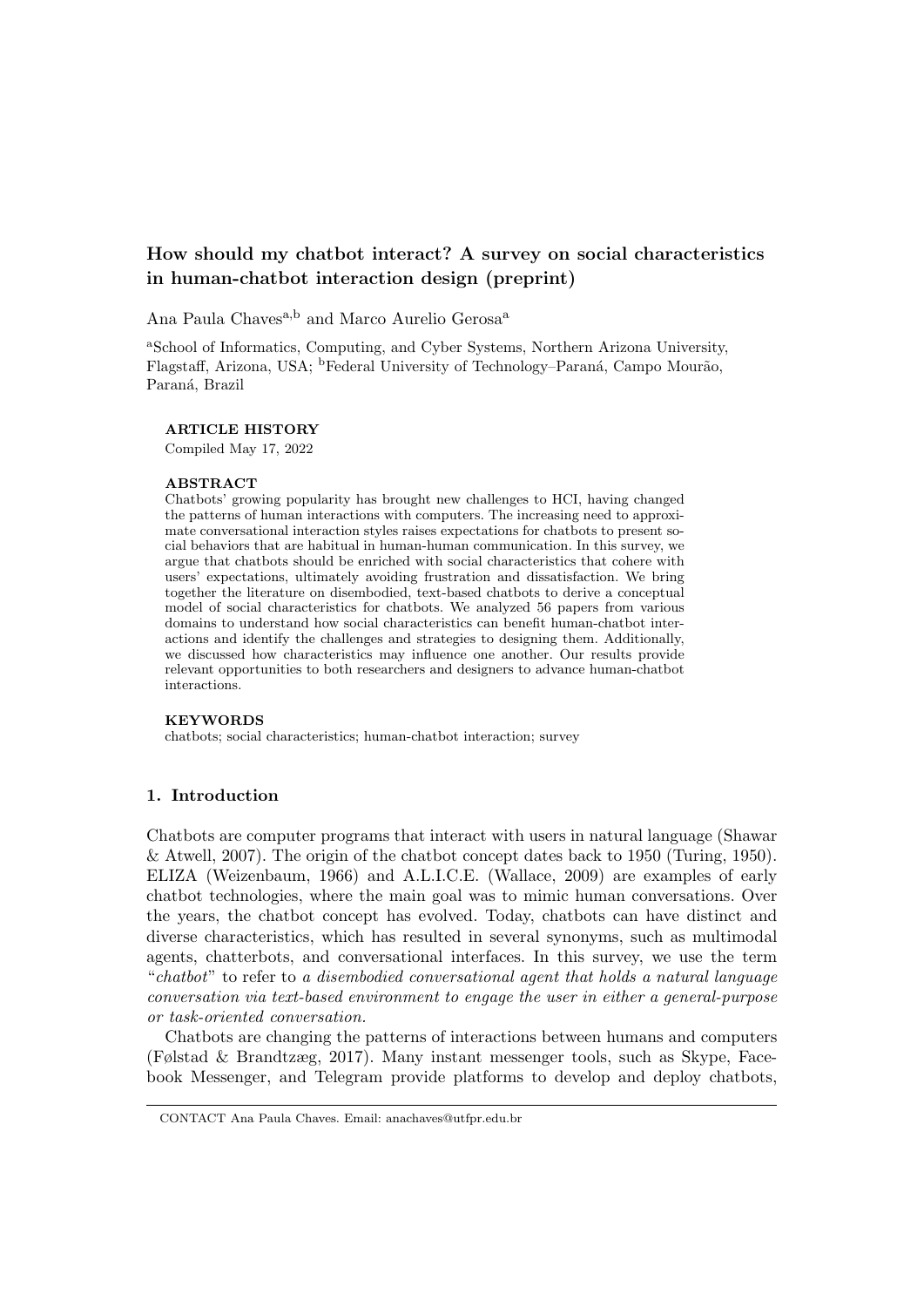which either engage with users in general conversations or help them solve domain specific tasks (Dale, 2016). As messaging tools increasingly become platforms, traditional websites and apps are providing space for this new form of human-computer interaction (HCI) (Følstad & Brandtzæg, 2017). For example, in the 2018 F8 Conference, Facebook announced that it had 300K active chatbots on Facebook Messenger (Boiteux, 2019). The BotList<sup>1</sup> website indexes thousands of chatbots for education, entertainment, games, health, productivity, travel, fun, and several other categories. The growth of chatbot technology is changing how companies engage with their customers (Brandtzaeg & Følstad, 2018; Gnewuch, Morana, & Maedche, 2017), students engage with their learning groups (Hayashi, 2015; Tegos, Demetriadis, & Tsiatsos, 2016), and patients self-monitor the progress of their treatment (K. K. Fitzpatrick, Darcy, & Vierhile, 2017), among many other applications.

However, chatbots still fail to meet users' expectations (Brandtzaeg & Følstad, 2018; Jain, Kumar, Kota, & Patel, 2018; Luger & Sellen, 2016; Zamora, 2017). While many studies on chatbot design focus on improving chatbots' functional performance and accuracy (see, e.g., Jiang and E Banchs (2017); Maslowski, Lagarde, and Clavel (2017)), the literature has consistently suggested that chatbots' interactional goals should also include social capabilities (Jain, Kumar, et al., 2018; Q. V. Liao et al., 2018). According to the Media Equation theory (Reeves & Nass, 1996), people naturally respond to social situations when interacting with computers (Fogg, 2003; Nass, Steuer, & Tauber, 1994). As chatbots are designed to interact with users in a way that mimics person-to-person conversations, new challenges in HCI arise (Følstad  $\&$ Brandtzæg, 2017; Nguyen & Sidorova, 2018). Neururer and colleagues (2018) state that making a conversational agent acceptable to users is primarily a social, not only technical, problem. Studies on chatbots have shown that people prefer agents who: conform to gender stereotypes associated with tasks (Forlizzi, Zimmerman, Mancuso, & Kwak, 2007); self-disclose and show reciprocity when recommending (S. Lee & Choi, 2017); and demonstrate a positive attitude and mood (Thies, Menon, Magapu, Subramony, & O'neill, 2017). When chatbots do not meet these expectations, the user may experience frustration and dissatisfaction (Luger & Sellen, 2016; Zamora, 2017). In contrast, designing overly humanized agents results in uncanny feelings and increased expectations (Ciechanowski, Przegalinska, Magnuski, & Gloor, 2018; Gnewuch et al., 2017), which also negatively impacts the interaction. The challenge remains as to what social characteristics are relevant for improving chatbots' communication and social skills and in which domains they have shown to be beneficial.

Although chatbots' social characteristics have been explored in the literature, this knowledge is spread across several domains in which chatbots have been studied, such as customer services, education, finances, and travel. In the HCI domain, some studies focus on investigating the social aspects of human-chatbot interactions (see, e.g., Ciechanowski et al. (2018); Ho, Hancock, and Miner (2018); S. Lee and Choi (2017)). However, most studies focus on a single or small set of characteristics (e.g., Mairesse and Walker (2009); Schlesinger, O'Hara, and Taylor (2018)); in other studies, the social characteristics emerged as secondary, exploratory results (e.g., Tallyn, Fried, Gianni, Isard, and Speed (2018); Toxtli, Cranshaw, et al. (2018)). It has become difficult to find evidence regarding what characteristics are important for designing a particular chatbot, and what research opportunities exist in the field.

Whilst the literature has extensively reviewed the technical aspects of chatbots design (e.g., Ahmad, Che, Zainal, Rauf, and Adnan (2018); Deshpande, Shahane, Gadre,

<sup>1</sup>https://botlist.co/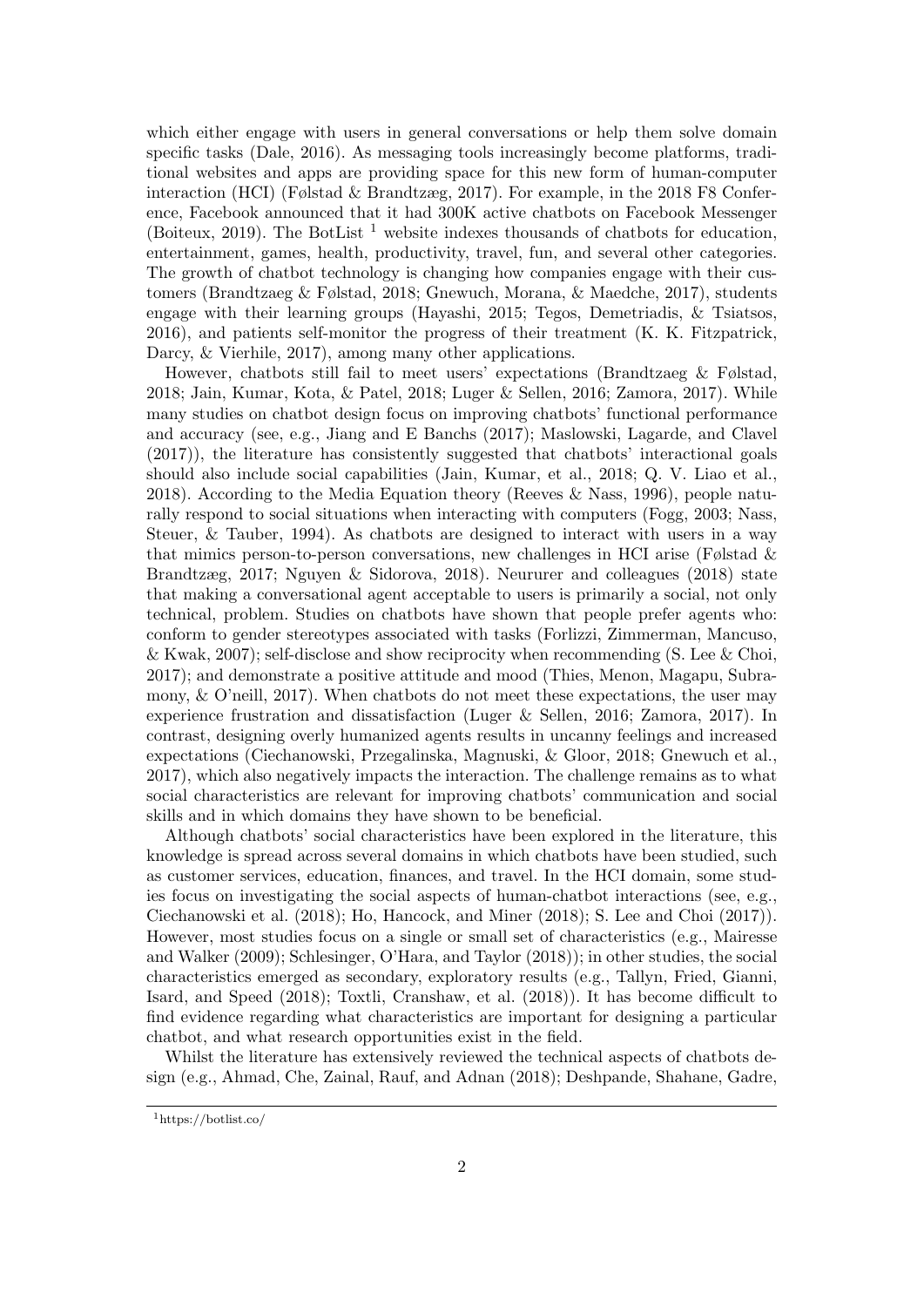Deshpande, and Joshi (2017); Masche and Le (2017); Ramesh, Ravishankaran, Joshi, and Chandrasekaran (2017); Thorne (2017); Walgama and Hettige (2017); Winkler and Söllner  $(2018)$ , a lack of studies brings together the social characteristics that influence the way users perceive and behave toward chatbots. To fill this gap, this survey compiles research initiatives for understanding the impact of chatbots' social characteristics on the interaction. We bring together literature that is spread across several research areas. From our analysis of 56 scientific studies, we derive a conceptual model of social characteristics, aiming to help researchers and designers identify the subset of characteristics that are relevant to their context and how adopting–or neglecting–a particular characteristic may influence the way humans perceive the chatbots. The research question that guided our investigation was: What chatbot social characteristics benefit human interaction and what are the challenges and strategies associated with them?

To answer this question, we discuss why designing a chatbot with a particular characteristic can enrich the human-chatbot interaction. Our results provide insight into whether the characteristic is desirable for a particular chatbot, so that designers can make informed decisions by selecting the appropriate subset of characteristics, as well as inspire researchers' further investigations. In addition, we discuss the influence of humanness and the conversational context on users' perceptions as well as the interrelationship among the identified characteristics. We stated 22 propositions about how social characteristics may influence one another. In the next section, we present an overview of the studies included in this survey.

#### 2. Overview of the surveyed literature

The literature presents no coherent definition of chatbots; thus, to find relevant studies we used a search string that includes the synonyms "chatbots, chatterbots, conversational agents, conversational interfaces, conversational systems, conversation systems, dialogue systems, digital assistants, intelligent assistants, conversational user interfaces, and conversational UI". We explicitly left out studies that relate to embodiment  $(*ECA, multimodal, robots, eye-gaze, gesture"), and speech input mode (**specch-based*,$ speech-recognition, voice-based"). The search string did not include the term "social bots", because it refers to chatbots that produce content for social networks such as Twitter (Ferrara, Varol, Davis, Menczer, & Flammini, 2016). We did not include "personal assistants" either, since this term consistently refers to commercially available, voice-based assistants such as Google Assistant, Amazon's Alexa, Apple's Siri, and Microsoft's Cortana.

We decided to not include terms that relate to social characteristics/traits, because most studies do not explicitly label their results as such. Additionally, to find studies from a variety of domains (not only computing), we used Google Scholar to search for papers. We started with a set of about one thousand papers. In the first round, we reduced this amount by about half based on the titles. We also removed papers for which full text was not available or written in a language other than English. We started the second round with 464 studies. In this round, we excluded short/position papers, theses, book chapters, and documents published in non-scientific venues. We also read the abstracts and removed all the papers that focused on technical aspects, rather than social ones. The third and last round started with 104 papers. After reading the full texts, we removed the papers that either did not highlight social characteristics or represented previous, ongoing research of another complete study from the same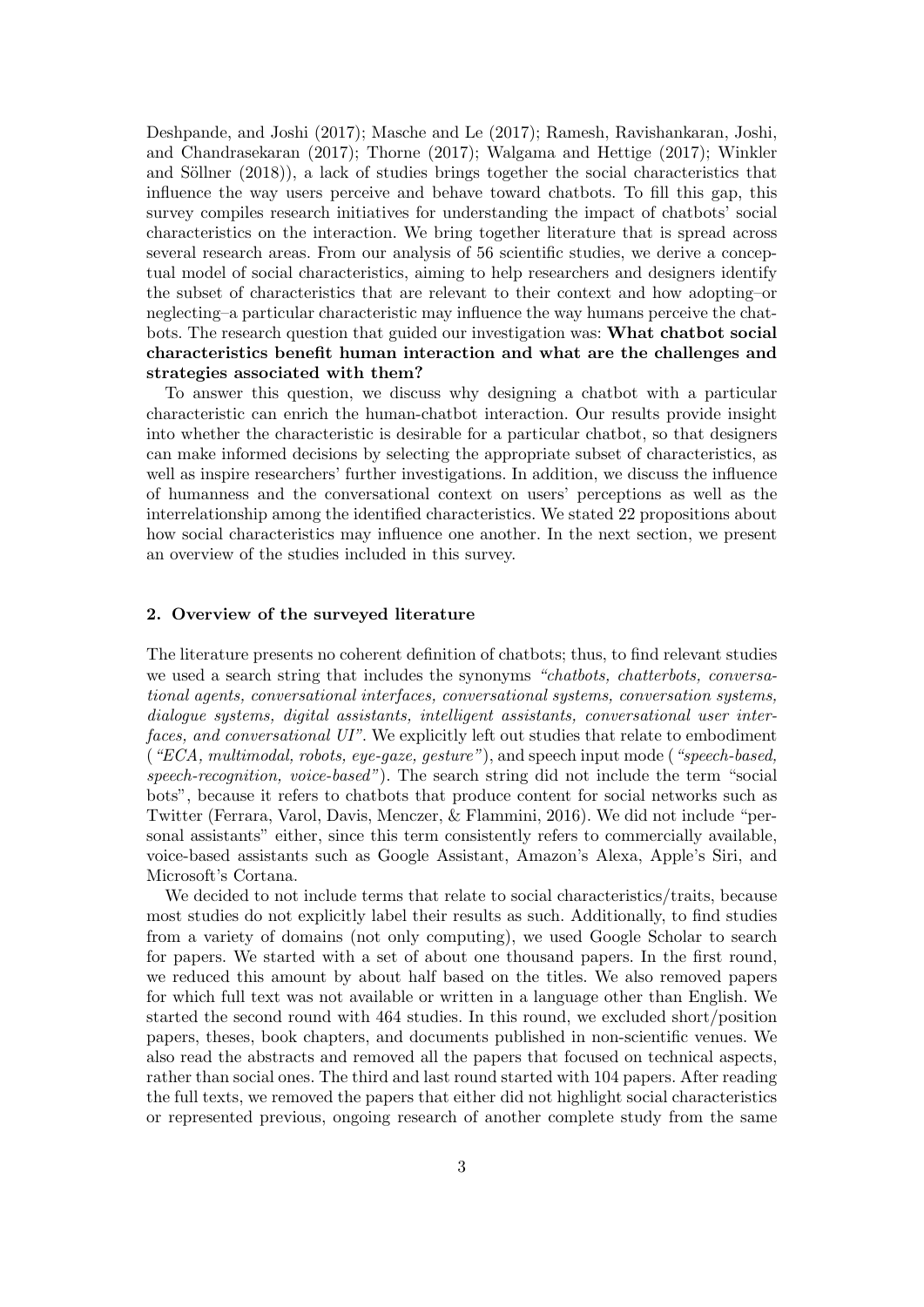authors. The datasets with all analyzed studies (original list of results and exclusions per round) is available in Chaves and Gerosa (2019).

After filtering the search results, we had 56 remaining studies. Most of the selected studies are recent publications (less than 10 years old). The publication venues include the domains of human-computer interactions (25 papers), learning and education (8 papers), information and interactive systems (8 papers), virtual agents (5 papers), artificial intelligence (3 papers), and natural language processing (2 papers). We also found papers from health, literature & culture, computer systems, communication, and humanities (1 paper each). Most papers (59%) focus on task-oriented chatbots. General purpose chatbots reflect 33% of the surveyed studies. Most general purpose chatbots (16 out of 19) are designed to handle topic-unrestricted conversations. The most representative specific domain is education, with 9 papers, followed by customer services, with 5 papers. See the supplementary materials for the complete list of topics.

Most surveyed studies adopted real chatbots (35 out of 56); among them, 18 studies analyze logs of conversations or users' perceptions of third-party chatbots such as Cleverbot (e.g., Corti and Gillespie (2016)), Talkbot (e.g., Brahnam and De Angeli (2012)), and Woebot K. K. Fitzpatrick et al. (2017). Nine studies introduce a selfdeveloped architecture and/or dialogue management (e.g. Dohsaka, Asai, Higashinaka, Minami, and Maeda (2014); Kumar, Ai, Beuth, and Rosé (2010)). In another nine studies, the chatbots were designed for research purposes using third-party platforms for chatbot development and deployment, such as IBM's Watson service (e.g., Q. V. Liao et al. (2018)) and Microsoft's Bot Framework (Toxtli et al., 2018) as well as patternmatching packages such as Artificial Intelligence Markup Language (AIML) (Silvervarg & Jönsson, 2013). When a chatbot was simulated (11 studies), Wizard of Oz (WoZ) is the most used technique (9 studies). In a WoZ study, participants believe to be interacting with a chatbot when, in fact, a person (or "wizard") pretends to be the automated system (Dahlbäck, Jönsson,  $\&$  Ahrenberg, 1993). Eight studies do not address a particular chatbot. See the supplementary materials for details.

We analyzed the papers by searching for chatbot behavior or attributed characteristics that influence the way users perceive it and behave toward it. Noticeably, the characteristics and categories are seldom explicitly highlighted to in the literature, so the conceptual model was derived using a qualitative coding process inspired by methods such as Grounded Theory (Auerbach & Silverstein, 2003) (open coding stage). For each study (*document*), we selected relevant statements from the paper (*quotes*) and labeled them as a characteristic (code). These steps were performed by one researcher (the first author). After coding all the studies, a second researcher (the second author) reviewed the produced set of characteristics and both researchers participated in discussion sessions to identify characteristics that could be merged, renamed, or removed. At the end, the characteristics were grouped into the categories, depending on whether the characteristic relates to the chatbot's virtual representation, conversational behavior, or social protocols. Finally, the quotes for each characteristic were labeled as references to benefits, challenges, or strategies.

We derived a total of 11 social characteristics, and grouped them into three categories, as depicted in Table 1: conversational intelligence, social intelligence, and personification. The next section describes the derived conceptual model.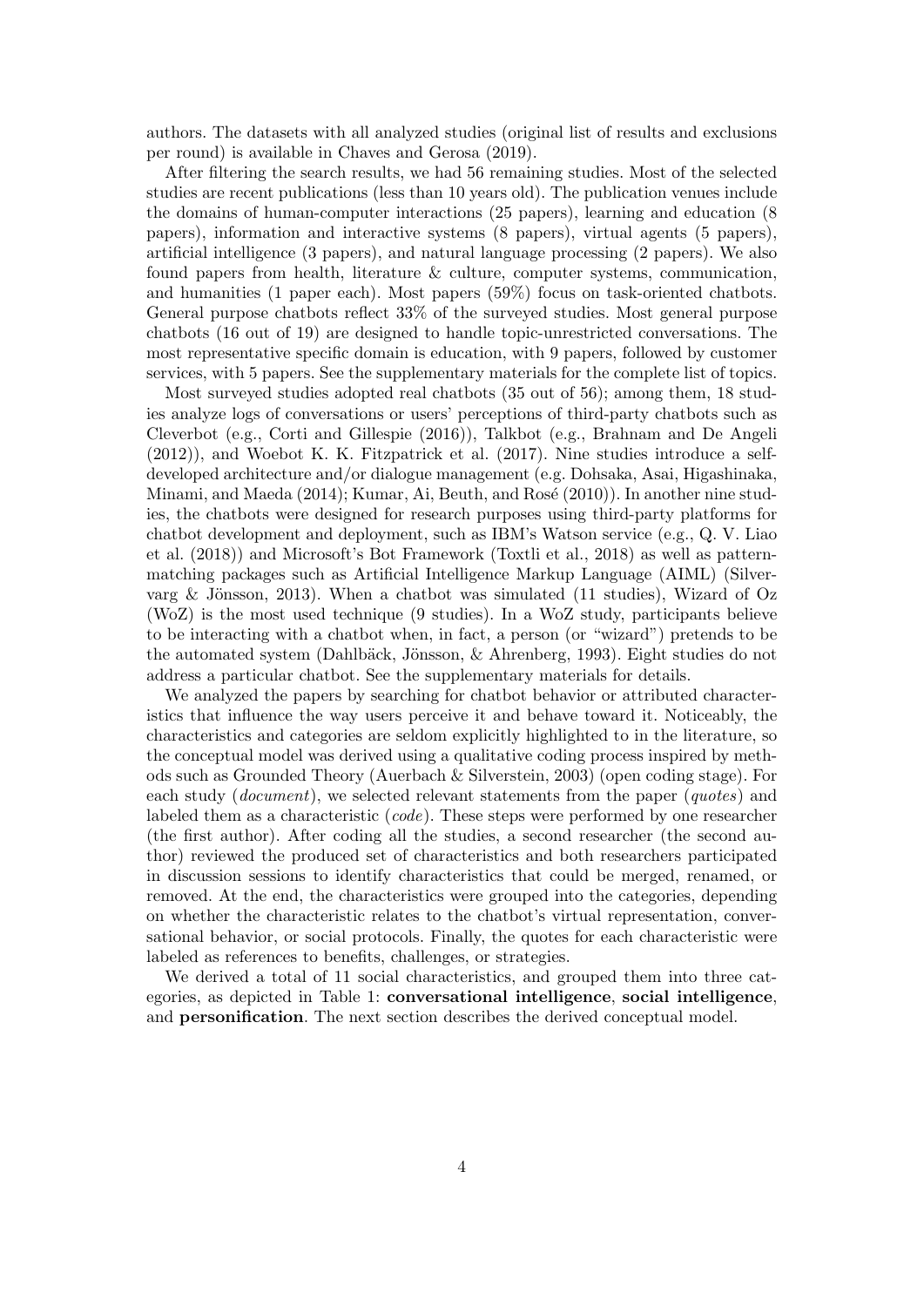|                        | Socia             | and strategies of implementing the characteristic in chatbots as reported in the literature.       |                                                                                    |                                                                                                    |
|------------------------|-------------------|----------------------------------------------------------------------------------------------------|------------------------------------------------------------------------------------|----------------------------------------------------------------------------------------------------|
|                        | Characteristics   | fits<br>Benet                                                                                      | Challenges                                                                         | Strategies                                                                                         |
|                        |                   | d to keep the conver-<br>to provide additional information<br>B2] to inspire users an<br>$\rm \Xi$ | C1] timing and relevance<br>[C2] privacy                                           | to leverage conversational context<br>[S2] to select a topic randomly<br>$\Xi$                     |
|                        |                   | sation alive                                                                                       |                                                                                    |                                                                                                    |
| Conversational         | Proactivity       | [B4] to improve conversation productivity<br>[B3] to recover from a failure                        | [C3] users' perception of being controlled                                         |                                                                                                    |
|                        |                   | B5] to guide and engage users                                                                      |                                                                                    |                                                                                                    |
|                        |                   | to keep the conversation on track<br>to demonstrate understanding<br> B2 <br>$\Xi$                 | C2 to harden the conversation<br>to handle task complexity<br>$\overline{\rm d}$   | conversational flow<br>visual elements<br>[ <sub>S2</sub> ]<br>$\overline{\textbf{S}}$             |
| Intelligence           | Conscientiousness | is conversation<br>B <sub>3</sub> to hold a continuou                                              | C3] to keep the user aware of the chatbot's                                        | [S3] confirmation messages                                                                         |
|                        |                   |                                                                                                    | context                                                                            |                                                                                                    |
|                        |                   | [B2] to manage the users' expectations<br>lities<br>to unveil functional<br>$\boxed{B1}$           | C2] to keep visual elements consistent with<br>C1] to provide business integration | [S2] to advertise the functionality and suggest<br>[S1] to clarify the purpose of the chatbot      |
|                        | Commanicality     |                                                                                                    | textual inputs                                                                     | the next step                                                                                      |
|                        |                   |                                                                                                    |                                                                                    | [S3] to provide a help functionality                                                               |
|                        |                   | to appropriately respond to harassment<br>$\Xi$                                                    | C1] to deal with unfriendly users                                                  | [S <sub>1</sub> ] emotional reactions                                                              |
|                        |                   | to deal with testing<br>[B2]                                                                       | C2 to identify abusive utterances                                                  | [S2] authoritative reactions                                                                       |
|                        | Damage control    | [B3] to deal with lack of knowledge                                                                | C3] to fit the response to the context                                             | [S3] to ignore the user's utterance and change                                                     |
|                        |                   |                                                                                                    |                                                                                    | the topic                                                                                          |
|                        |                   |                                                                                                    |                                                                                    | $[84]$ conscientiousness and communicability                                                       |
|                        |                   |                                                                                                    |                                                                                    | S5 to predict users' satisfaction                                                                  |
|                        | Thoroughness      | to increase human-likeness<br>$\Xi$                                                                | to decide how much to say<br>$\overline{\vec{c}}$                                  | Not identified                                                                                     |
|                        |                   | to increase believability<br>B2                                                                    | C2] to be consistent                                                               |                                                                                                    |
|                        | <i>Manners</i>    | likeness<br>to increase human-<br>$\boxed{\text{B}}$                                               | C1] to deal with face-threatening acts                                             | to engage in small talk<br>$\overline{\phantom{1}}$                                                |
| Intelligence<br>Social |                   |                                                                                                    | $C2$ ] to end a conversation gracefully                                            | [S2] to adhere turn-taking protocols                                                               |
|                        |                   | $\frac{8}{2}$<br>to avoid stereotypin<br>$\overline{\Xi}$                                          | C1] to avoid alienation                                                            | Not identified                                                                                     |
|                        | Moral agency      | [B2] to enrich interpersonal relationships                                                         | C2 to build unbiased training data and algo-                                       |                                                                                                    |
|                        |                   |                                                                                                    | rithms                                                                             |                                                                                                    |
|                        | Emotional         | to enrich interpersonal relationships<br>$_{\rm B1}$                                               | [C1] to regulate affective reactions                                               | to use social-emotional utterances<br>$\Xi$                                                        |
|                        | intellingence     | B2] to increase engagement                                                                         |                                                                                    | S2 to manifest conscientiousness                                                                   |
|                        |                   | to increase believability<br> B3                                                                   |                                                                                    | [83] reciprocity and self-disclosure                                                               |
|                        |                   | to enrich interpersonal relationships<br>$_{\rm{B1}}$                                              | $[CI]$ privacy                                                                     | [S1] to learn from and about the user                                                              |
|                        | Personalization   | to provide unique services<br>$[{\rm B2}]$                                                         |                                                                                    | [S2] to provide customizable agents                                                                |
|                        |                   | <b>B3</b> to reduce interactional breakdowns                                                       |                                                                                    | <b>S3</b> visual elements                                                                          |
|                        |                   | to increase engagement<br>$_{\rm{B1}}$                                                             | C1] to avoid negative stereotypes                                                  | [S1] to design and elaborate on a persona                                                          |
|                        | Identity          | likeness<br>B <sub>2</sub> to increase human-                                                      | [C2] to balance the <i>identity</i> and the technical                              |                                                                                                    |
| cation                 |                   |                                                                                                    | capabilities                                                                       |                                                                                                    |
| <b>Personifi-</b>      | Personality       | vility<br>to increase believal<br>$_{\rm{B1}}$                                                     | C1] to adapt humor to the users' culture                                           | to use appropriate language<br>$[51]$ to use appropriate langua<br>$[52]$ to have a sense of humor |
|                        |                   | to enrich interpersonal relationships<br>$[B2]$                                                    | C2 to balance the personality traits                                               |                                                                                                    |

Table 1. Conceptual model of chatbots social characteristics. Eleven characteristics found in the literature were grouped into three main categories, depending on whether the social characteristic relates to the chatbot's Table 1. Conceptual model of chatbots social characteristics. Eleven characteristics found in the literature were grouped into three main categories, depending on whether the social characteristic relates to the chatbot's conversational behavior, social protocols, or virtual representation. For each characteristic, we point out the benefits, challenges,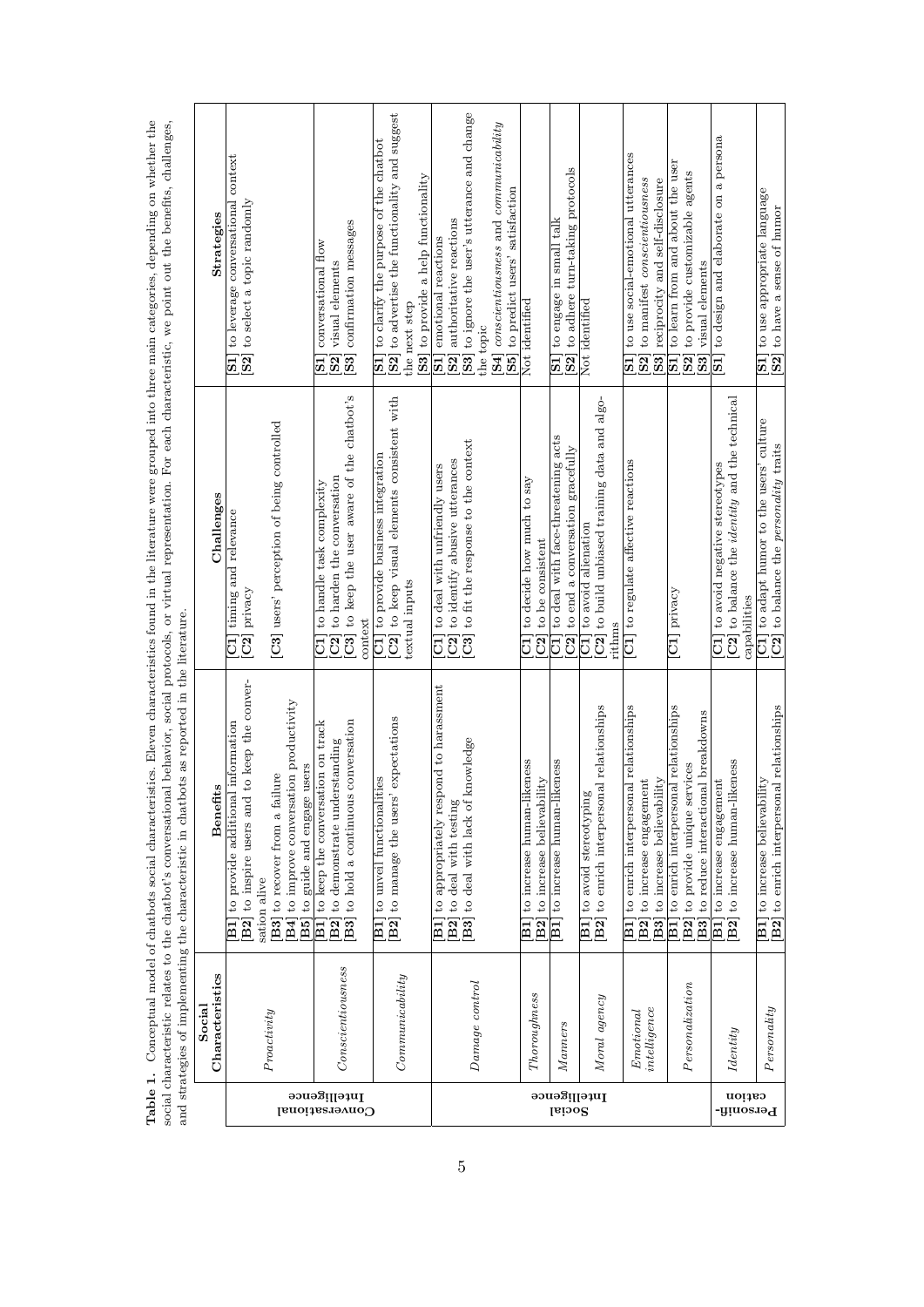# 3. Chatbots Social Characteristics

This section describes the identified social characteristics grouped into categories. As Table 1 depicts, the category conversational intelligence includes characteristics that help the chatbot manage interactions. Social intelligence focuses on habitual social protocols, while **personification** refers to the chatbot's perceived identity and personality representations. We also grouped the social characteristics based on the domain in which they were investigated (Table 2). In the following subsections, we describe the identified social characteristics as well as the domains of study. Then, we summarize the relationship among the characteristics in Section 4.3. For each category, a table with an overview of the surveyed studies is provided in the supplementary materials. The supplementary materials also include tables for each social characteristic, listing the studies associated with the domains of study and reported benefits, challenges, and strategies. Finally, the supplementary materials also highlight five constructs that can be used to assess whether social characteristics reach the intended design goals.

### 3.1. Conversational Intelligence

Conversational intelligence enables the chatbot to actively participate in the conversation and to demonstrate awareness of the topic discussed, the evolving conversational context, and the flow of the dialogue. Therefore, conversational Intelligence refers to the ability of a chatbot to effectively converse beyond the technical capability of achieving a conversational goal (Jain, Kumar, et al., 2018). In this section, we discuss social characteristics related to conversational intelligence, namely: proactivity (18 studies), conscientiousness (11 studies), and communicability (6 studies). Most of the studies rely on data that comes from the log of the conversations, interviews, and questionnaires. The questionnaires are mostly Likert-scales, and some of them include subjective feedback. Most studies analyzed the interaction with real chatbots, although Wizard of Oz (WoZ) settings are also common. Only two papers did not evaluate a particular type of interaction because they were based on a literature review (Gnewuch et al., 2017) and surveys with chatbot users in general (Brandtzaeg & Følstad, 2017). Only five studies applied only quantitative methods, while seven focused on qualitative methods. The majority of the studies (15) applied mixed methods (both quantitative and qualitative). See the supplementary materials for details.

#### 3.1.1. Proactivity

Proactivity is the capability of a system to autonomously act on the user's behalf (Salovaara & Oulasvirta, 2004) and thereby reduce the amount of human effort to complete a task (Tennenhouse, 2000). In human-chatbot conversations, a proactive behavior enables a chatbot to share initiative with the user, contributing to the conversation in a more natural way (Morrissey & Kirakowski, 2013). Chatbots may manifest *proactivity* when they initiate exchanges, suggests new topics, provide additional information, or formulate follow-up questions. In this survey, we found 18 papers that report either chatbots with proactive behavior or implications of manifesting a proactive behavior. Proactivity (also addressed as "intervention mode") was explicitly addressed in seven studies (Avula et al., 2018; Chaves & Gerosa, 2018; Dyke et al., 2013; Hayashi, 2015; V. Q. Liao et al., 2016; Schuetzler et al., 2018; Tegos et al., 2016). In most of the studies, however, proactivity emerged either as an exploratory result, mostly from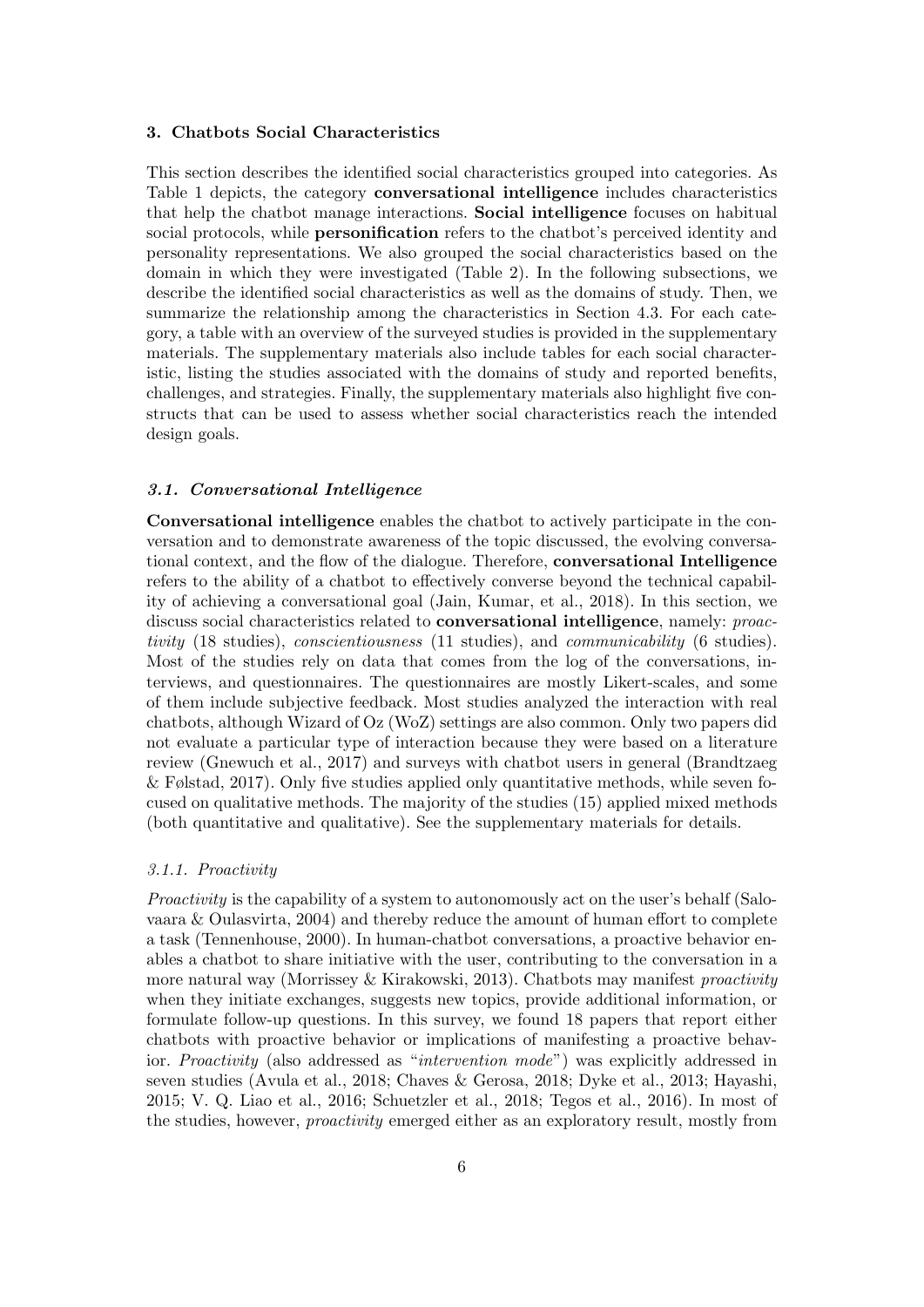Table 2. Studied social characteristics per domain. Research in open domain chatbots has reported most of the social characteristics, except for Communicability. In he task-oriented domains, some characteristics are largely influenced by the topic (e.g., *Moral agency* and *Personality*), while others are more generally applied (e.g., Manners and Damage control).

| Domain                | <b>Social Characteristics</b>                                                                                                                    | <b>Studies</b>                                                                                                                                                                                                                                                                                                                                                                                              |
|-----------------------|--------------------------------------------------------------------------------------------------------------------------------------------------|-------------------------------------------------------------------------------------------------------------------------------------------------------------------------------------------------------------------------------------------------------------------------------------------------------------------------------------------------------------------------------------------------------------|
| Open                  | Proactivity, Conscientiousness, Dam-                                                                                                             | (Thies et al., 2017) (Portela & Granell-Canut,                                                                                                                                                                                                                                                                                                                                                              |
| domain                | age control, Thoroughness, Manners,<br>Moral agency, Emotional intelligence,<br>Personalization, Identity, Personality                           | 2017) (Shum, He, & Li, 2018) (Morrissey & Ki-<br>rakowski, 2013) (Curry & Rieser, 2018) (De An-<br>geli, Johnson, & Coventry, 2001) (Hill, Ford, &<br>Farreras, 2015) (Kirakowski, Yiu, et al., 2009)<br>(Mairesse & Walker, 2009) (De Angeli & Brah-<br>nam, 2006) (Banks, 2018) (Brahnam & De Angeli,<br>2012) (Ho et al., 2018) (De Angeli, 2005) (Corti &<br>Gillespie, 2016) (Ptaszynski et al., 2010) |
| Ethnography           | Proactivity, Conscientiousness, Thor-<br>oughness, Personalization                                                                               | (Tallyn et al., 2018)                                                                                                                                                                                                                                                                                                                                                                                       |
| Task                  | Proactivity, Damage control,<br>$Man-$                                                                                                           | (V. Q. Liao, Davis, Geyer, Muller, & Shami, 2016)                                                                                                                                                                                                                                                                                                                                                           |
| management            | ners, Personalization, Identity                                                                                                                  | (Toxtli et al., 2018)                                                                                                                                                                                                                                                                                                                                                                                       |
| Tourism               | Proactivity, Thoroughness, Manners                                                                                                               | (Chaves $&$ Gerosa, 2018)                                                                                                                                                                                                                                                                                                                                                                                   |
| <b>Business</b>       | Proactivity, Personalization                                                                                                                     | (Duijvelshoff, 2017)                                                                                                                                                                                                                                                                                                                                                                                        |
| Information           | Proactivity, Damage control,<br>$Man-$                                                                                                           | (Avula, Chadwick, Arguello, & Capra, 2018) (Wal-                                                                                                                                                                                                                                                                                                                                                            |
| search                | ners, Emotional intelligence                                                                                                                     | lis $&$ Norling, 2005)                                                                                                                                                                                                                                                                                                                                                                                      |
| Decision-<br>making   | Proactivity, Damage control, Manners                                                                                                             | (Mäurer $&$ Weihe, 2015)                                                                                                                                                                                                                                                                                                                                                                                    |
| Health-care           | Proactivity, Emotional intelligence                                                                                                              | (K. K. Fitzpatrick et al., 2017) (Miner et al., 2016)                                                                                                                                                                                                                                                                                                                                                       |
| Credibility           |                                                                                                                                                  |                                                                                                                                                                                                                                                                                                                                                                                                             |
| assessment            | Proactivity, Conscientiousness                                                                                                                   | (Schuetzler, Grimes, & Giboney, 2018)                                                                                                                                                                                                                                                                                                                                                                       |
| Education             | Proactivity, Conscientiousness, Dam-<br>age control, Thoroughness, Manners,<br><i>Emotional intelligence, Identity, Per-</i><br>sonality         | (Ayedoun, Hayashi, & Seta, 2017) (Coniam, 2008)<br>(Dyke, Howley, Adamson, Kumar, & Rosé, 2013)<br>(Hayashi, 2015) (Kumar et al., 2010) (Silvervarg $\&$<br>Jönsson, 2013) (Sjödén, Silvervarg, Haake, & Gulz,<br>2011) (Tamayo-Moreno & Pérez-Marín, 2016) (Te-<br>gos et al., 2016)                                                                                                                       |
| Financial<br>services | Conscientiousness, Communicability,<br>Damage control, Thoroughness, Per-<br>sonalization, Identity                                              | (Candello, Pinhanez, & Figueiredo, 2017) (Duijst,<br>2017)                                                                                                                                                                                                                                                                                                                                                  |
| Customer<br>services  | Conscientiousness, Communicability,<br>Damage control, Thoroughness, Man-<br>ners, Emotional intelligence, Person-<br><i>alization, Identity</i> | (Araujo, 2018) (Brandtzaeg & Følstad, 2018)<br>(Gnewuch et al., 2017) (Jenkins, Churchill, Cox,<br>& Smith, 2007) (Lasek & Jessa, 2013)                                                                                                                                                                                                                                                                     |
| E-commerce            | Conscientiousness, Manners                                                                                                                       | (Jain, Kota, Kumar, & Patel, 2018) (Narita & Ki-<br>tammura, 2010)                                                                                                                                                                                                                                                                                                                                          |
| <b>News</b>           | $\n  Communicability\n$                                                                                                                          | (Valério, Guimarães, Prates, & Candello, 2017)                                                                                                                                                                                                                                                                                                                                                              |
| Human<br>resources    | Communicability,<br>Damage<br>control,<br><i>Manners, Identity</i>                                                                               | (Q. V. Liao et al., 2018)                                                                                                                                                                                                                                                                                                                                                                                   |
| Virtual<br>assistant  | Thoroughness, Emotional intelligence,<br>Personalization, Identity                                                                               | (Ciechanowski et al., 2018) (Zamora, 2017)                                                                                                                                                                                                                                                                                                                                                                  |
| Gaming                | Thoroughness, Emotional intelligence,<br>Personality                                                                                             | (Dohsaka et al., 2014) (Morris, 2002)                                                                                                                                                                                                                                                                                                                                                                       |
| Race-talk             | Moral agency, Identity                                                                                                                           | (Marino, 2014) (Schlesinger et al., 2018)                                                                                                                                                                                                                                                                                                                                                                   |
| Humorous<br>talk      | Personality                                                                                                                                      | (Meany $&$ Clark, 2010)                                                                                                                                                                                                                                                                                                                                                                                     |
| Not defined           | Proactivity, Conscientiousness, Com-<br>municability, Damage control, Person-<br><i>alization, Identity, Personality</i>                         | (Brandtzaeg & Følstad, 2017) (Jain, Kumar, et al.,<br>2018) (Neururer et al., 2018)                                                                                                                                                                                                                                                                                                                         |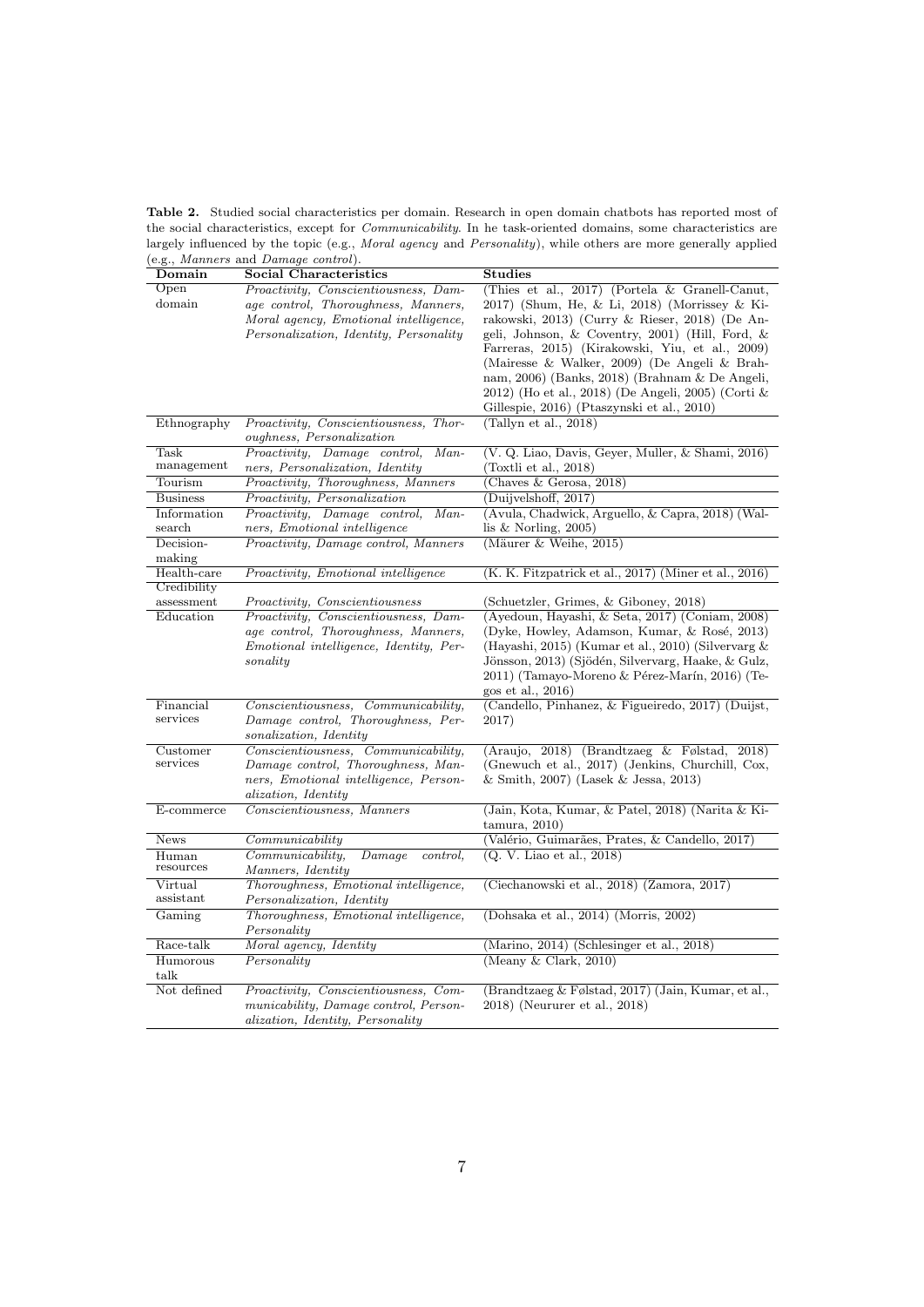post-intervention interviews and user's feedback (Duijvelshoff, 2017; Jain, Kumar, et al., 2018; Morrissey & Kirakowski, 2013; Portela & Granell-Canut, 2017; Shum et al., 2018; Thies et al., 2017), or as a strategy to attend to domain-specific requirements (e.g., monitoring, and guidance) (K. K. Fitzpatrick et al., 2017; Mäurer & Weihe, 2015; Silvervarg & Jönsson, 2013; Tallyn et al., 2018; Toxtli et al., 2018). Proactivity was mostly investigated in open domain and education chatbots (four studies each). In open domain chatbots, proactivity helps improve engagement by introducing new topics to keep the conversation alive (Shum et al., 2018). Educational chatbots rely on proactivity to prompt students to think, share, and collaborate (e.g., Dyke et al. (2013)). Proactivity was also observed in eight other task-oriented domains, including task management and information searches as can be observed in the supplementary materials.

The surveyed literature evidences several benefits of chatbot *proactivity* in chatbots:

[B1] to provide additional, useful information: literature reveals that *proactiv*ity in chatbots adds value to interactions (Avula et al., 2018; Morrissey  $\&$  Kirakowski, 2013; Thies et al., 2017). Investigating evaluation criteria for chatbots, Morrissey and Kirakowski (2013) asked users of a general purpose chatbot to rate the chatbots' naturalness and report in what areas they excel. Both statistical and qualitative results confirm that taking the lead and suggesting specialized information about the conversation theme correlate to chatbots' naturalness. Thies et al. (2017) corroborates this result; in post-intervention interviews, ten out of 14 users mentioned they preferred a chatbot that takes the lead and volunteers additional information, such as useful links and song playlists. In a WoZ study, Avula et al. (2018) investigated whether proactive interventions of a chatbot contribute to a collaborative search in a group chat. The chatbot either elicits or infers needed information from the collaborative chat and proactively intervenes in the conversation by sharing useful search results. The intervention modes were not significantly different from each other, but both intervention modes resulted in a statistically significant increase of enjoyment and decrease of effort when compared to the same task with no chatbot interventions. Moreover, in a post-intervention, open-ended question, 16 out of 98 participants self-reported positive perceptions about the provided additional information.

[B2] to inspire users, and keep the conversation alive: proactively suggesting and encouraging new topics have been shown useful to both inspire users (Avula et al., 2018; Chaves & Gerosa, 2018) and keep the conversation alive (Silvervarg & Jönsson, 2013). Participants in the study conducted by Avula et al. (2018) self-reported that the chatbot's suggestions helped them to get started (7 mentions) and gave them ideas about search topics (4 mentions). After iteratively evaluating prototypes for a chatbot in an educational scenario, Silvervarg and Jönsson (2013) concluded that proactively initiating topics makes the dialogue more fun and reveals topics the chatbot can talk about. The refined prototype also proactively maintains the engagement by posing a follow-up when the student had not provided an answer to the question. Schuetzler et al. (2018) hypothesized that including follow-up questions based on the content of previous messages would result in higher perceived partner engagement. The hypothesis was supported, with participants in the dynamic condition rating the chatbot as more engaging. In an ethnographic data collection (Tallyn et al., 2018), users included photos in their responses to add information about their experience; 85% of these photos were proactively prompted by the chatbot. This result shows that prompting the user for more information stimulates them to expand their entries. Chaves and Gerosa (2018) also observed that chatbots' proactive messages provided insights about the chatbots' knowledge, which potentially helped the conversation to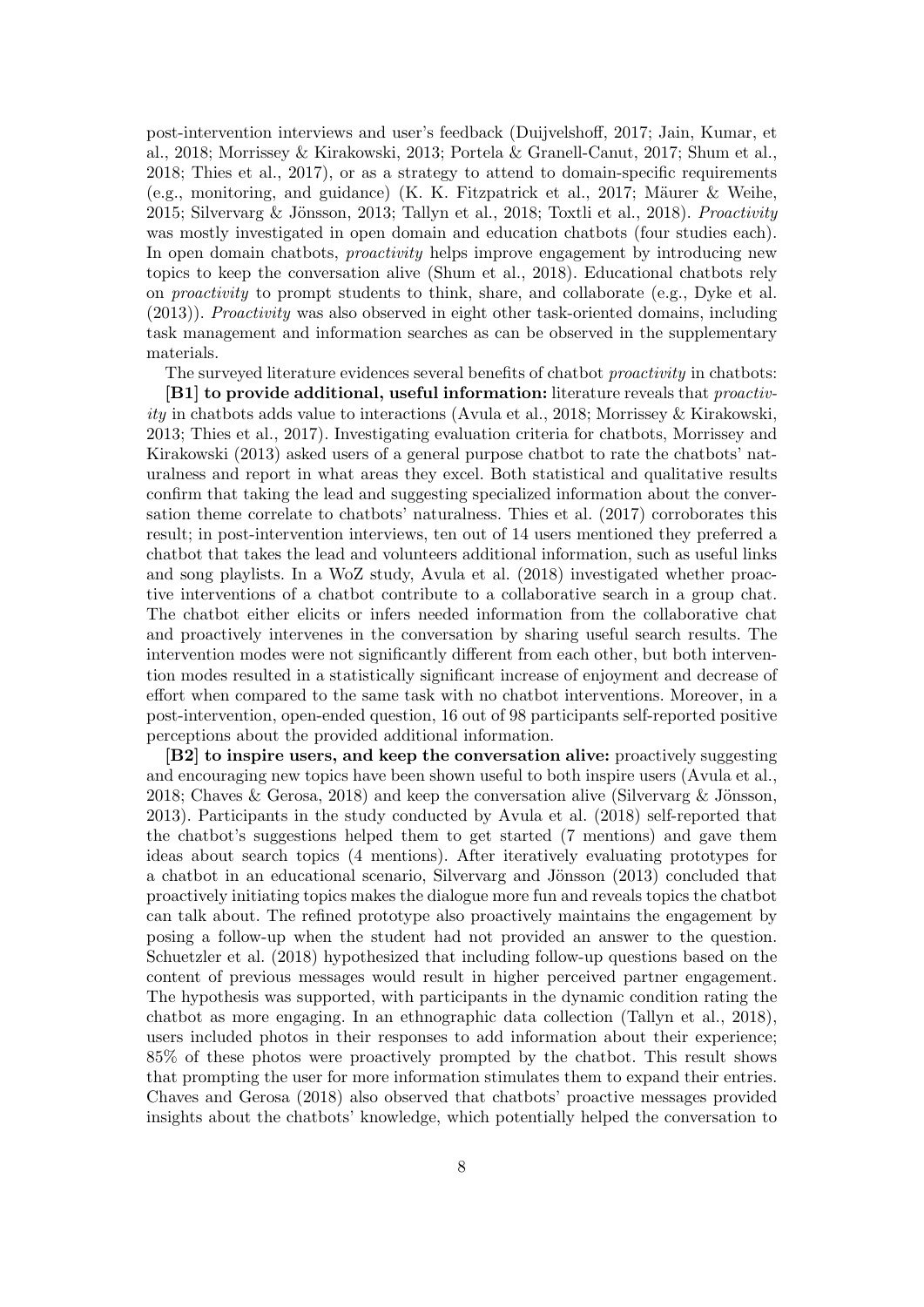continue. In this paper, we call the strategies to convey the chatbot's knowledge and capabilities as communicability, and we discuss it in Section 3.1.3.

[B3] to recover the chatbot from a failure: in Portela and Granell-Canut  $(2017)$  and Silvervarg and Jönsson  $(2013)$ , *proactivity* is employed to naturally recover from a failure. In both studies, the approach was to introduce a new topic when the chatbot failed to understand the user or could not find an answer, preventing the chatbot from getting stuck and keeping the conversation alive. Additionally, in Silvervarg and Jönsson  $(2013)$ , the chatbot inserted new topics when users are either abusive or non-sensical. We call the strategies to handle failure and abusive behavior as damage control, and we discuss this characteristic in Section 3.2.1.

[B4] to improve conversation productivity: in task-oriented interactions, such as searching or shopping, proactivity can improve the conversation's productivity (Jain, Kumar, et al., 2018). In interviews with first-time users of chatbots, Jain, Kumar, et al. (2018) found that chatbots should ask follow-up questions to resolve and maintain the context of the conversation and reduce the time searching before achieving the goal. Avula et al. (2018) found similar results for collaborative searches; 28 out of 98 participants self-reported that chatbot's proactive interventions saved collaborators time.

[B5] to guide and engage users: in particular domains, *proactivity* helps chatbots to either guide users or establish and monitor users' goals. In K. K. Fitzpatrick et al. (2017), the chatbot assigns a goal to the user and proactively prompts motivational messages and reminders to keep the user engaged in the treatment. Mäurer and Weihe (2015) suggest that a decision-making coach chatbot needs to lead the interaction toward guiding the user to a decision. In ethnographic data collection (Tallyn et al., 2018), the chatbot prompts proactive messages that guide the users on what information they need to report. Toxtli et al. (2018) evaluates a chatbot that manage tasks in a workplace. Proactive messages are used to check whether the team member has concluded the tasks, and then report the outcome to the other stakeholders. In the educational context, *proactivity* is used to develop tutors that engage the students and facilitate learning. In Hayashi (2015), the tutor chatbot was designed to provide examples of how other students explained a topic. The network analysis of the learner's textual inputs shows that students used more key terms and provided more important messages when receiving feedback about other group members. In Hayashi (2015), (Dyke et al., 2013), and (Tegos et al., 2016) the chatbots prompt utterances to encourage the students to reason about a topic. In all three studies, the chatbot condition provided better learning outcomes and increased students' engagement in the discussions.

The surveyed papers also highlight challenges in providing proactive interactions, such as timing and relevance, privacy, and the user's perception of being controlled.

[C1] timing and relevance: untimely and irrelevant proactive messages may compromise the success of the interaction. Portela and Granell-Canut (2017) states that untimely turn-taking behavior was perceived as annoying, negatively affecting emotional engagement. V. Q. Liao et al. (2016) and Chaves and Gerosa (2018) reported that *proactivity* can be disruptive. V. Q. Liao et al.  $(2016)$  investigated *proactivity* in a workspace environment, hypothesizing that the perceived interruption of agent proactivity negatively affects users' opinion's. The hypothesis was supported, and the authors found that influencing the sense of interruption was the general aversion to unsolicited messages, regardless of whether they came from a chatbot or a colleague. Chaves and Gerosa (2018) showed that proactively introducing new topics resulted in a high number of ignored messages. The analysis of the conversation log reviewed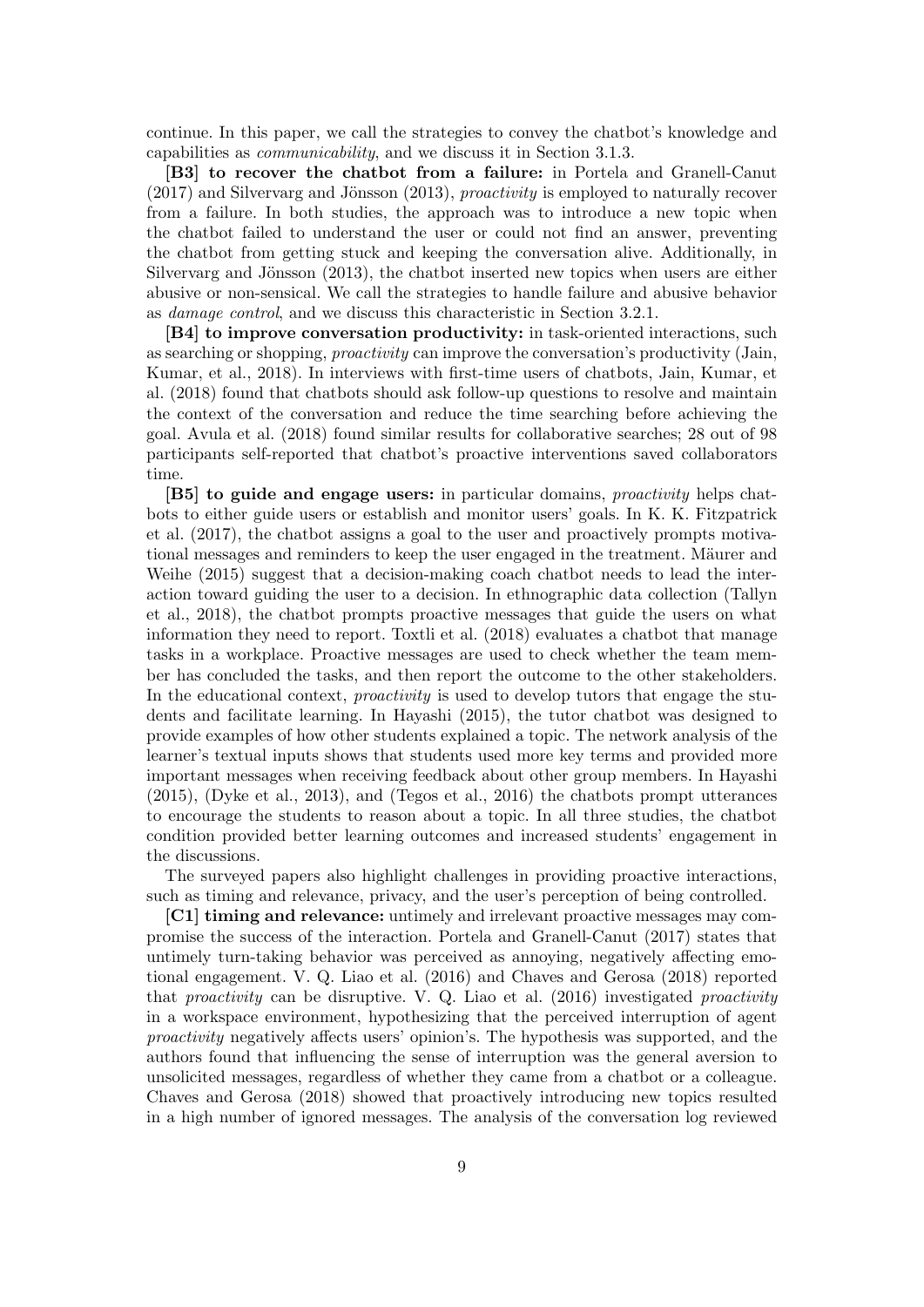that either the new topics were not relevant, or it was not the proper time to start a new topic. Silvervarg and Jönsson (2013) also reported annoyance when a chatbot introduces repetitive topics.

[C2] privacy: in a work-related, group chat, Duijvelshoff (2017) observed privacy concerns regarding the chatbot "reading" the employees' conversations to proactively act. During a semi-structured interview, researchers presented a mockup of the chatbot to employees from two different enterprises and collected perceptions of usefulness, intrusiveness, and privacy. Employees reported feeling that the chatbot represented their supervisors' interests, which conveyed as sense of workplace surveillance. Privacy concerns may result in under-motivated users, discomfort about disclosing information, and lack of engagement (Duijvelshoff, 2017).

[C3] user's perception of being controlled: *proactivity* can be annoying when the chatbot conveys the impression of trying to control the user. Tallyn et al. (2018) report that seven out of 13 participants experienced irritation with the chatbot; one of the most frequent reasons was due to the chatbot directing them to specific places. For the task management chatbot, Toxtli et al. (2018) reported to have adapted the follow-up questions approach to pose questions in a time negotiated with the user. In a previous implementation, the chatbot checked the status of the task twice a day, which participants considered too frequent and annoying.

The surveyed literature also reveals two strategies to provide *proactivity*: leveraging the conversational context and randomly selecting a topic. [S1] Leveraging the conversational context is the most frequent strategy (Avula et al., 2018; Chaves & Gerosa, 2018; Duijvelshoff, 2017; Shum et al., 2018; Thies et al., 2017), in which proactive messages relate to contextual information provided in the conversation to increase the usefulness of interventions (Avula et al., 2018; Duijvelshoff, 2017; Shum et al., 2018). Shum et al. (2018) argue that general purpose, emotionally aware chatbots should recognize users' interests and intents from the conversational context to proactively offer comfort and relevant services. In Duijvelshoff (2017), the chatbot leverages conversational context to suggest new topics and propose to share documents or links to assist employees in a work-related group chat. The chatbots studied by Chaves and Gerosa (2018) introduce new topics based on keywords from previous utterances posted in the chat. According to Shum et al. (2018), leveraging the context can also help smoothly guide the user to a target topic. Researchers in the chatbots domain can refer to the emerging literature on Ambient Intelligence (see, e.g., (Leonidis, Antona, & Stephanidis, 2017; Stefanidi et al., 2019)) to understand how contextual knowledge can be leveraged to convey proactivity. One surveyed paper (Portela & Granell-Canut, 2017) proposes a chatbot that [S2] selects a topic randomly but also observes that the lack of context is a major problem of this approach. Contextualized proactive interventions also suggest that the chatbot should be attentive to the conversation, which conveys *conscientiousness*, as discussed in the next section.

#### 3.1.2. Conscientiousness

Conscientiousness is a chatbot's capacity to demonstrate attentiveness to the conversation at hand (Duijst, 2017; Dyke et al., 2013). It enables a chatbot to follow the conversational flow, show understanding of the context, and interpret each utterance as a meaningful part of the whole conversation (Morrissey & Kirakowski, 2013). In this survey, we found 11 papers that reported findings related to conscientiousness for chatbot design. Four studies explicitly investigated influences of conscientiousness for chatbots (Ayedoun et al., 2017; Coniam, 2008; Jain, Kota, et al., 2018; Schuetzler et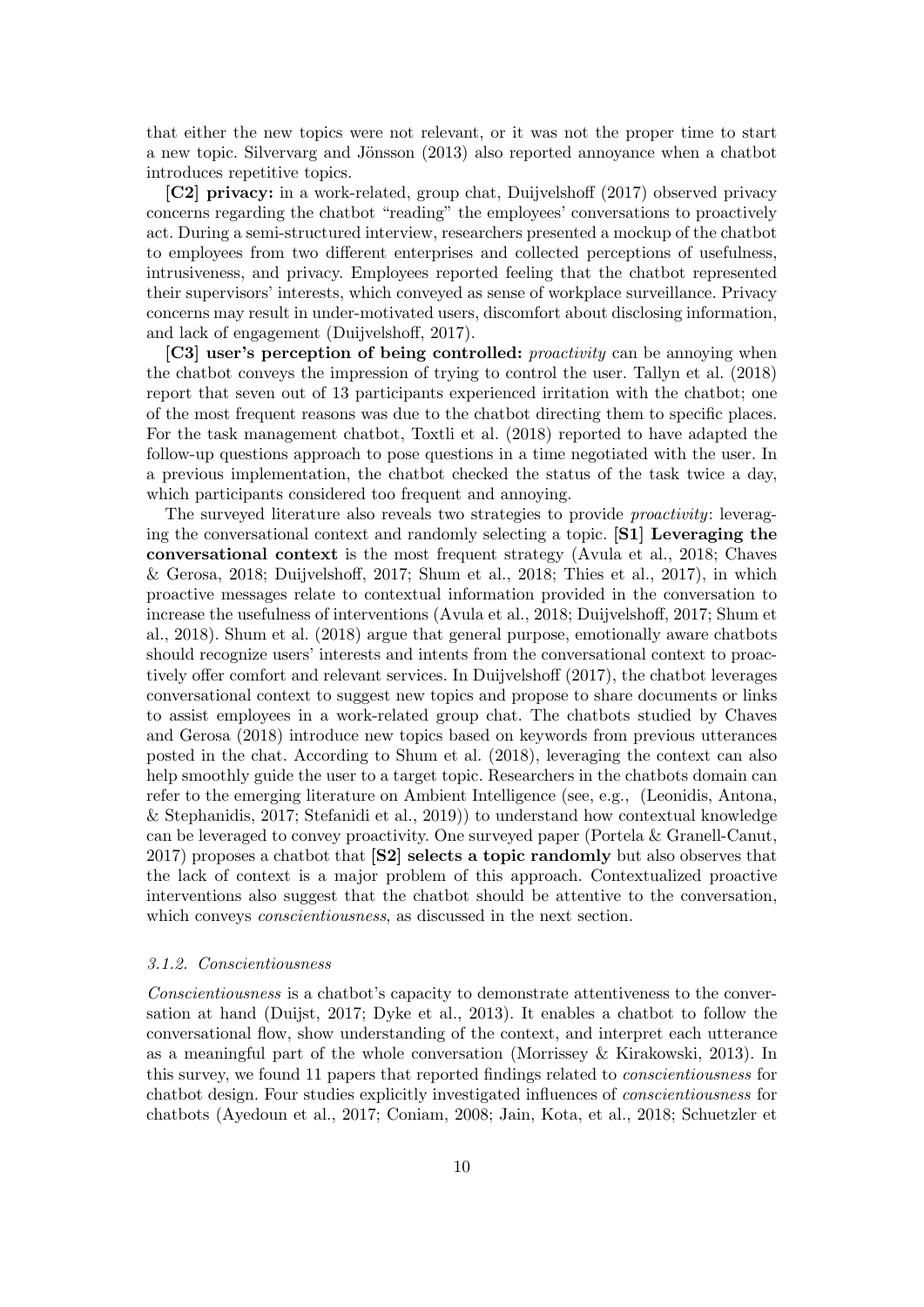al., 2018). In the remaining studies, conscientiousness emerged in exploratory findings. In Dyke et al. (2013), conscientiousness emerged from the analysis of conversational logs, while Gnewuch et al. (2017) elicited conscientiousness aspects as a requirement for chatbot design when surveying the literature on customer service chatbots. In the remaining studies (Brandtzaeg & Følstad, 2017; Duijst, 2017; Jain, Kumar, et al., 2018; Morrissey & Kirakowski, 2013; Tallyn et al., 2018), conscientiousness issues were self-reported by the users in post-intervention interviews and subjective feedback to open-ended questions. Conscientiousness was investigated in three studies from the education domain, where the tutor chatbot is expected to be attentive and relevant as well as to control the conversation flow to keep the students focused on the topic (see e.g., Dyke et al. (2013)). Conscientiousness was also investigated in seven other domains, including open domain interactions and customer and financial services. See the supplementary materials for a complete list of domains of studies that report conscientiousness as a social characteristic for chatbots.

The surveyed literature evidenced benefits of designing conscientious chatbots:

[B1] to provide meaningful answers: some chatbots use simplistic approaches, like pattern matching rules based on keywords or template phrases applied in the last user utterance, to find the most appropriate response (Abdul-Kader & Woods, 2015; Ramesh et al., 2017). However, as the chatbot does not interpret the meaning and the intent of users' utterances, the best-selected response may still sound irrelevant to the conversation (Coniam, 2008; Duijst, 2017; Dyke et al., 2013). As shown by Duijst (2017), when a chatbot does not interpret the meaning of users' utterances, users show frustration and the chatbot's credibility is compromised. This argument is supported by Dyke et al. (2013) when studying chatbots to facilitate collaborative learning. The authors proposed a chatbot that promotes Academically Productive Talk moves. Exploratory results show that the chatbot performed inappropriate interventions, which was perceived as a lack of attention to the conversation. In Jain, Kumar, et al. (2018), participants complained that some chatbots seemed "completely scripted," ignoring user's inputs that did not fall into the script. In this case, users needed to adapt their inputs to match the chatbot script to be understood, which resulted in dissatisfaction. Besides avoiding frustration, Schuetzler et al. (2018) showed that conscientiousness also influences chatbots' perceived humanness and social presence. The authors invited participants to interact with a chatbot that shows an image and asks the users to describe it. To perform the task, the chatbot could either ask the same generic follow-up questions each time (nonrelevant condition) or respond with a follow-up question related to the last participant's input (relevant condition), demonstrating attention to the information provided by the user. Statistical analysis of survey rates supported that the relevant condition increased chatbots' perceived humanness and social presence. In Ayedoun et al. (2017), to motivate the students to communicate in a second language, the proposed chatbot interprets users' input to detect breakdowns and react using an appropriate communication strategy. In interviews, participants reported "appreciating the help they got from the chatbot to understand and express what they have got to say" (Ayedoun et al., 2017). This study was later extended to the context of ECAs (see (Ayedoun, Hayashi, & Seta, 2018) for details).

[B2] to hold a continuous conversation: a conversation with a chatbot should maintain a "sense of continuity over time" (Jain, Kumar, et al., 2018) to demonstrate that the chatbot is exerting effort to track the conversation. To do so, it is essential to maintain the topic. When evaluating the naturalness of a chatbot, Morrissey and Kirakowski (2013) found that maintaining a theme is convincing, while failure to do so is unconvincing. Furthermore, based on the literature on customer support chatbots,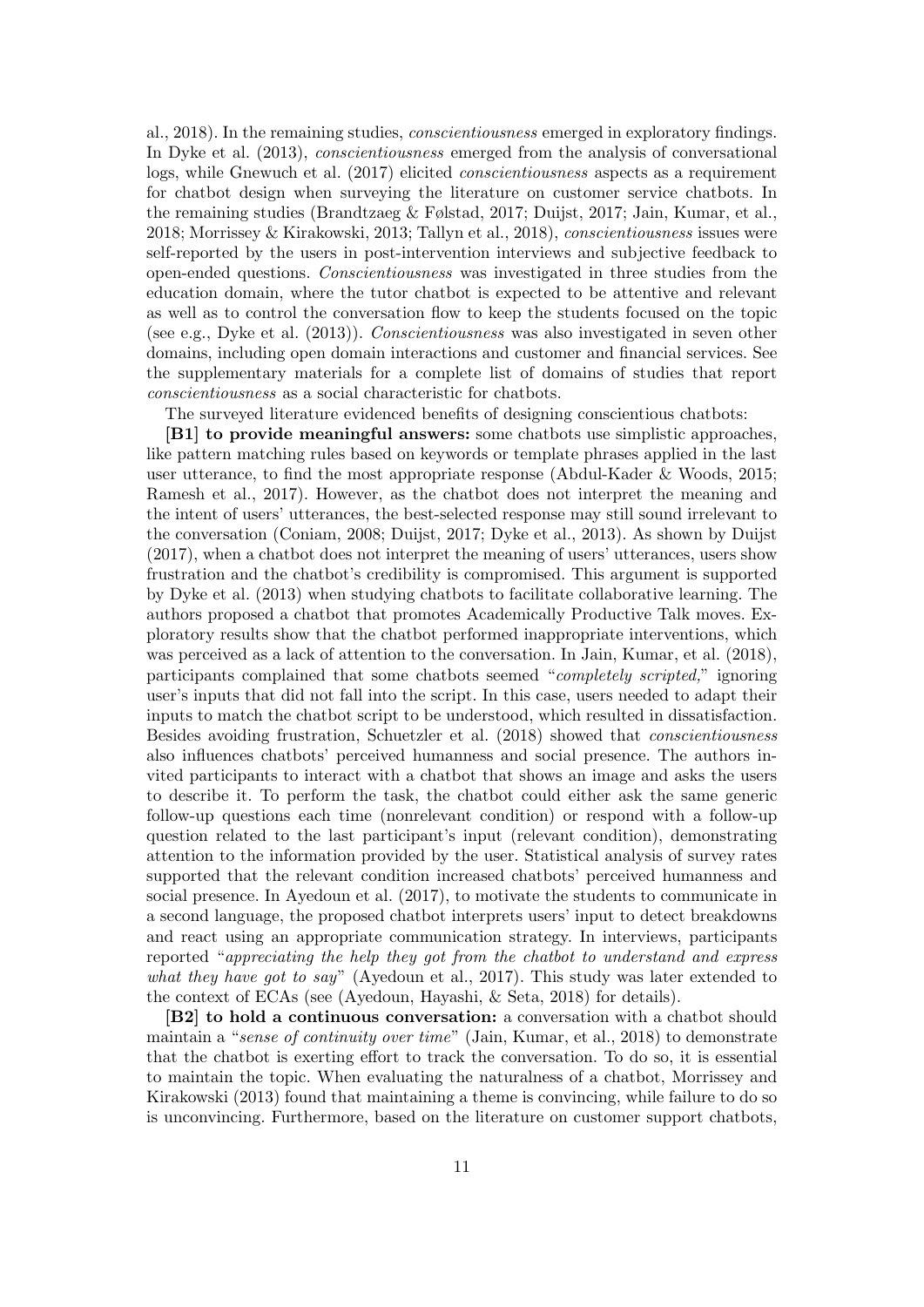Gnewuch et al. (2017) argue that comfortably conversing on any topic related to the service offering is a requirement for task-oriented chatbots. Coniam (2008) reviewed popular chatbots for practicing second languages. The author showed that most chatbots in this field cannot hold continuous conversations, since they are developed to answer the user's last input. Therefore, they did not have the sense of topic, which resulted in instances of inappropriate response. While the chatbots could change the topic, they could not sustain it afterward. Showing conscientiousness also requires the chatbot to understand and track the context, which is particularly important in task-oriented scenarios. In Jain, Kumar, et al. (2018), first-time users stressed positive experiences with chatbots that retained information from previous turns. Two participants also expected the chatbots to retain this context across sessions, thus reducing the need for the user's additional input per interaction. Keeping the context across sessions was highlighted as a strategy to convey personalization and empathy (see Sections 3.2.6 and 3.2.5).

[B3] to steer the conversation toward a productive direction: in taskoriented interactions, a chatbot should understand the purpose of the interaction and strive to conduct the conversation toward this goal in an efficient, productive way (Ayedoun et al., 2017; Duijst, 2017). Brandtzaeg and Følstad (2017) show that productivity is the key motivating factor for using chatbots (68% of the participants mentioned it as the main reason for using chatbots). First-time users in Jain, Kumar, et al. (2018) self-reported that interacting with chatbots should be more productive than using websites, phone apps, and search engines. In this sense, Duijst (2017) compared the user experience when interacting with a chatbot for solving either simple or complex tasks in a financial context. The authors found that, for complex tasks, to keep the conversation on track the user must be aware of the next steps or why something is happening. In the educational context, Ayedoun et al. (2017) proposed a dialogue management approach based on communication strategies to enrich a chatbot with the capability to express its meaning when faced with challenges. Statistical results show that the communication strategies, combined with affective backchannel (which is detailed in Section 3.2.5), are effective in motivating students to communicate and maintain the task flow. Thirty-two participants out of 40 reported that they preferred to interact with a chatbot with these characteristics. Noticeably, the chatbot's attentiveness to the interactional goal may not be evident to the user if the chatbot passively waits for the user to control the interaction. Thus, conscientiousness relates to proactive ability, as discussed in Section 3.1.1.

Nevertheless, challenges in designing conscientious chatbots are also evident in the literature:

[C1] to handle task complexity: as the complexity of tasks increases, more turns are required to achieve a goal; hence, more mistakes may be made. This argument was supported by both Duijst (2017) and Dyke et al. (2013), where the complexity of the task compromised the experience and satisfaction in using the chatbot. Duijst (2017) also highlights that complex tasks require more effort to correct eventual mistakes. Therefore, it is an open challenge to design flexible workflows, where the chatbot recovers from failures and keeps the interaction moving productively toward the goal, despite potential misunderstandings (Gnewuch et al., 2017). Recovering from failure is discussed in Section 3.2.1.

[C2] to harden the conversation: aiming to ensure the conversational structure– and to hide natural language limitations–chatbots are designed to restrict free-text inputs from the user (Duijst, 2017; Jain, Kumar, et al., 2018; Tallyn et al., 2018). However, limiting the choices of interaction may convey a lack of attention to the users'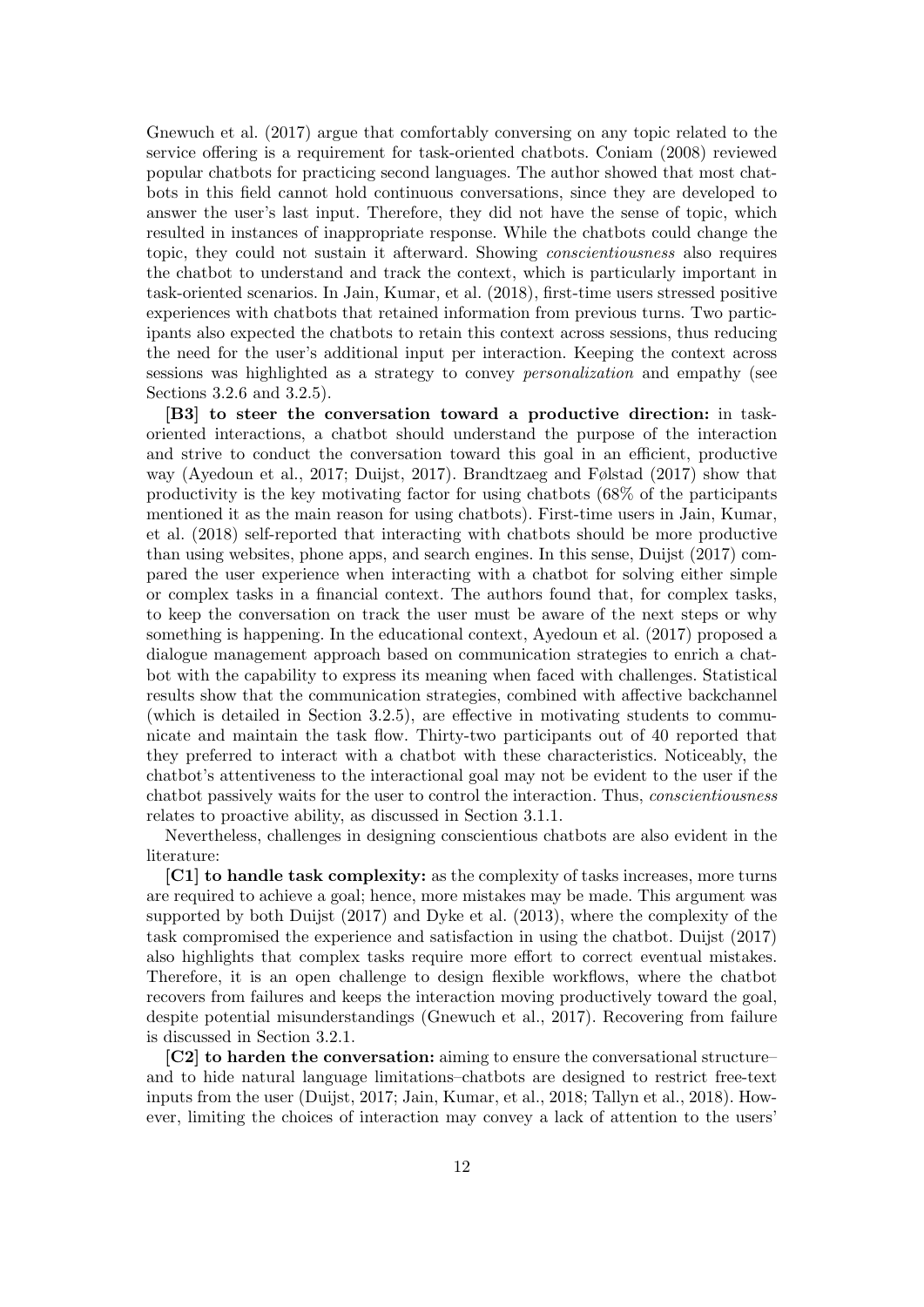inputs. In Duijst  $(2017)$ , one participant mentioned the feeling of "*going through a* form or a fixed menu." According to Jain, Kumar, et al. (2018), participants consider the chatbot's understanding of free-text input as a criterion to determine whether it can be considered a chatbot, since chatbots are supposed to chat. In the ethnographic data collection study, Tallyn et al. (2018) reported that eight out of ten participants described the interaction using pre-set responses as too restrictive, although they fulfilled the purpose of nudging participants to report their activities. Thus, the challenge lies in how to leverage the benefits of suggesting predefined inputs without limiting conversational capabilities.

[C3] to keep the user aware of the chatbot's context: a chatbot should provide a way to inform the user of the current context, especially for complex tasks. According to Jain, Kota, et al. (2018), context can be inferred from explicit user input, or assumed based on data from previous interactions. In both cases, the user and chatbot should be on the same page about the chatbot's contextual state (Jain, Kota, et al., 2018), providing the users the opportunity to clarify possible misunderstandings (Gnewuch et al., 2017). Jain, Kumar, et al. (2018) highlighted that participants reported negative experience when finding "mismatch[es] between [a] chatbot's real context and their assumptions of the chatbot context." We identified three strategies used to provide understanding to a chatbot:

[S1] conversation workflow: designing a conversational blueprint helps to conduct the conversation strictly and productively to the goal (Duijst, 2017). However, Gnewuch et al. (2017) argue that the workflow should be flexible enough to handle both multi-turn and one-turn question-answer interactions; it also should be unambiguous, such that users can efficiently achieve their goals. In addition, Duijst (2017) discuss that the workflow should make it easy to fix mistakes; otherwise, the users need to restart the workflow, which leads to frustration. In Ayedoun et al. (2017), the conversation workflow included communicative strategies to detect a learner's breakdowns and pitfalls. In that study, when the student does not respond, the chatbot uses a comprehension-check question to detect whether the student understood what was said. Then, it reacts to the user's input by adopting one of the proposed communication strategies (e.g., asking for repetition or simplifying the previous sentence). The conversation workflow could also allow the chatbot to be proactive. For example, participants in Jain, Kumar, et al. (2018) suggested that proactive follow-up questions would anticipate the resolution of the context, reducing the effort required from the user to achieve the goal.

[S2] visual elements: user-interface resources–such as quick replies, cards, and carousels–are used to structure the conversation and reduce issues regarding understanding (Duijst, 2017; Jain, Kumar, et al., 2018; Tallyn et al., 2018). Using these resources, the chatbot shows the next possible utterances (Jain, Kumar, et al., 2018) and conveys the conversational workflow in a step-by-step manner (Duijst, 2017; Tallyn et al., 2018). Visual elements are also used to show the user what the chatbot can (or cannot) do. This is another conversational characteristic, which will be discussed in the Section 3.1.3.

[S3] context window: to keep the user aware of the chatbot's current context, Jain, Kota, et al. (2018) developed a chatbot for shopping that shows a context window on the side of the conversation. In this window, the user can click on specific attributes and change them to fix inconsistencies. A survey showed that the chatbot outperformed a default chatbot (without the context window) for mental demand and effort constructs. However, when the chatbots are built into third-party apps (e.g., Facebook Messenger), an extra window may not be possible.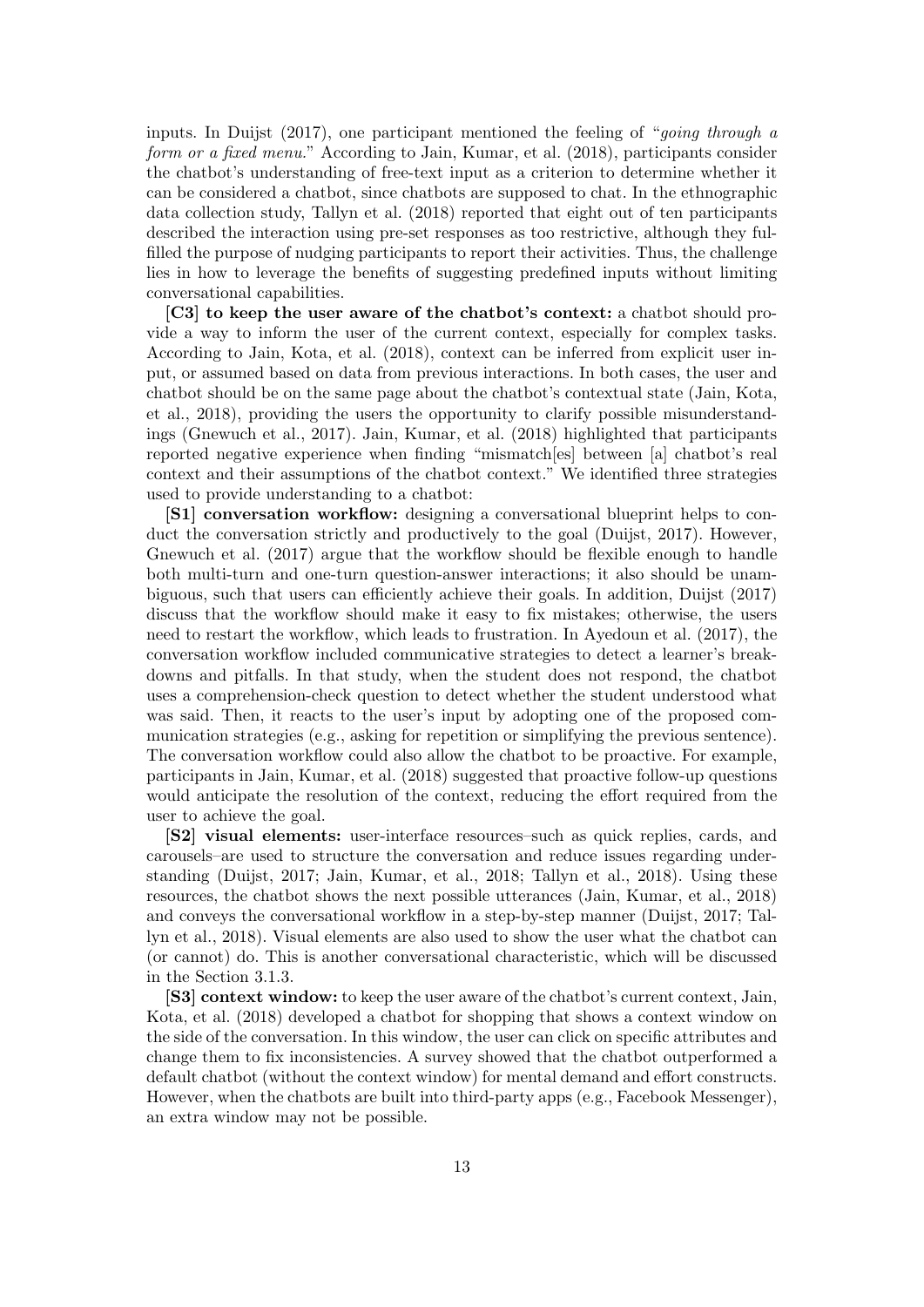[S4] confirmation messages: a conversation workflow may include confirmation messages to convey the chatbots' context to the user (Jain, Kota, et al., 2018). In Duijst (2017), when trying to block a stolen credit card, a confirmation message is used to verify the given personal data. In Ayedoun et al. (2017), confirmation messages are used as a communicative strategy to check whether the system's understanding about a particular utterance matches what the user actually meant. Balancing the number of confirmation messages (see (Duijst, 2017)) and the right moment to introduce them into the conversation flow is still under-investigated.

The surveyed literature supports that failing to demonstrate understanding about the users' individual utterances, the conversational context, and the interactional goals results in frustration and loss of credibility. However, most of the results are exploratory; a lack of studies investigate the extent to which the provided strategies influence users' behaviors and perceptions. In the field of human-human communication, the cooperative principle (Grice, Cole, Morgan, et al., 1975) has been extensively applied to understand conversational partners' expectations during a conversation. Additionally, recent studies have shown that this principle influences chatbots' perceived humanness (Jacquet, Baratgin, & Jamet, 2018; Jacquet, Hullin, Baratgin, & Jamet, 2019). Particularly, the maxims of relation (the ability to be relevant) and manner (the ability to be clear and orderly) can contribute to the design of *conscien*tious chatbots. In addition, *conscientiousness* is by itself a *personality* trait; the more conscientiousness a chatbot manifests, the more it can be perceived as attentive, organized, and efficient. The relationship between conscientiousness and personality is highlighted in Section 4.3.

## 3.1.3. Communicability

Interactive software is communicative by its nature, since users achieve their goals by exchanging messages with the system (Prates, de Souza, & Barbosa, 2000; Sundar, Bellur, Oh, Jia, & Kim, 2016). In this context, communicability is defined as the capacity of a software to convey to users its underlying design intent and interactive principles (Prates et al., 2000). Providing communicability helps users to interpret the codes used by designers to convey the interactional possibilities embedded in the software (De Souza, Prates, & Barbosa, 1999), which improves system learnability (Grossman, Fitzmaurice, & Attar, 2009). In the chatbot context, communicability is, therefore, the capability of a chatbot to convey its features to users (Valério et al.,  $2017$ ). The problema around chatbots' communicability lies in the nature of the interface: instead of buttons, menus, and links, chatbots unveil their capabilities through conversational turns, one sentence at a time (Valério et al.,  $2017$ ), bringing new challenges to the system learnability field. The lack of *communicability* may lead users to give up on using the chatbot when they cannot understand the available functionalities and how to use them (Valério et al.,  $2017$ ).

In this survey, we found six papers that describe *communicability*, although investigating *communicability* is the main purpose of only one (Valério et al., 2017). Conversational logs revealed communicability needs in three studies (Lasek & Jessa, 2013; Q. V. Liao et al., 2018); in the other three studies (Duijst, 2017; Gnewuch et al., 2017; Jain, Kumar, et al., 2018) communicability issues were self-reported by the users in post-intervention interviews and subjective feedback. Communicability was investigated in the customer services domain (two studies), where chatbots guide customers through available functionalities (Valério et al., 2017). The remaining task-oriented domains in which communicability was investigated are financial services, news, and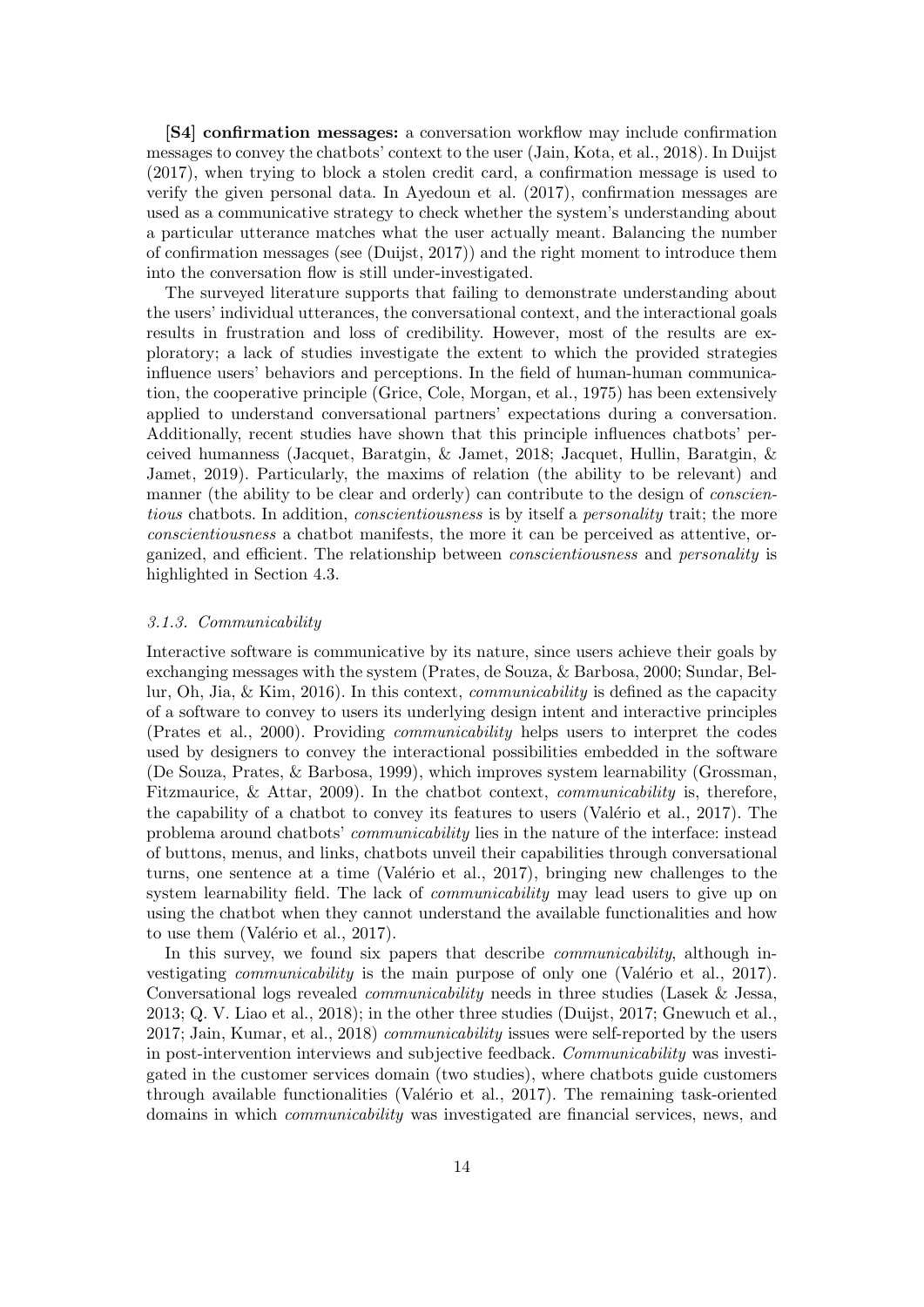human resources. We did not identify studies on open domain chatbots that report on communicability, since in open domain interactions users are free to talk about varying topics and guidance is less a concern.

The surveyed literature reports two main benefits of *communicability* for chatbots: [B1] to unveil functionalities: while interacting with chatbots, users may not know that a desired functionality is available or how to use it (Jain, Kumar, et al.,  $2018$ ; Valério et al.,  $2017$ ). Most participants in Jain, Kumar, et al.  $(2018)$ 's study mentioned that they did not understand the functionalities of at least one of the chatbots and none of them mentioned searching for the functionalities in other sources (e.g., Google search or the chatbot website) rather than exploring options during the interaction. In a study about playful interactions in a work environment, Q. V. Liao et al. (2018) observed that 22% of the participants explicitly asked the chatbot about its capabilities (e.g., "what can you do?"), and 1.8% of all the users' messages were abilitycheck questions. In a study about hotel chatbots, Lasek and Jessa (2013) verified that 63% of the conversations were initiated by clicking an option displayed in the chatbot welcome message. A semiotic inspection of news-related chatbots (Valério et al., 2017) evidenced that communicability strategies are effective at providing clues about the chatbot's features and ideas about what to do and how.

[B2] to manage users' expectations: Jain, Kumar, et al. (2018) observed that when first-time users do not understand chatbots' capabilities and limitations, they have high expectations and, consequently, end up more frustrated when the chatbots fail. Some participants blamed themselves for not knowing how to communicate and gave up. In Q. V. Liao et al. (2018), quantitative results evidenced that ability-check questions can be considered signals of users struggling with functional affordances. Users posed ability-check questions after encountering errors as a means of establishing a common ground between the chatbot's capabilities and their own expectations. According to the authors, ability-check questions helped users to understand the system and reduce uncertainty (Q. V. Liao et al., 2018). In Duijst (2017), users also demonstrated the importance of understanding chatbots' capabilities in advance. Since the tasks related to financial support, users expected the chatbot to validate the personal data provided and to provide feedback after completing the task (e.g., explaining how long it would take for the credit card to be blocked). Therefore, *communicability* helps users gain a sense of which type of messages or functionalities a chatbot can handle.

The surveyed literature also highlights two challenges of providing communicability:

[C1] to provide business integration: communicating chatbots' functionalities should be performed as much as possible within the chat interface (Jain, Kumar, et al., 2018). Chatbots often act as an intermediary between users and services. In this case, to overcome technical challenges, chatbots answer users' inputs with links to external sources, where the request will be addressed. First-time users expressed dissatisfaction with this strategy in Jain, Kumar, et al. (2018). Six participants complained that the chatbot redirected them to external websites. According to Gnewuch et al. (2017), business integration is a requirement for designing chatbots, so that the chatbot can solve the users' requests without transferring the interaction to another user interface.

[C2] to keep visual elements consistent with textual inputs: in the semiotic engineering evaluation, Valério et al.  $(2017)$  observed that some chatbots responded differently depending on whether the user accesses a visual element in the user-interface or types the desired functionality in the text-input box, even if both input modes result in the same utterance. This inconsistency produces the user's feeling of misinterpreting the affordances, which has a negative impact on the system's learnability.

As an outcome of the semiotic inspection process, Valério et al. (2017) present a set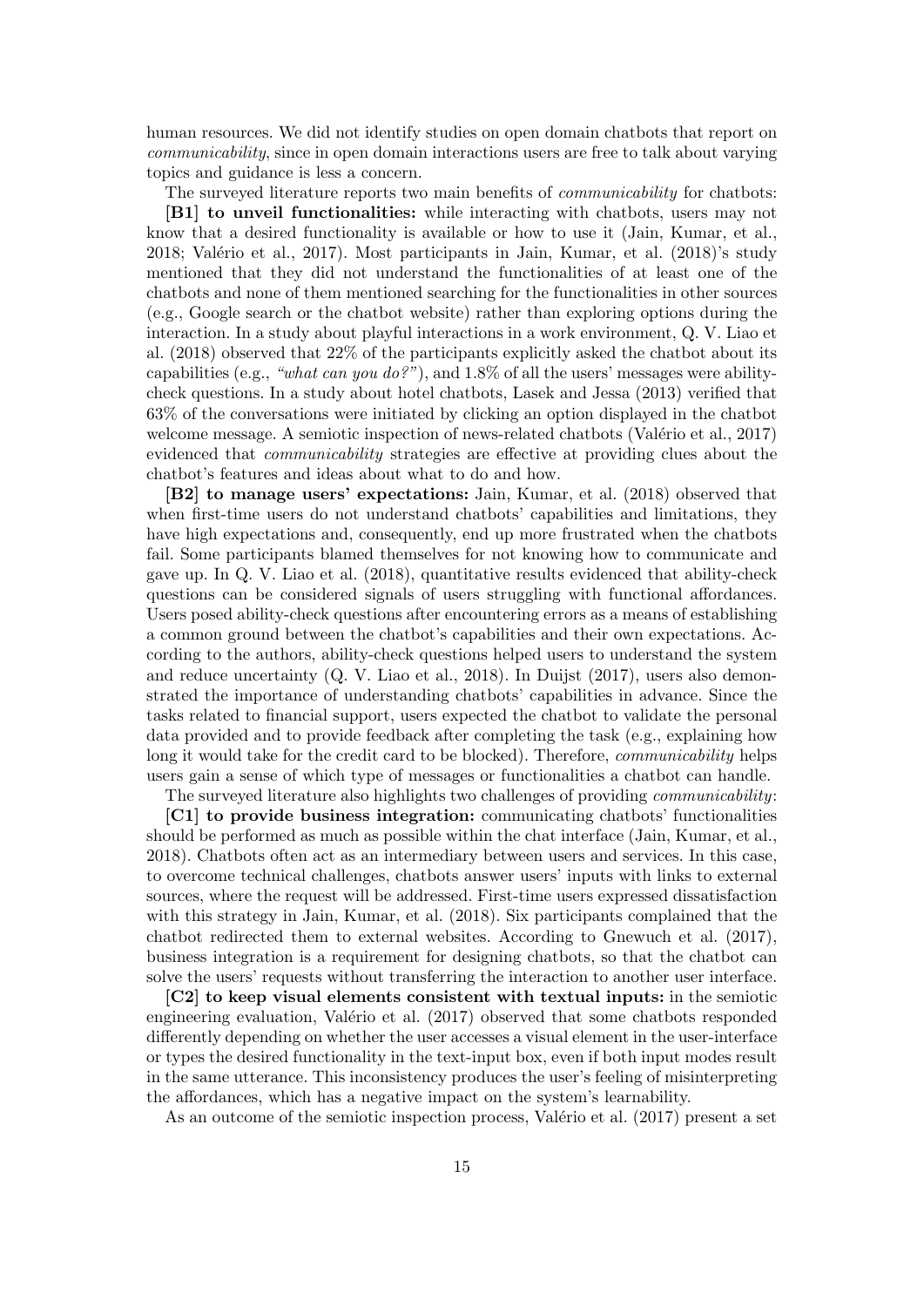of strategies to provide communicability. Some of them are also emphasized in other studies, as follows:

[S1] to clarify the purpose of the chatbot: First-time users in Jain, Kumar, et al. (2018) highlighted that a clarification about the chatbots' purpose should be placed in the introductory message. Gnewuch et al. (2017) found similar inference from the literature on customer services chatbots. The authors argue that providing an opening message with insights into the chatbots' capabilities is a requirement for chatbots design. In addition, a chatbot could give a short tour throughout the main functionalities at the beginning of the first sessions (Valério et al., 2017).

[S2] to advertise the functionality and suggest the next step: when the chatbot is not able to answer the user, or when it notices that the user is silent, it may suggest available features to stimulate the user to engage (Jain, Kumar, et al., 2018; Valério et al., 2017). In Jain, Kumar, et al.  $(2018)$ , six participants mentioned that they appreciated when the chatbot suggested responses, for example by saying " $try\ a\ few$ of these commands: ..." (Jain, Kumar, et al., 2018). Valério et al. (2017) shows that chatbots use visual elements, such as cards, carousel, and menus (persistent or not) to show contextualized clues about the next answer, which both fulfills *communicability* purpose and spares users from having to type.

[S3] to provide a help functionality: chatbots should recognize a "help" input from the user, so it can provide instructions on how to proceed (Valério et al., 2017). Jain, Kumar, et al. (2018) reported that users highlighted this functionality as useful for the reviewed chatbots. Also, results from (Q. V. Liao et al., 2018) show that chatbots should be able to answer ability-check questions (e.g., "what can you do?" or "can you do  $[\text{functionality}]\textsuperscript{?}$ ".

The literature states the importance of communicating chatbots' functionality to the success of the interaction. Failing to provide *communicability* leads the users to frustration and they often give up when they do not know how to proceed. The literature on interactive systems has highlighted system learnability as the most fundamental component for usability (Grossman et al., 2009), and an easy-to-learn system should lead the user to perform well, even during their initial interactions. Thus, researchers in the chatbots domain can leverage the vast literature on system learnability to identify metrics and evaluation methodologies, as well as propose new forms of communicability strategies that reduce the learnability issues in chatbot interactions. Communicability may also be used as a strategy to avoid mistakes (damage control), which will be discussed in Section 3.2.1.

In summary, the conversational intelligence category includes characteristics that help a chatbot to perform a proactive, attentive, and informative role in the interaction. Acknowledging that functional aspects play a crucial role in the ability of a chatbot to converse intelligently, the survey focuses on the characteristics that go beyond the functional aspects, looking through the lens of social perceptions. The highlighted benefits relate to how a chatbot manages the conversation to make it productive, interesting, and neat. To achieve that, designers and researchers should care for the timing and relevance of provided information, privacy, interactional flexibility, and consistency.

# 3.2. Social Intelligence

Social Intelligence refers to the ability of an individual to produce adequate social behavior for the purpose of achieving desired goals (Björkqvist, Osterman,  $\&$  Kaukiainen, 2000). In the HCI domain, the Media Equation theory (Reeves & Nass, 1996) posits that people react to computers as social actors. Hence, when developing chat-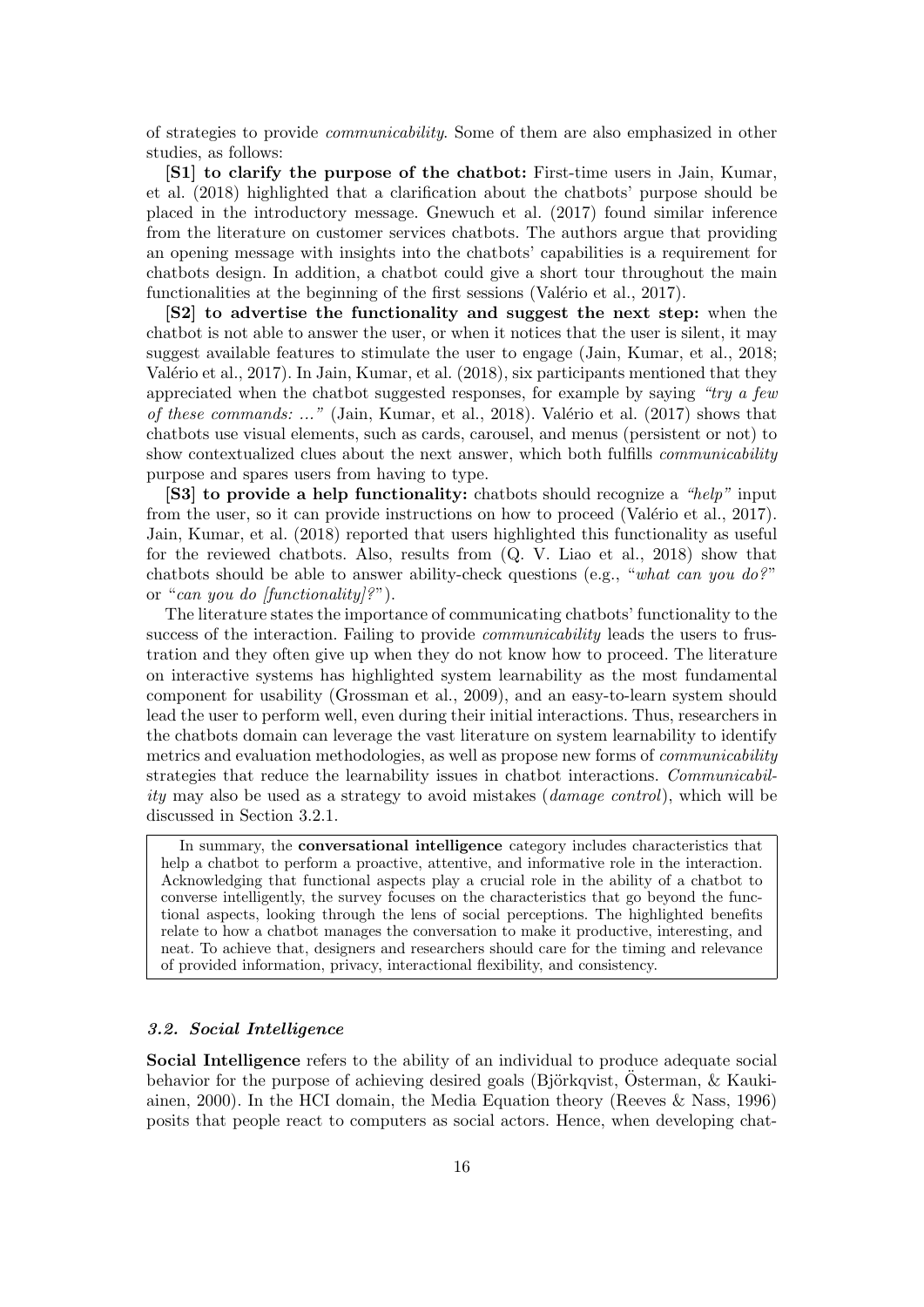bots, it is necessary to account for the socially acceptable protocols for conversational interactions (Walker, 2009; Wallis & Norling, 2005). Chatbots should be able to respond to social cues during the conversation, accept differences, and manage conflicts (Salovey & Mayer, 1990) as well as be empathic and demonstrate caring (Björkqvist) et al., 2000), which ultimately increase chatbots' authenticity (Neururer et al., 2018). In this section, we discuss the social characteristics related to social intelligence, namely: *damage control* (12 papers), *thoroughness* (13 papers), *manners* (10 papers), moral agency (6 papers), emotional intelligence (14 papers), and personalization (11 papers). Although the focus of the investigations is diverse, we found more studies where the focus of the investigation relates to a specific social characteristic, particularly moral agency and emotional intelligence, when compared to the **conversational** intelligence category. Regarding the adopted research methods, 12 studies applied qualitative methods and 10 focuses on quantitative methods. 16 studies reported both qualitative and quantitative results.

## 3.2.1. Damage control

Damage control is the ability of a chatbot to deal with either conflict or failure situations. Although the Media Equation theory argues that humans socially respond to computers as they respond to other people (Reeves & Nass, 1996), the literature has shown that interactions with conversational agents are not quite equal to humanhuman interactions (Luger & Sellen, 2016; Mou & Xu, 2017; Shechtman & Horowitz, 2003). When talking to a chatbot, humans are more likely to harass (Hill et al., 2015), test the agent's capabilities and knowledge (Wallis & Norling, 2005), and feel disappointed with mistakes (Jain, Kumar, et al., 2018; Mäurer & Weihe, 2015). When a chatbot does not respond appropriately, it may encourage the abusive behavior (Curry & Rieser, 2018) or disappoint the user (Jain, Kumar, et al., 2018; Mäurer & Weihe, 2015), which ultimately leads the conversation to fail (Jain, Kumar, et al., 2018). Thus, it is necessary to enrich chatbots with the ability to recover from failures and handle inappropriate talk in a socially acceptable manner (Jain, Kumar, et al., 2018; Silvervarg & Jönsson, 2013; Wallis & Norling, 2005).

In this survey, we found 12 studies that discuss *damage control* as a relevant characteristic for chatbots, two of which focus on conflict situations, such as testing and flaming (Silvervarg & Jönsson, 2013; Wallis & Norling, 2005). In the remaining studies (Curry & Rieser, 2018; De Angeli, Johnson, & Coventry, 2001; Duijst, 2017; Gnewuch et al., 2017; Jain, Kumar, et al., 2018; Jenkins et al., 2007; Lasek & Jessa, 2013; Q. V. Liao et al., 2018; Mäurer & Weihe, 2015; Toxtli et al., 2018), needs for  $\theta$  damage control emerged from the analysis of conversational logs and users' feedback. Damage control was mostly investigated for open domain (two studies) and customer service chatbots (three studies). In open domain interactions, users are free to wander among topics and testing or flaming tends to be more frequent (Hill et al., 2015). In the customer services context, the chatbot needs to avoid disappointing the user, as frustration may negatively reflect the business that the agent represents (Araujo, 2018). Damage control was also identified in other six domains (see the supplementary materials), such as task management and financial services.

The surveyed literature highlights the following benefits of providing damage control in chatbots:

[B1] to appropriately respond to harassment: chatbots are more likely to targets of profanity than humans would (Hill et al., 2015). When analyzing conversation logs from hotel chatbots, Lasek and Jessa (2013) observed that 4% of the conversations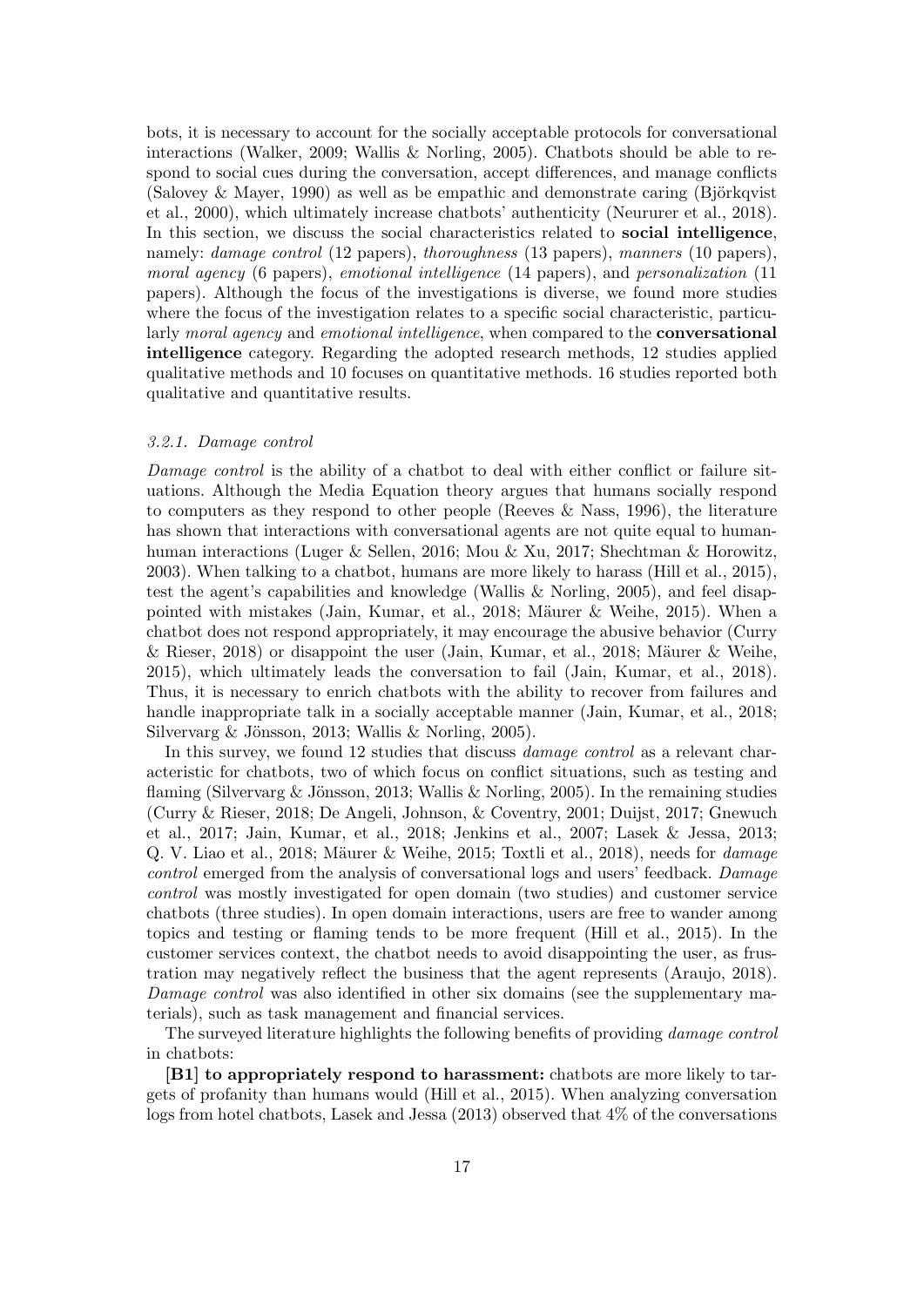contained vulgar, indecent, and insulting vocabulary, and 2.8% of all statements were abusive. Qualitative evaluation reveals that the longer the conversations last, the more users are encouraged to go beyond the chatbots main functions. In addition, sexual expressions represented 1.8% of all statements. A similar number was found in a study with general purpose chatbots (Curry  $\&$  Rieser, 2018). When analyzing a corpus from the Amazon Alexa Prize 2017, the researchers estimated that about 4% of the conversations included sexually explicit utterances. Curry and Rieser (2018) used utterances from this corpus to harass a set of state-of-art chatbots and analyze the responses. The results show that chatbots respond to harassment in a variety of ways, including nonsensical, negative, and positive responses. However, the authors highlight that the responses should align with the chatbot's goal to avoid encouraging the behavior or reinforcing stereotypes.

[B2] to deal with testing: abusive behavior is often used to test chatbots' social reactions (Lasek & Jessa, 2013; Wallis & Norling, 2005). During the evaluation of a virtual guide to the university campus (Wallis & Norling, 2005), a participant answered the chatbot's introductory greeting with "moron," likely hoping to see how the chatbot would answer. Wallis and Norling (2005) argue that handling this type of testing helps the chatbots to establish limits and resolve social positioning. Other forms of testing were highlighted in Silvervarg and Jönsson  $(2013)$ , including sending random letters, repeated greetings, laughs and acknowledgments, and posing comments and questions about the chatbot's intellectual capabilities. When analyzing conversations with a task management chatbot, Q. V. Liao et al. (2018) observed that casually testing the chatbots' "intelligence" is a manifestation of satisfaction seeking. In Jain, Kumar, et al. (2018), first-time users appreciated when the chatbot successfully performed tasks when the user expected the chatbot to fail, which shows that satisfaction is influenced by the ability to provide a clever response when the user tests the chatbot.

[B3] to deal with lack of knowledge: chatbots often fail in a conversation due to lack of either linguistic or world knowledge (Wallis & Norling, 2005). Damage control enables the chatbot to admit the lack of knowledge or cover up cleverly (Jain, Kumar, et al., 2018). When analyzing the log of a task management chatbot, Toxtli et al. (2018) found out that the chatbot failed to answer 10% of the exchanged messages. The authors suggest that the chatbot should be designed to handle novel scenarios when the current knowledge is not enough to answer the requests. In some taskoriented chatbots, though, the failure may not be caused by a novel scenario, but by an off-topic utterance. In the educational context, Silvervarg and Jönsson (2013) observed that students posted off-topic utterances when they did not know what topics they could talk about, which led the chatbot to fail rather than help the users to understand its knowledge. In task-oriented scenarios, the lack of linguistic knowledge may lead the chatbots to get lost in the conversational workflow (Gnewuch et al., 2017), compromising the success of the interaction. Mäurer and Weihe (2015) demonstrated that dialogue-reference errors (e.g., user's attempt to correct a previous answer or jumping back to an earlier question) are one of the major reasons for failed dialogues and they mostly result from chatbots' misunderstandings.

The literature also reveals some challenges to provide damage control:

 $\left[ \text{C1} \right]$  to deal with unfriendly users: Silvervarg and Jönsson (2013) argue that users who want to test and find the system's borders are likely to never have a meaningful conversation with the chatbot no matter how sophisticated it is. Thus, there is a limit to which damage control strategies will be effective to avoid testing and abuse. In De Angeli, Johnson, and Coventry (2001), the authors observed human tendencies to dominate, be rude, and infer stupidity, which they call "unfriendly partners." After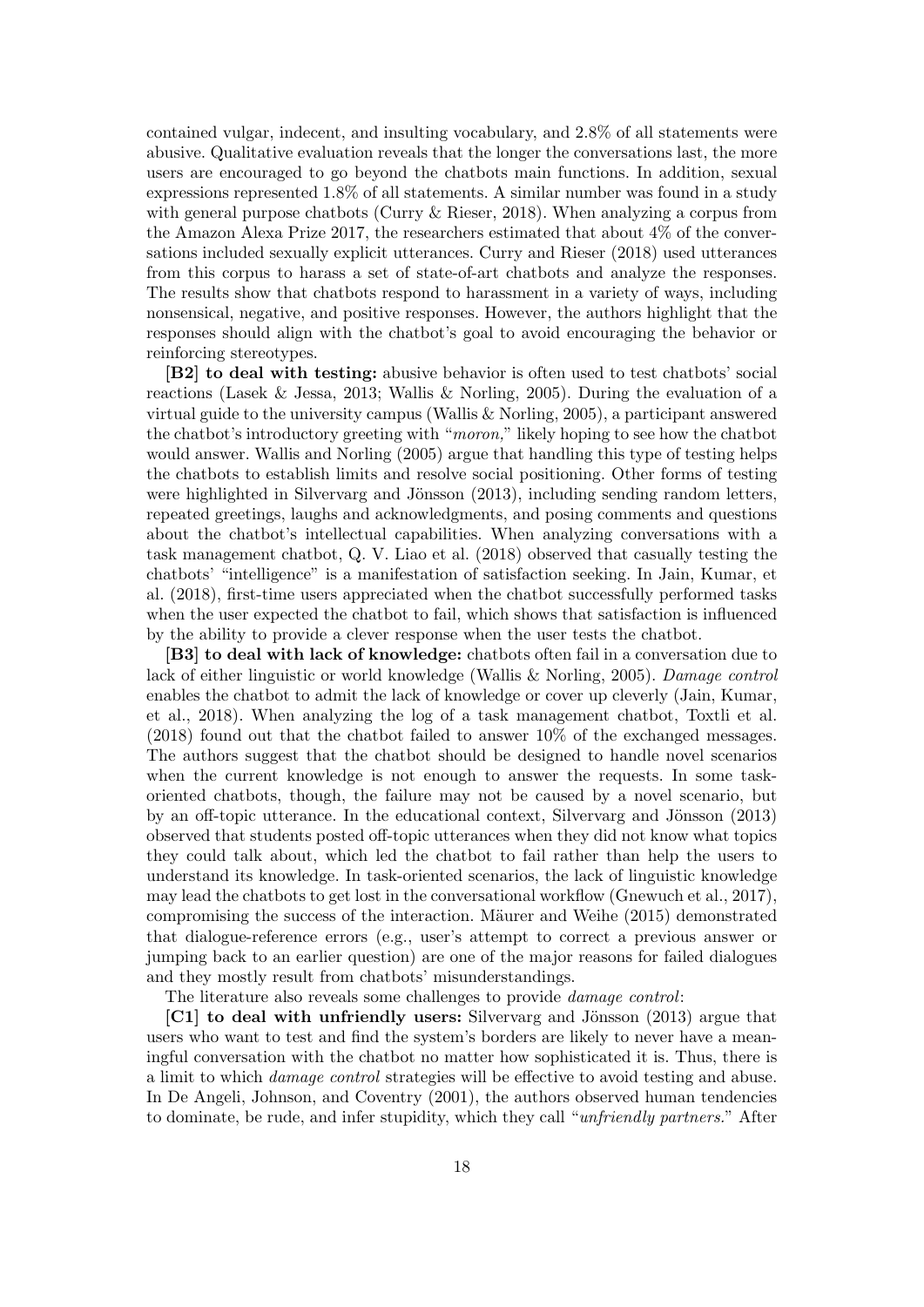an intervention where users interacted with a chatbot for decision-making coaching, Mäurer and Weihe (2015) evaluated participants' self-perceived work and cooperation with the system. The qualitative results show that cooperative users are significantly more likely to give a higher rating for overall evaluation and decision efficiency. The qualitative analysis of the conversation log reveals that a few interactions failed because the users' motivations were curiosity and mischief rather than trying to solve the decision problem.

[C2] to identify abusive utterances: several chatbots are trained on "clean" data. Because they do not understand profanity or abuse, they may not recognize a statement as harassment, which makes it difficult to adopt answering strategies (Curry & Rieser, 2018). Curry and Rieser (2018) shows that data-driven chatbots often provide non-coherent responses to harassment. Sometimes, these responses conveyed the impression of flirtatious or counter-aggression. Providing means to identify an abusive utterance is important to adopting damage control strategies.

[C3] to fit the response to the context: Wallis and Norling (2005) argue that humans negotiate conflict and social positioning well before reaching abuse. In humanchatbot interactions, however, predicting users' behavior toward the chatbots in a specific context to develop the appropriate behavior is a challenge. Damage control strategies need to be adapted to both the social situation and the intensity of the conflict. For example, Curry and Rieser (2018) showed that being evasive about sexual statements may convey the impression of flirtatiousness, which would not be an acceptable behavior for a customer assistant or a tutor chatbot. In contrast, adult chatbots are supposed to flirt, so encouraging behaviors are expected in some situations. Wallis and Norling (2005) argue that when the chatbot is not accepted as part of the social group it represents, it is discredited by the user, leading the interaction to fail. In addition, designing chatbots with too strong of reactions may lead to ethical concerns (Wallis & Norling, 2005). For Björkqvist et al.  $(2000)$ , choosing between peaceful or aggressive reactions in conflict situations is optional for socially intelligent individuals. Enriching chatbots with the ability to choose between the options is a challenge.

Damage control strategies depend on the type of failure and the target benefit, as following:

[S1] emotional reactions: Wallis and Norling (2005) suggest that when faced with abuse, a chatbot could be seen to take offense and respond in kind or act hurt. The authors argue that humans might feel inhibited about hurting the pretended feelings of a machine if the machine is willing to hurt a human's feelings too (Wallis & Norling, 2005). If escalating the aggressive behavior is not appropriate, the chatbot could withdraw from the conversation (Wallis & Norling, 2005) to demonstrate that the user's behavior is not acceptable. In De Angeli, Johnson, and Coventry (2001), the authors discuss that users appeared to be uncomfortable and annoyed whenever the chatbot pointed out any defect in the user or reacted to aggression, as this behavior conflicted with the user's perceived power relations. This strategy is also applied in Silvervarg and Jönsson  $(2013)$ , where abusive behavior may lead the chatbot to stop responding until the student changes the topic. Curry and Rieser (2018) categorized responses from state-of-the-art conversational systems in a pool of emotional reactions, both positive and negative. The reactions include humorous responses, chastising and retaliation, and evasive responses, as well as flirtation and play-along utterances. To provide an emotional reaction, emotional intelligence is also required. This category is presented in Section 3.2.5.

[S2] authoritative reactions: when facing testing or abuse, chatbots can communicate consequences (Silvervarg  $\&$  Jönsson, 2013) or call on the authority of others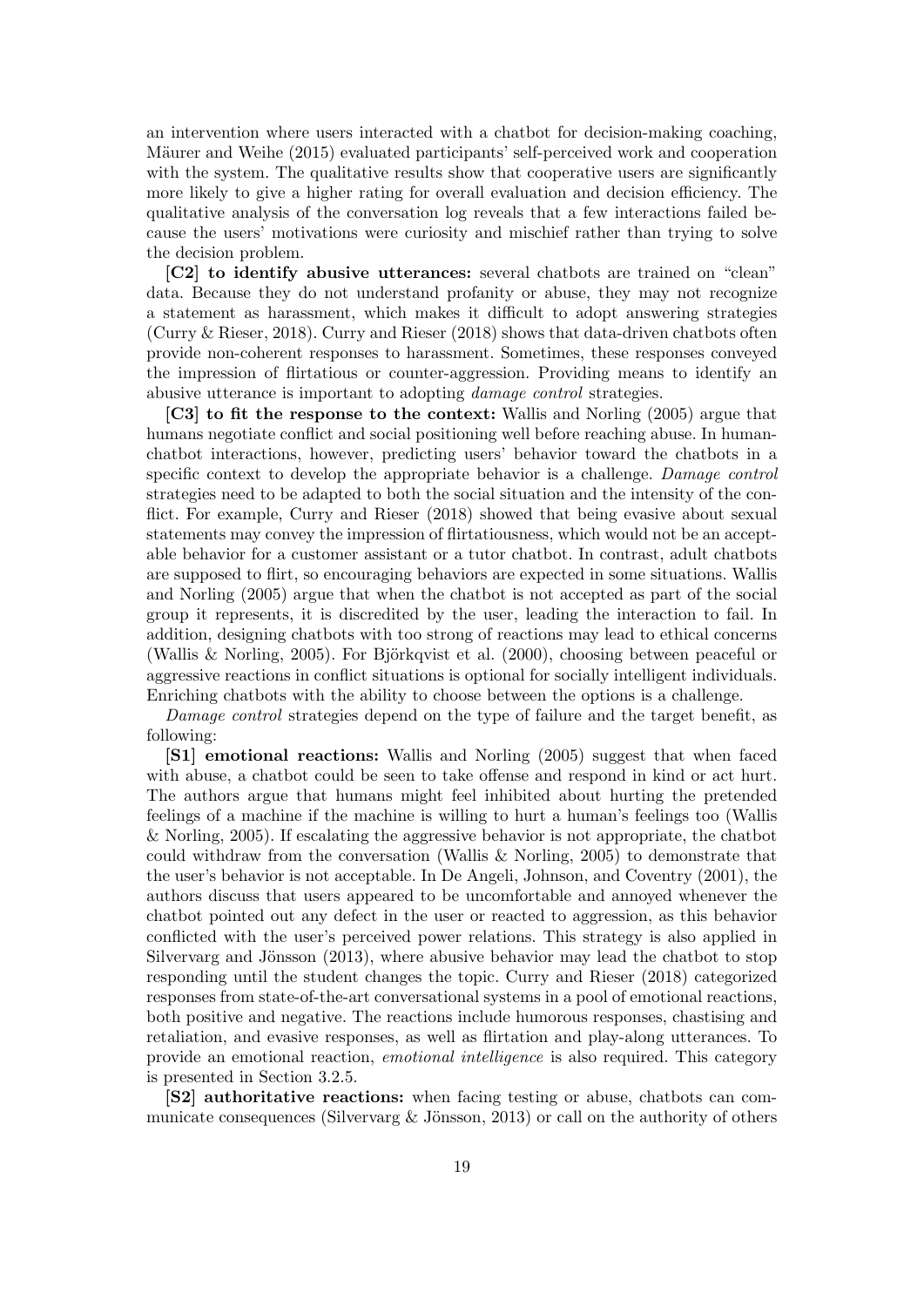(Toxtli et al., 2018; Wallis & Norling, 2005). In Wallis and Norling (2005), although the wizard acting as a chatbot was conscientiously working as a campus guide, she answered a bogus caller with "This is the University of Melbourne. Sorry, how can I help you?" The authors suggest that the wizard was calling on the authority of the university to handle the conflict, where being part of a recognized institution places the chatbot in a stronger social group. In Silvervarg and Jönsson  $(2013)$ , when students recurrently harass the chatbot, the chatbot informs the student that further abuse will be reported to the (human) teacher (although the paper does not clarify whether the problem is, in fact, escalated to a human). Toxtli et al. (2018) and Jenkins et al. (2007) also suggest that chatbots could redirect users' problematic requests to a human attendant in order to avoid conflict situations.

[S3] to ignore the user's utterance and change the topic: Wallis and Norling (2005) argue that ignoring abuse and testing is not a good strategy because it could encourage more extreme behaviors. It also positions the chatbot as an inferior individual, which is particularly harmful in scenarios where the chatbot should demonstrate a more prominent or authoritative social role (e.g., a tutor). However, this strategy has been found in some studies to handle lack of knowledge. When iteratively developing a chatbot for an educational context, Silvervarg and Jönsson  $(2013)$  proposed initiating a new topic in one out of four user's utterances that the chatbot did not understand.

**[S4]** conscientiousness and communicability: successfully implementing conscientiousness and communicability may prevent errors; hence, strategies to provide these characteristics can also be used for *damage control*. In Silvervarg and Jönsson (2013), when users utter out-of-scope statements, the chatbot could make it clear what topics are appropriate to the situation. For task-oriented scenarios, where the conversation should evolve toward a goal, Wallis and Norling (2005) argue that the chatbot can clarify the purpose of the offered service when facing abusive behavior, bringing the user back to the task. Jain, Kumar, et al. (2018) showed that describing chatbot's capabilities after failures in the dialogue was appreciated by first-time users. In situations where the conversational workflow is susceptible to failure, Gnewuch et al. (2017) discuss that posting confirmation messages avoids trapping the users in the wrong conversation path. Participants in Duijst (2017) also suggested back buttons as a strategy to fix mistakes in the workflow. In addition, the exploratory results about the user interface showed that having visual elements such as quick replies prevents errors, since they keep the users aware of what to ask and the chatbot is more likely to know how to respond (Duijst, 2017).

[S5] to predict users' satisfaction: chatbots should perceive both explicit and implicit feedback about users' (dis)satisfaction (Q. V. Liao et al., 2018). To address this challenge, Q. V. Liao et al. (2018) invited participants to send a " $\#fail$ " statement to express dissatisfaction. The results show that 42.4% of the users did it at least once, and the number of complaints and flaming for the proposed chatbot was significantly lower than the baseline. However, the amount of implicit feedback was also significant, which advocates for predicting user's satisfaction from the conversation. The most powerful conversational act that predicted user satisfaction in that study was the agent ability-check questions, see discussion in Communicability section) and the explicit feedback  $#fail$ , although closings and off-topic requests were also significant in predicting frustration. Although these results are promising, more investigation is needed to identify other potential predictors of users' satisfaction in real-time, in order to provide appropriate reactions.

Damage control strategies have different levels of severity. Deciding what strategy is adequate to the intensity of the conflict is crucial (Wallis & Norling, 2005). The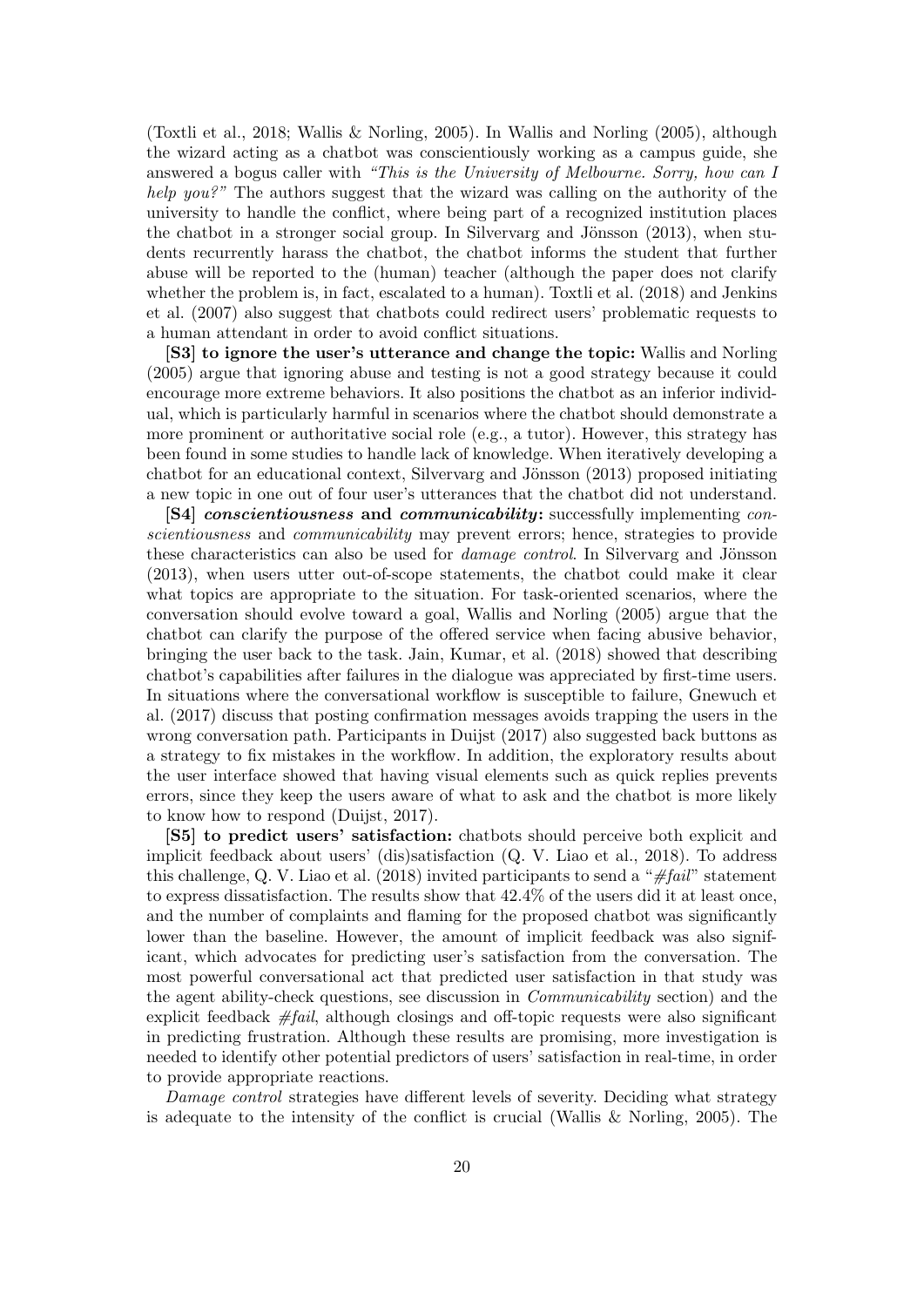strategies can escalate in severity if the conflict is not solved. For example, Silvervarg and Jönsson  $(2013)$  uses a sequence of clarification, suggesting a new topic, and asking a question about the new topic. In case of abuse, the chatbot refers to an authority after two attempts at changing the topic.

According to Wallis and Norling (2005), humans also fail in conversations; they misunderstand what their partner says and do not know things that are assumed common knowledge by others. Hence, it is unlikely that chatbots interactions will evolve to be conflict-free. That said, damage control intends to avoid escalating the conflicts and manifesting an unexpected behavior. In this sense, politeness can be used as a strategy to minimize the effect of lack of knowledge (see Section 3.2.3), managing the conversation despite the possible mistakes. Regarding interpersonal conflicts, the strategies are in line with the theory on human-human communication, which includes non-negotiation, emotional appeal, personal rejection, and emphatic understanding  $(M. A. Fitz$ patrick & Winke, 1979). Further research on *damage control* can evaluate the adoption of human-human strategies in human-chatbot communication.

#### 3.2.2. Thoroughness

Thoroughness is the ability of a chatbot to be precise regarding how it uses language (Morrissey & Kirakowski, 2013). In traditional user interfaces, user communication takes place using visual affordances, such as buttons, menus, or links. In a conversational interface, language is the main tool to achieve the communicative goal. Thus, chatbots should coherently use language that portrays the expected style (Mairesse & Walker, 2009). When the chatbot uses inconsistent language, or unexpected patterns of language (e.g., excessive formality), the conversation may sound strange to the user, leading to frustration.

We found 13 papers that report the importance of *thoroughness* in chatbot design, three of which investigate how patterns of language influence users' perceptions and behavior toward the chatbots (Duijst, 2017; Hill et al., 2015; Mairesse & Walker, 2009). Gnewuch et al. (2017) and Morris (2002) suggest design principles that include concerns about language choices. Log of conversations revealed issues regarding thoroughness in two studies (Coniam, 2008; Jenkins et al., 2007). In the remaining papers, thoroughness emerged from interviews and users' subjective feedback (Chaves & Gerosa, 2018; Kirakowski et al., 2009; Morrissey & Kirakowski, 2013; Tallyn et al., 2018; Thies et al., 2017; Zamora, 2017). Thoroughness is mainly reported for open domain (five studies) and customer service chatbots (two studies), where the interactions are expected to be natural and credible to succeed (Gnewuch et al., 2017; Morrissey & Kirakowski, 2013). Thoroughness was also reported in another six domains of studies, such as financial services and education (see the supplementary materials).

We found two benefits of providing *thoroughness*:

[B1] to increase human-likeness: chatbot utterances are often pre-recorded by the chatbot designer (Mairesse & Walker, 2009). On the one hand, this approach produces high quality utterances; on the other hand, it reduces flexibility, since the chatbot is not able to adapt the tone of the conversation based on individual users and conversational context. When analyzing interactions with a customer representative chatbot, Jenkins et al. (2007) observed that the chatbot proposed synonyms to keywords, and the repetition of this vocabulary led the users to imitate it. Hill et al. (2015) observed a similar tendency to matching language style. The authors compared human-human conversations with human-chatbots conversations regarding language use. They found that people use, indeed, fewer words per message and a more limited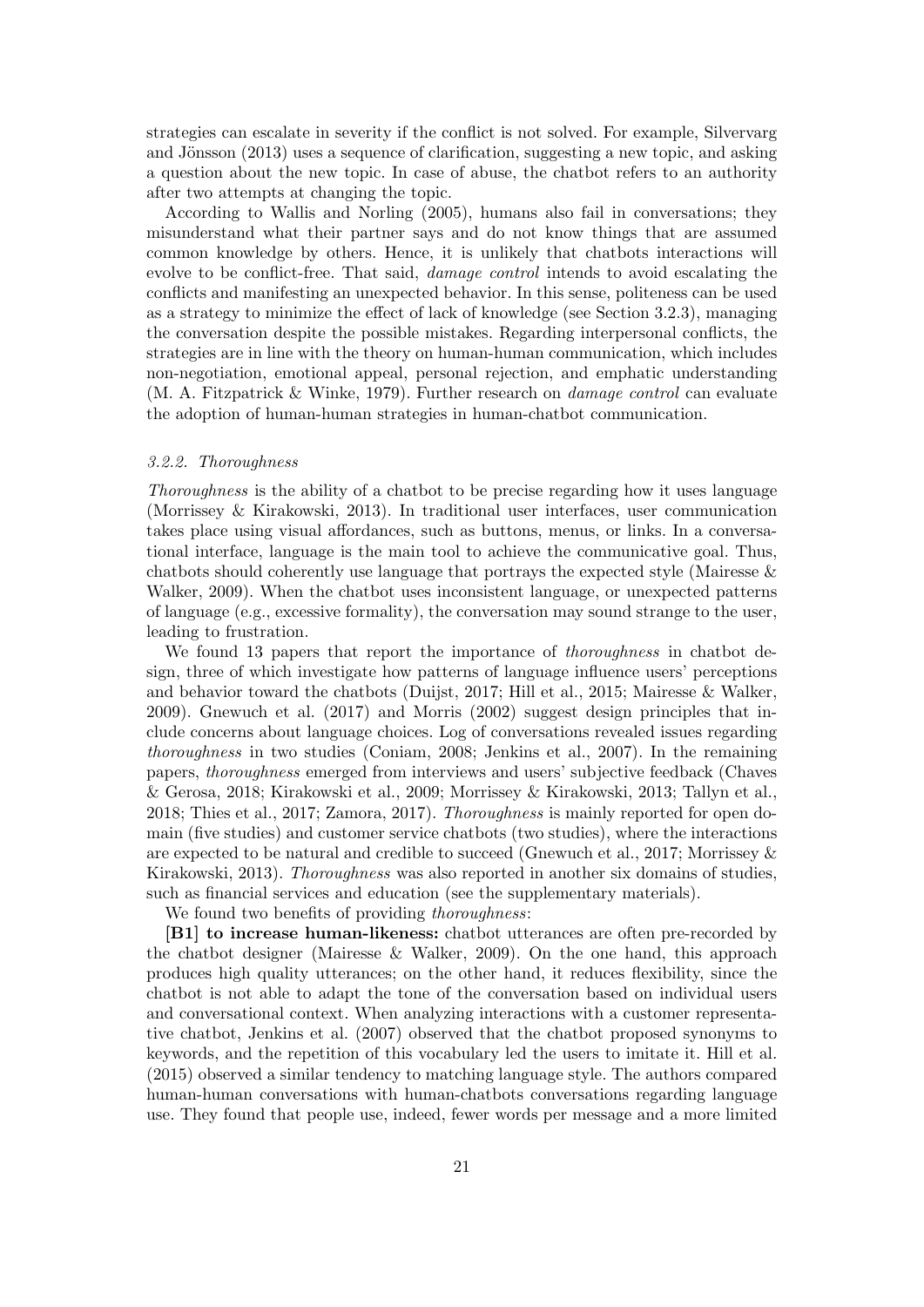vocabulary with chatbots. However, a deeper investigation revealed that the human interlocutors were actually matching the patterns of language use with the chatbot, who sent fewer words per message. When interacting with a chatbot that uses many emojis and letter reduplication (Thies et al., 2017), participants reported a draining experience, since the chatbot's energy was too high to match. These outcomes show that adapting the language to the interlocutor is a common behavior for humans, and so chatbots would benefit from manifesting it. In addition to the interlocutor, chatbots should adapt their language use to the context in which they are implemented and adopt appropriate linguistic register (Gnewuch et al., 2017; Morrissey & Kirakowski, 2013). In the customer services domain, Gnewuch et al. (2017) state that chatbots are expected to fulfill the role of a human; hence, they should produce language that corresponds to the represented service provider. In the financial scenario (Duijst, 2017), some participants complained about the use of emojis in a situation of urgency (blocking a stolen credit card).

[B2] to increase believability: because people associate social qualities with machines (Reeves  $\&$  Nass, 1996), chatbots are deemed sub-standard when users see them "acting as a machine" (Jenkins et al., 2007). When analyzing chatbots' naturalness, Morrissey and Kirakowski (2013) found that the formal grammatical and syntactical abilities of a chatbot are the biggest discriminators between good and poor chatbots (the other factors being conscientiousness, manners, and proactivity). The authors highlight that chatbots should use consistent grammar and spelling. Coniam (2008) discusses how, even with English as Second Language (ESL) learners, basic grammar errors, such as pronoun confusion, diminish the value of the chatbot. In addition, Morris (2002) states that believable chatbots also need to display unique characters through linguistic choices. In this sense, Mairesse and Walker (2009) demonstrated that personality can be expressed by language patterns. The authors proposed a computational framework to produce utterances to manifest a target personality. The utterances were rated by experts in personality evaluation and statistically compared against utterances produced by humans who manifest the target personality. The outcomes show that a single utterance can manifest a believable personality when using the appropriate linguistic form. Participants in Jenkins et al. (2007) described some interactions as "robotic" if the chatbot repeated the keywords in the answers, reducing the interaction's naturalness. Similarly, in Tallyn et al. (2018), participants complained about the "*inflexibility*" of the pre-defined, handcrafted chatbot's responses and expressed the desire for it to talk "more as a person."

Regarding the challenges, the surveyed literature shows the following:

[C1] to decide how much to say: in Jenkins et al. (2007), some participants described the chatbot's utterances as not having enough detail, or being too generic; however, most of them appreciated finding answers in a sentence rather than in a paragraph. Similarly, Gnewuch et al. (2017) argue that simple questions should not be too detailed, while important transactions require more information. In three studies (Chaves & Gerosa, 2018; Duijst, 2017; Zamora, 2017), participants complained about information overload and inefficiency caused by big blocks of texts. Balancing the granularity of information with the sentence length is a challenge to overcome.

[C2] to be consistent: chatbots should not combine different language styles. For example, in Duijst (2017), most users found it strange that emojis were combined with a certain level of formal contact. When analyzing the critical incidents about an opendomain interaction, Kirakowski et al. (2009) found that participants criticized chatbots when they used more formal language or unusual vocabulary, since general-purpose chatbots focus on casual interactions.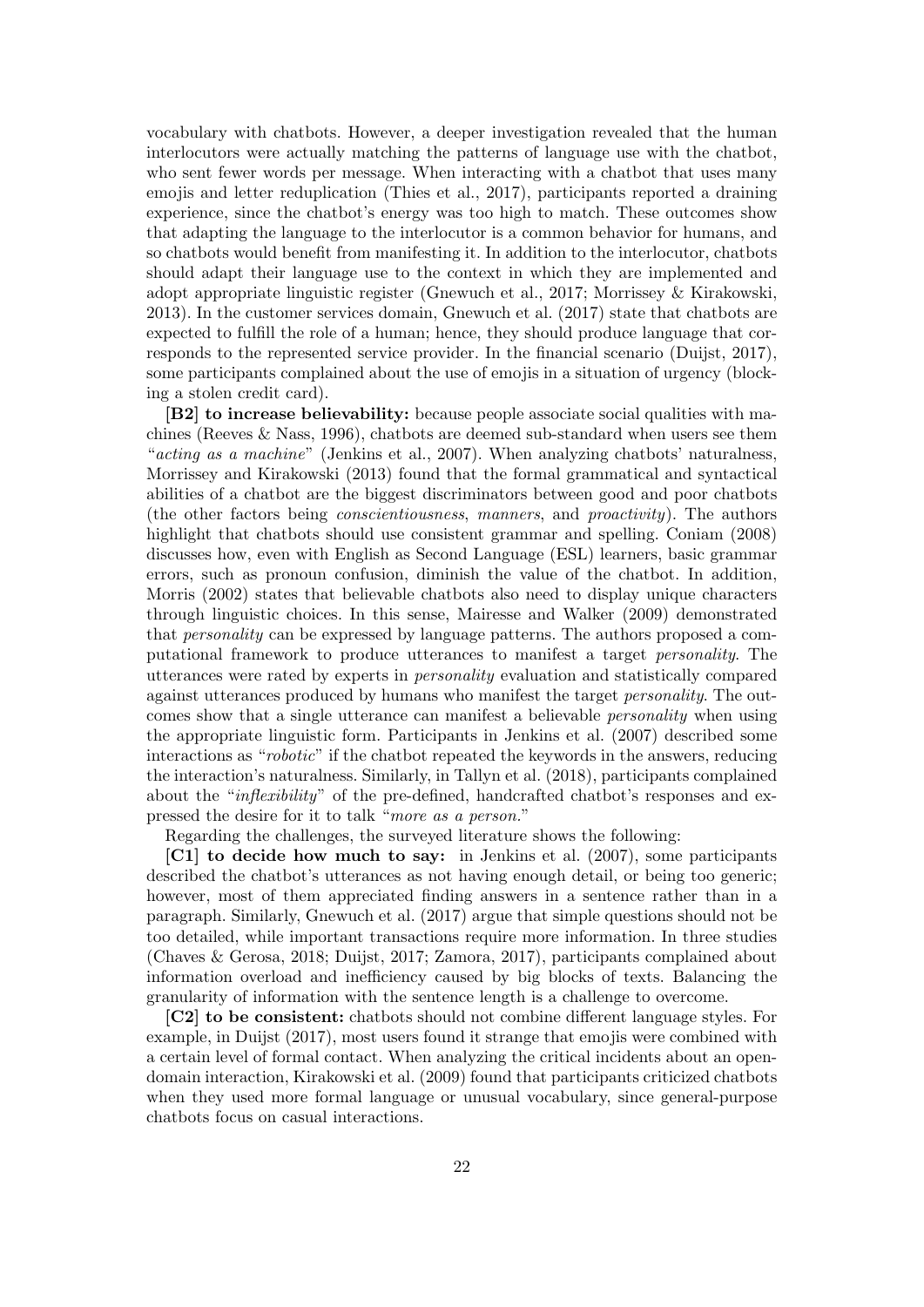Despite the highlighted benefits, we did not find strategies to provide thoroughness. Morris (2002) proposed a rule-based architecture where the language choices consider the agent's personality, emotional state, and beliefs about the social relationship among the interlocutors. However, they did not provide evidence of whether the proposed models produced the expected outcome. Although the literature in computational linguistics has proposed algorithms and statistical models to manipulate language style and matching (see e.g., Prabhumoye, Tsvetkov, Salakhutdinov, and Black (2018); W.- N. Zhang, Zhu, Wang, Zhao, and Liu (2017)), to the best of our knowledge, these strategies have not been evaluated in the context of chatbots' social interactions.

This section shows that linguistic choices influence users' perceptions of chatbots. The computer-mediated communication (CMC) field has a vast literature that shows language variation according to the media and its effect on social perceptions (see e.g. (Baron, 1984; Walther, 2007)). Additionally, the cooperative principle (Grice et al., 1975), particularly the maxim of quantity (the ability to give the appropriate amount of information), provides theoretical basis for the challenge of deciding how much to talk. Regarding adaptation and believability, researchers in sociolinguistic fields (Conrad & Biber, 2009) have shown that language choices are influenced by personal style, dialect, genre, and register. For chatbots, the results presented in Mairesse and Walker (2009) are promising, demonstrating that automatically generated language can manifest recognizable traits. Thus, further research on chatbot's thoroughness could leverage CMC and linguistics theories to provide strategies that lead language to accomplish its purpose for a particular interactional context.

## 3.2.3. Manners

Manners refer to the ability of a chatbot to manifest polite behavior and conversational habits (Morrissey & Kirakowski, 2013). Although individuals with different personalities and from different cultures may have different notions of what is considered polite (see e.g., Watts (2003)), politeness can be more generally applied as rapport management (P. Brown, 2015), where interlocutors strive to control the harmony between people in discourse. A chatbot can manifest manners by adopting speech acts such as greetings, apologies, and closings (Jain, Kumar, et al., 2018); minimizing impositions (Tallyn et al., 2018; Toxtli et al., 2018), and making interactions more personal (Jain, Kumar, et al., 2018). Manners potentially reduces the feeling of annoyance and frustration that may lead the interaction to fail (Jain, Kumar, et al., 2018).

We identified ten studies that report *manners*, one of which directly investigates this characteristic (Wallis & Norling, 2005). In some studies (Chaves & Gerosa, 2018; Q. V. Liao et al., 2018; Mäurer & Weihe, 2015; Toxtli et al., 2018), manners were observed in the analysis of conversational logs, where participants talked to the chatbot in polite, human-like ways. Users' feedback and interviews revealed users' expectations regarding chatbots politeness and personal behavior (Jain, Kumar, et al., 2018; Jenkins et al., 2007; Kirakowski et al., 2009; Kumar et al., 2010; Morrissey & Kirakowski, 2013). We identified studies reporting manners in nine different domains, with only open domain appearing twice. The list includes education, information search, and task management, among others. See the supplementary materials for the complete list of domains of studies that report manners as a social characteristic for chatbots.

The main benefit of providing manners is  $[B1]$  to increase human-likeness. Manners is highlighted in the literature as a way to generate a more natural, convincing interaction in chatbot conversations (Kirakowski et al., 2009; Morrissey & Kirakowski, 2013). In an in-the-wild data collection, Toxtli et al. (2018) observed that 93% of the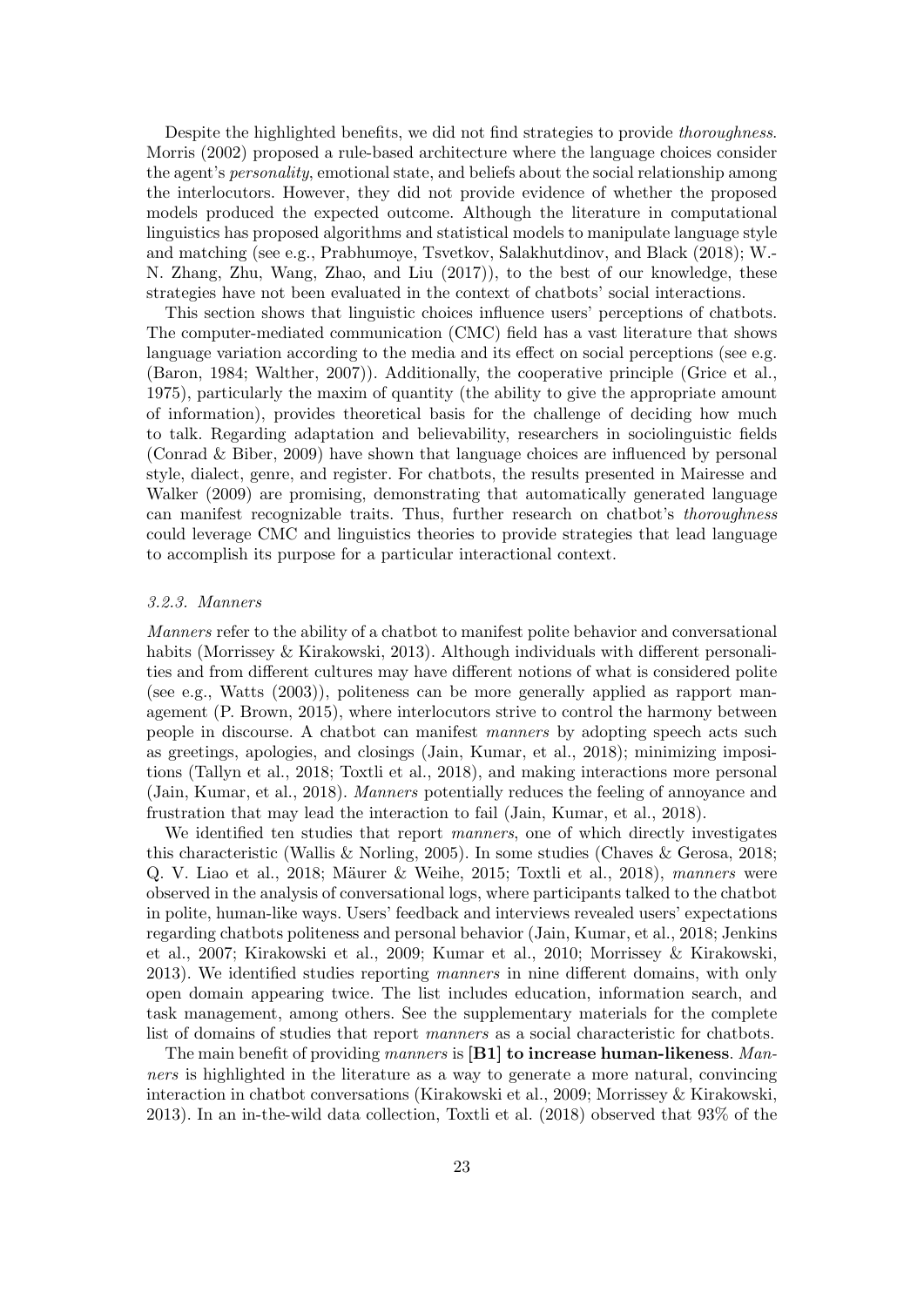participants used polite words (e.g., "thanks" or "please") with a task management chatbot at least once, and 20% always spoke politely to the chatbot. Unfortunately, the chatbot evaluated in that study was not prepared to handle these protocols and ultimately failed to understand. When identifying incidents from their own conversational logs with a chatbot (Kirakowski et al., 2009), several participants identified greetings as a human-seeming characteristic. The users also found convincing when the chatbot appropriately reacts to social cues statements, such as "how are you?"types of utterances. Using this result, Morrissey and Kirakowski (2013) later suggested that greetings, apologies, social niceties, and introductions are significant constructs to measure chatbots' naturalness. In Jenkins et al. (2007), the chatbot used exclamation marks at some point and frequently offered sentences available on the website, in a vaguely human-like matter. In the feedback, participants described the chatbot as rude, impolite, and cheeky.

The surveyed literature highlights two challenges to convey manners:

[C1] to deal with face-threatening acts: Face-Threatening Acts (FTA) are speech acts that threaten, either positive or negatively, the "face" of an interlocutor (P. Brown & Levinson., 1987). Politeness strategies in human-human interactions are adopted to counteract the threat when an FTA needs to be performed (P. Brown & Levinson., 1987). In Wallis and Norling (2005), the authors discuss that the wizard performing the role of the chatbot used several politeness strategies to counteract face threats. For instance, when she did not recognize a destination, instead of providing a list of possible destinations, she stimulated the user to keep talking until they volunteered the information. In chatbot design, by contrast, providing a list of options to choose is a common strategy. For example, in Toxtli et al. (2018), the chatbot was designed to present the user with a list of pending tasks when it did not know what task the user was reporting as completed, although the authors acknowledged that it resulted in an unnatural interaction. Although adopting politeness strategies is natural for humans and people usually do not consciously think about them, implementing them for chatbots is challenging due to the complexity of identifying face-threatening acts. For example, in the decision-making coach scenario, Mäurer and Weihe (2015) observed that users tend to utter straightforward and direct agreements while most of the disagreements contained modifiers that weakened their disagreement. The adoption of politeness strategies to deal with face-threatening acts is still under-investigated in the chatbot literature.

[C2] to end a conversation gracefully: Jain, Kumar, et al. (2018) discuss that first-time users expected human-like conversational etiquette from the chatbots, specifically introductory phrases and concluding phrases. Although several chatbots perform well in the introduction, the concluding phrases are less explored. Most of the participants reported being annoyed with chatbots that do not end a conversation (Jain, Kumar, et al., 2018). Chaves and Gerosa (2018) also highlight that chatbots need to know when the conversation ends. In that scenario, the chatbot could recognize a closing statement (the user explicitly says "thank you" or "bye"); however, it would not end the conversation otherwise. Users that stated a decision, but kept receiving more information from the chatbot, reported feeling confused and undecided afterward. Thus, recognizing the right moment to end the conversation is a challenge to overcome.

The strategies highlighted in the surveyed literature for providing manners are the following:

[S1] to engage in small talk: Q. V. Liao et al. (2018) and Kumar et al. (2010) point out that even task-oriented chatbots engage in small talk. When categorizing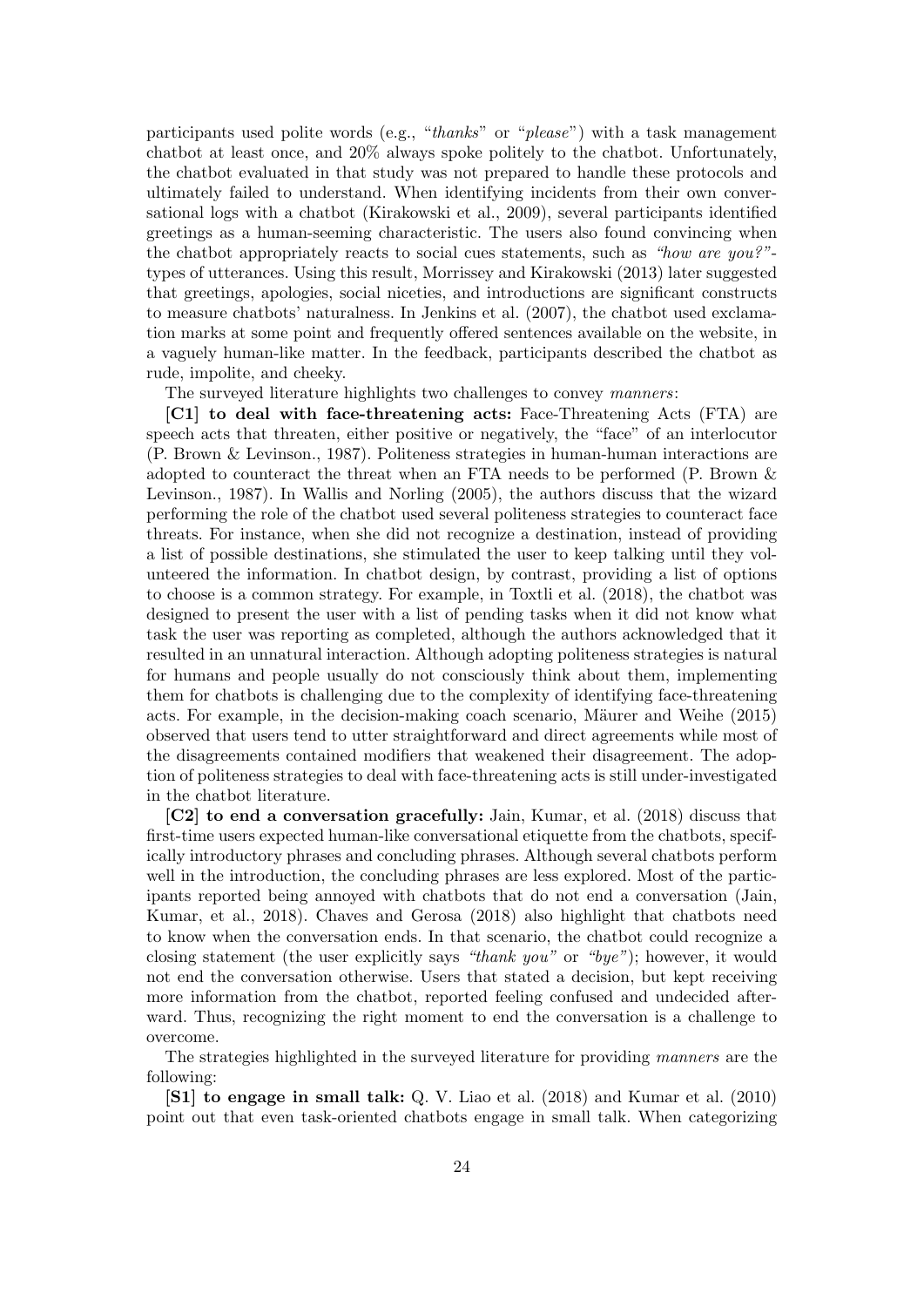the utterances from the conversational log, the authors found a significant number of messages about the agent status (e.g., "what are you doing?"), opening and closing sentences as well as acknowledgment statements ("ok," "got it"). Jain, Kumar, et al. (2018) also observed that first-time users included small talk in the introductory phrases. According to Q. V. Liao et al. (2018), these are common behaviors in human-human chat interface, and chatbots would likely benefit from anticipating these habitual behaviors and reproducing them. However, particularly for task-oriented chatbots, it is important to control the small talk to avoid off-topic conversations and harassment, as discussed in Sections 3.2.1 and 3.1.2.

[S2] to adhere to turn-taking protocols: Toxtli et al. (2018) suggest that chatbots should adopt turn-taking protocols to know when to talk. Participants who received frequent follow-up questions from the task management chatbot about their pending tasks perceived the chatbot as invasive. Literature in chatbot development proposes techniques to improve chatbots' turn-taking capabilities (see e.g., P. Brown and Levinson. (1987); Candello, Pinhanez, Pichiliani, Guerra, and Gatti de Bayser (2018); de Bayser et al. (2017)), which can be explored as a means of improving chatbots' perceived manners.

Although the literature emphasizes that manners are important to approximate chatbot interactions to human conversational protocols, this social characteristic is under-investigated in the literature. Conversational acts such as greetings and apologies are often adopted (e.g., Jain, Kumar, et al.  $(2018)$ ; Jenkins et al.  $(2007)$ ; Mäurer and Weihe (2015)), but there is a lack of studies on the rationality around the strategies with politeness models used in human-human social interactions (Wallis & Norling, 2005). In addition, the literature points to needs for personal conversations (e.g., addressing the users by name), but we did not find studies that focus on this type of strategy. CMC is by itself more impersonal than face-to-face conversation (Walther, 1992, 1996); even so, current online communication media has been successfully used to initiate, develop, and maintain interpersonal relationships (Walther, 2011). Researchers can learn from human behaviors in CMC and adopt similar strategies to produce more personal conversations.

#### 3.2.4. Moral agency

Machine moral agency refers to the ability of a technology to act based on social notions of right and wrong (Banks, 2018). The lack of this ability may lead to cases such as Tay, Microsoft's Twitter chatbot that became racist, sexist, and harassing in a few hours (Neff & Nagy, 2016). The case raised concerns on what makes an artificial agent (im)moral. Whether machines can be considered (moral) agents is widely discussed in the literature (see e.g., Allen, Wallach, and Smit (2006); Himma (2009); Parthemore and Whitby (2013)). In this survey, the goal is not to argue about criteria to define a chatbot as moral, but to discuss the benefits of manifesting a perceived agency (Banks, 2018) and the implications of disregarding chatbots' moral behavior. Hence, for the purpose of this survey, moral agency is a manifested behavior that may be inferred by a human as morality and agency (Banks, 2018).

We found six papers that address *moral agency*. Banks (2018) developed and validated a metric for perceived *moral agency* in conversational interfaces, including chatbots. In four studies, the authors investigated the ability of chatbots to handle conversations where the persistence of gender (Brahnam & De Angeli, 2012; De Angeli & Brahnam, 2006) and racial stereotypes (Marino, 2014; Schlesinger et al., 2018) may occur. In Shum et al. (2018), moral agency is discussed as a secondary result, where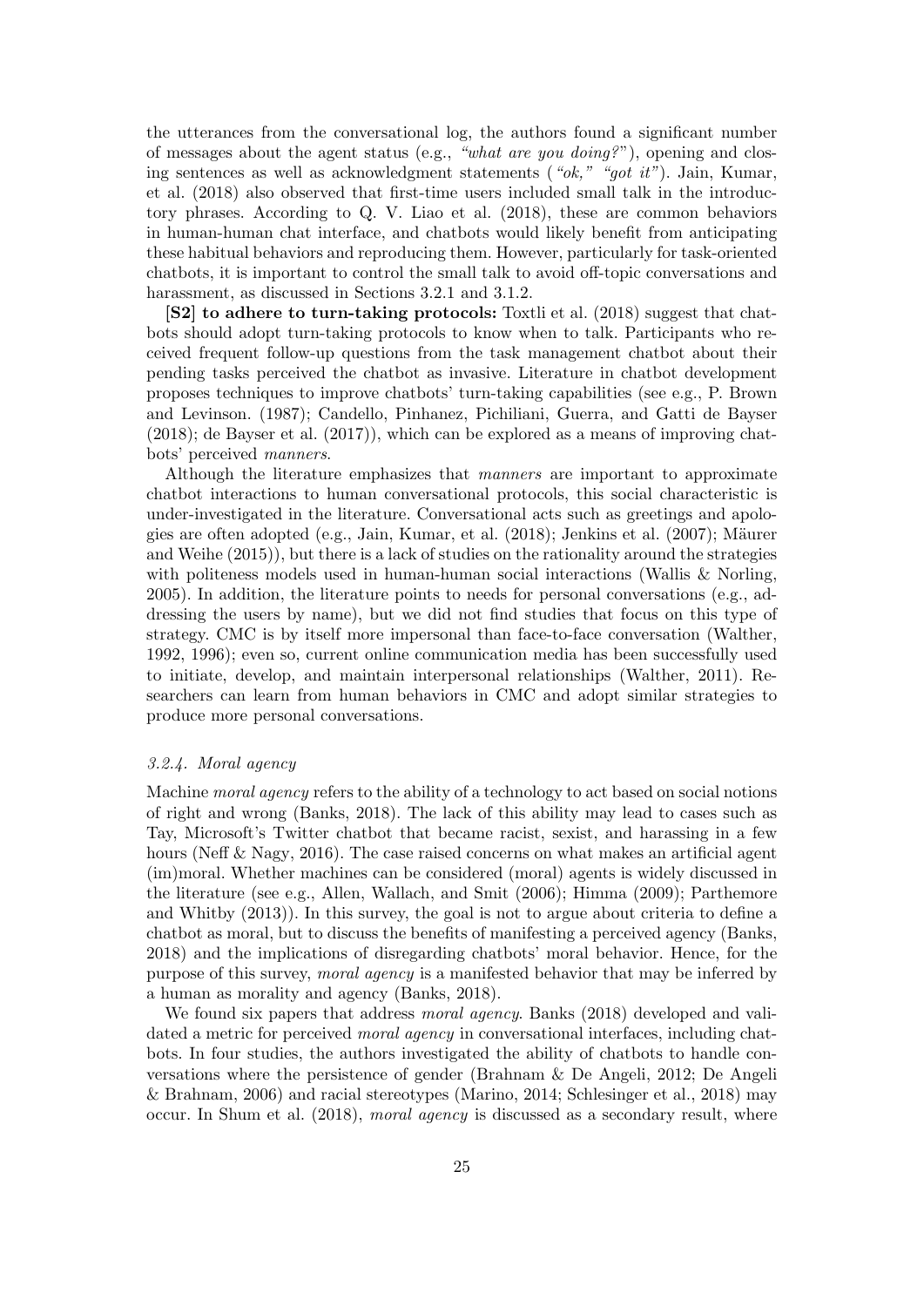the authors discuss the impact of biased responses on emotional connection. Moral agency was observed in only two domains of studies: open domain (four studies) and race-talk (two studies), which shows that this characteristic is primarily relevant when the conversational topic may raise moral concerns, which ultimately requires ethical behavior from the conversational partners.

The two main reported benefits of manifesting perceived moral agency are the following:

[B1] to avoid stereotyping: chatbots are often designed with anthropomorphized characteristics (see Section 3.3), including gender, age, and ethnicity identities. Although the chatbot's personification is more evident in embodied conversational agents, text-based chatbots may also be assessed by their social representation, which risks building or reinforcing stereotypes (Marino, 2014). Marino (2014) and Schlesinger et al. (2018) argue that chatbots are often developed using language registers (Marino, 2014) and cultural references (Schlesinger et al., 2018) of the dominant culture. In addition, a static image (or avatar) representing the agent may convey social grouping (Nowak & Rauh, 2005). When the chatbot is positioned in a minority *identity* group, it exposes the image of that group to judgment and flaming, which is frequent in chatbot interactions (Marino, 2014). For example, Marino (2014) discusses the controversies caused by a chatbot designed to answer questions about Caribbean Aboriginal culture: its representation as a Caribbean Amerindian individual created an unintended context for stereotyping, where users projected the chatbot's behavior as a standard for people from the represented population. Another example is the differences in sexual discourse between male- and female-presenting chatbots. Brahnam and De Angeli (2012) found that female-presenting chatbots are the object of implicit and explicit sexual attention and swear words more often than male-presenting chatbots. De Angeli and Brahnam (2006) show that sex talks with the male chatbot were rarely coercive or violent; his sexual preference was often questioned, though, and he was frequently propositioned by reported male users. In contrast, the female character received violent sexual statements, and was threatened with rape five times in the analyzed corpora. In Brahnam and De Angeli (2012), when the avatars were presented as black adults, references to race often deteriorated into racist attacks. Manifesting moral agency may, thus, prevent obnoxious user interactions. In addition, moral agency may prevent the chatbot itself from being biased or disrespectful to humans. Schlesinger et al. (2018) argue that the lack of context about the world does not redeem the chatbot from the necessity of being respectful with all the social groups.

[B2] to enrich interpersonal relationships: in a study on how interlocutors perceive conversational agents' moral agency, Banks (2018) hypothesized that perceived morality may influence a range of motivations, dynamics, and effects of humanmachine interactions. Based on this claim, the authors evaluated whether goodwill, trustworthiness, willingness to engage, and relational certainty in future interactions are constructs to measure perceived moral agency. Statistical results showed that all the constructs correlate with morality, which suggests that manifesting moral agency can enrich interpersonal relationships with chatbots. Similarly, Shum et al. (2018) suggest that to produce interpersonal responses, chatbots should be aware of inappropriate information and avoid generating biased responses.

However, the surveyed literature also reveals challenges of manifesting moral agency:

[C1] to avoid alienation: in order to prevent a chatbot from reproducing hate speech or abusive talk, most chatbots are built over "clean" data, where specific words are removed from their dictionary (De Angeli & Brahnam, 2006; Schlesinger et al., 2018). These chatbots have no knowledge of those words and their meaning. Although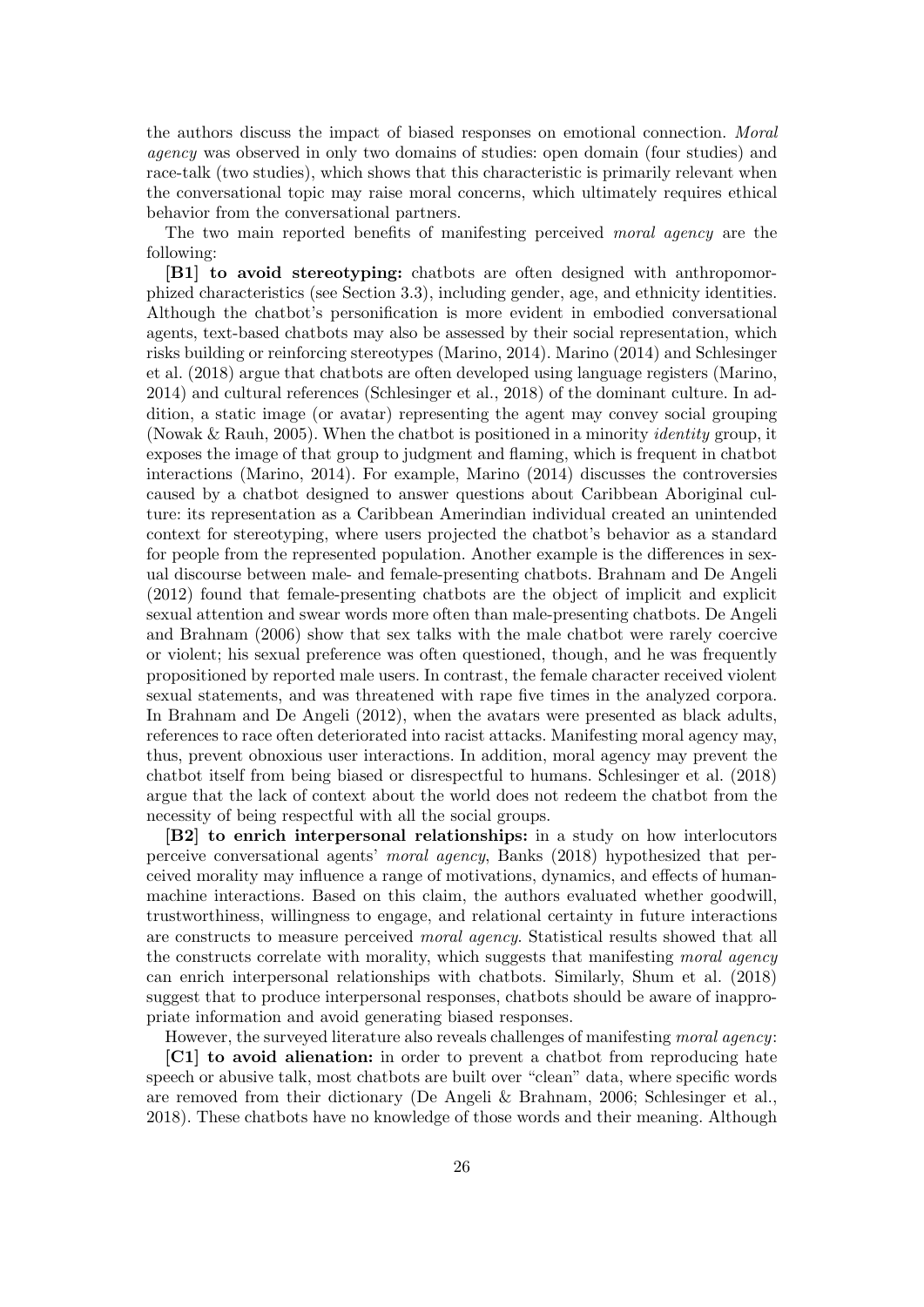this strategy is useful to prevent unwanted behavior, it does not manifest agency, but rather alienates the chatbot of the topic. De Angeli and Brahnam (2006) show that the lack of understanding about sex-talk does not prevent the studied chatbot from harsh verbal abuse, or even from being perceived as encouraging such abuse. From (Schlesinger et al., 2018), one can notice that the absence of racist specific words did not prevent the chatbot Zo from uttering discriminatory exchanges. As a consequence, manifesting *moral agency* requires a broader understanding of the world, rather than alienation, which is an open challenge.

[C2] to build unbiased algorithms and training data: as extensively discussed in Schlesinger et al. (2018), machine learning algorithms and corpus-based language generation are biased toward the available training datasets. Hence, moral agency relies on data that is biased in its nature, producing unsatisfactory results from an ethical perspective. In Shum et al. (2018), the authors propose a framework for developing social chatbots. The authors highlight that the core chat module should follow ethical design to generate unbiased, non-discriminative responses, but they do not discuss specific strategies for that. Building unbiased training datasets and learning algorithms that connect the outputs with individual, real-world experiences, therefore, are challenges to overcome.

Despite the relevance of moral agency to the development of socially intelligent chatbots, we did not find strategies to address the issues. Schlesinger et al. (2018) advocate for developing diversity-conscious databases and learning algorithms that account for ethical concerns; however, the paper focuses on outlining the main research branches and calls on the community of designers to adopt new strategies. As discussed in this section, research on perceived *moral agency* is still necessary in order to develop chatbots whose social behavior is inclusive and respectful. In the field of embodied agents, mind perception theory (Gray, Gray, & Wegner, 2007) has been investigated as a means to improve interactions through agency and emotion (Appel, Izydorczyk, Weber, Mara, & Lischetzke, 2020; Keijsers & Bartneck, 2018; M. Lee, Lucas, Mell, Johnson, & Gratch, 2019). Future investigations in chatbots interactions could leverage this theory to understand when and the extent to which perceived moral agency improves communication with chatbots.

#### 3.2.5. Emotional Intelligence

Emotional intelligence is a subset of social intelligence that allows an individual to appraise and express feelings, regulate affective reactions, and harness emotions to solve a problem (Salovey & Mayer, 1990). Although chatbots do not have genuine emotions (Wallis & Norling, 2005), there are considerable discussions about the role of manifesting emotional cues in chatbots (Ho et al., 2018; Shum et al., 2018; Wallis & Norling, 2005). An emotionally intelligent chatbot can recognize and influence users' feelings and demonstrate respect, empathy, and understanding, improving the humanchatbot relationship (Li et al., 2017; Salovey & Mayer, 1990).

We identified 14 studies that report *emotional intelligence*. Unlikely the previously discussed categories, most studies on emotional intelligence focused on understanding the effects of chatbots' empathy and emotional self-disclosure (Ayedoun et al., 2017; Dohsaka et al., 2014; K. K. Fitzpatrick et al., 2017; Ho et al., 2018; Kumar et al., 2010; S. Lee & Choi, 2017; Miner et al., 2016; Morris, 2002; Portela & Granell-Canut, 2017; Shum et al., 2018; Wallis & Norling, 2005). Only three papers highlighted emotional intelligence as an exploratory outcome (Jenkins et al., 2007; Thies et al., 2017; Zamora, 2017), where needs for emotional intelligence emerged from participants' subjective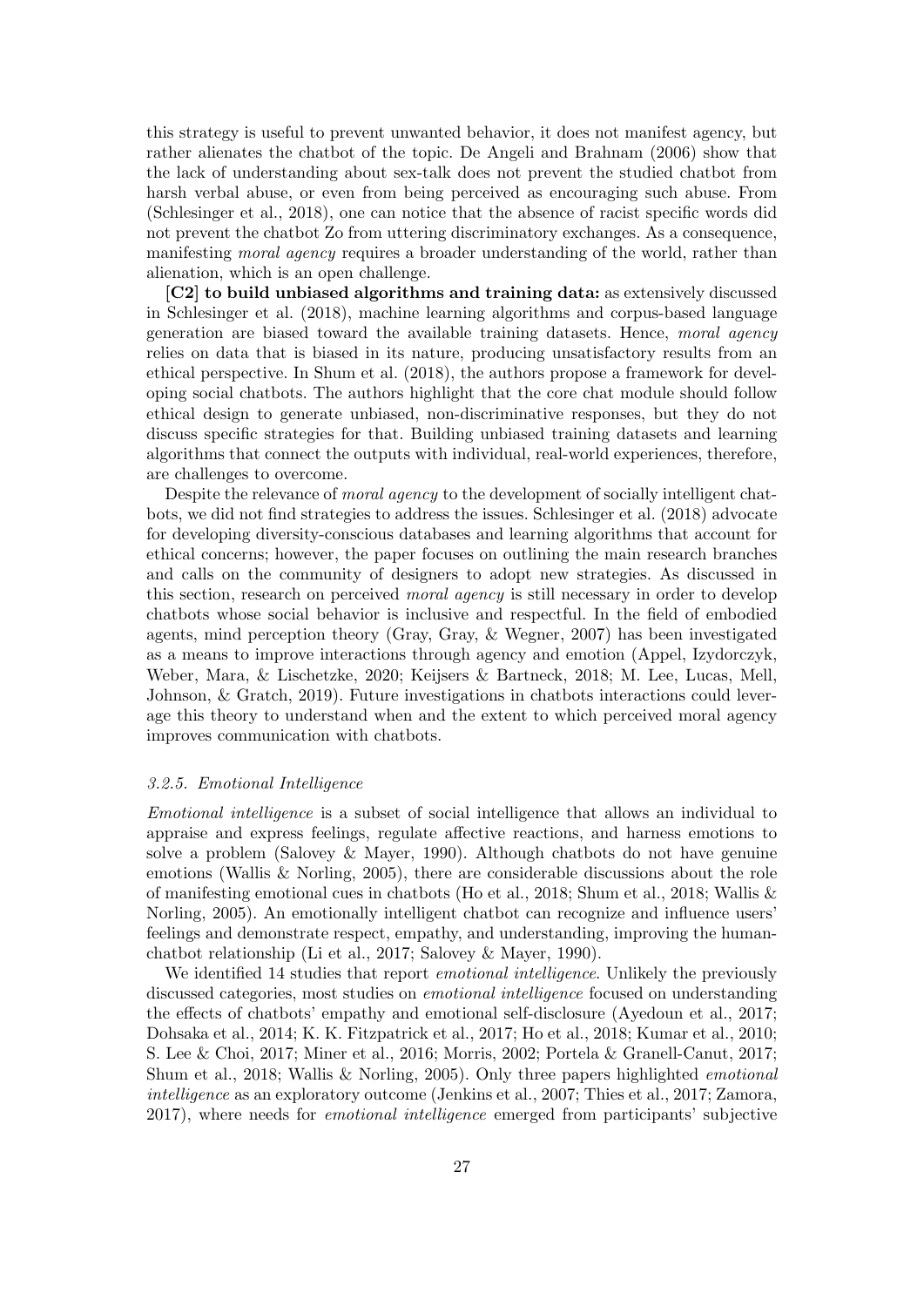feedback and post-intervention surveys. Emotional intelligence is mainly investigated in domains where topics may involve the disclosure of feelings (e.g., in open domain interactions (Shum et al., 2018)) and expressions of empathy and understanding are appropriate (Dohsaka et al., 2014; K. K. Fitzpatrick et al., 2017) (e.g., health care, gaming, education). See the supplementary materials for the domains of study investigating emotional intelligence.

The main reported benefits of developing emotionally intelligent chatbots are the following:

[B1] to enrich interpersonal relationships: the perception that the chatbot understands one's feelings may create a sense of belonging and acceptance (Ho et al., 2018). Ayedoun et al. (2017) propose that chatbots for second language studies should use congratulatory, encouraging, sympathetic, and reassuring utterances to create a friendly atmosphere to the learner. The authors statistically demonstrated that affective backchannel, combined with communicative strategies (see Section 3.1.2) significantly increased learners' confidence and desire to communicate, while reducing anxiety. In another educational study, Kumar et al. (2010) evaluated the impact of chatbot's affective moves on friendliness and achieving social belonging. Qualitative results show that affective moves significantly improve the perception of amicability, and marginally increased social belonging. According to Wallis and Norling (2005), when a chatbot's emotional reaction triggers a social response from the user, the chatbot has achieved group membership and users' sympathy. Dohsaka et al. (2014) proposed a chatbot that uses empathic and self-oriented emotional expressions to keep users engaged in quiz-style dialogue. The survey results revealed that empathic expressions significantly improved user satisfaction. In addition, the empathic expressions also improved the user ratings of the peer agent regarding intimacy, compassion, amiability, and encouragement. Although Dohsaka et al. (2014) did not find effect of chatbot's self-disclosure on emotional connection, S. Lee and Choi (2017) found that self-disclosure and reciprocity significantly improved trust and interactional enjoyment. In K. K. Fitzpatrick et al. (2017), seven participants reported that the best thing about their experience with the therapist chatbot was perceived empathy. Five participants highlighted that the chatbot demonstrated attention to their users' feelings. In addition, the users referred the chatbot as "he," "a friend," "a fun little dude," which demonstrates that empathy emerged from the personification of the chatbot. In another mental health care study, Miner et al. (2016) found that humans are twice as likely to mirror negative sentiment from a chatbot than from a human, which is a relevant implication for therapeutic interactions. In Zamora (2017), participants reported that some content is embarrassing to ask another human, thus, talking to a chatbot would be easier due to the lack of judgement. Ho et al. (2018) measured users' experience in conversations with a chatbot compared to a human partner as well as the amount of intimacy disclosure and cognitive reappraisal. Participants in the chatbots condition experienced as many emotional, relational, and psychological benefits as participants who disclosed to a human partner.

[B2] to increase engagement: Shum et al. (2018) argue that longer conversations (10+ turns) are needed to fulfill the needs of affection and belonging. Therefore, the authors defined conversation-turns per session as a success metric for chatbots, where usefulness and emotional understanding are combined. In Dohsaka et al. (2014), empathic utterances for the quiz-style interaction significantly increase the number of users' messages per hint for both answers and non-answer utterances (such as feedback about the success/failure). This result shows that empathic utterances encouraged the users to engage and utter non-answers statements. Portela and Granell-Canut (2017)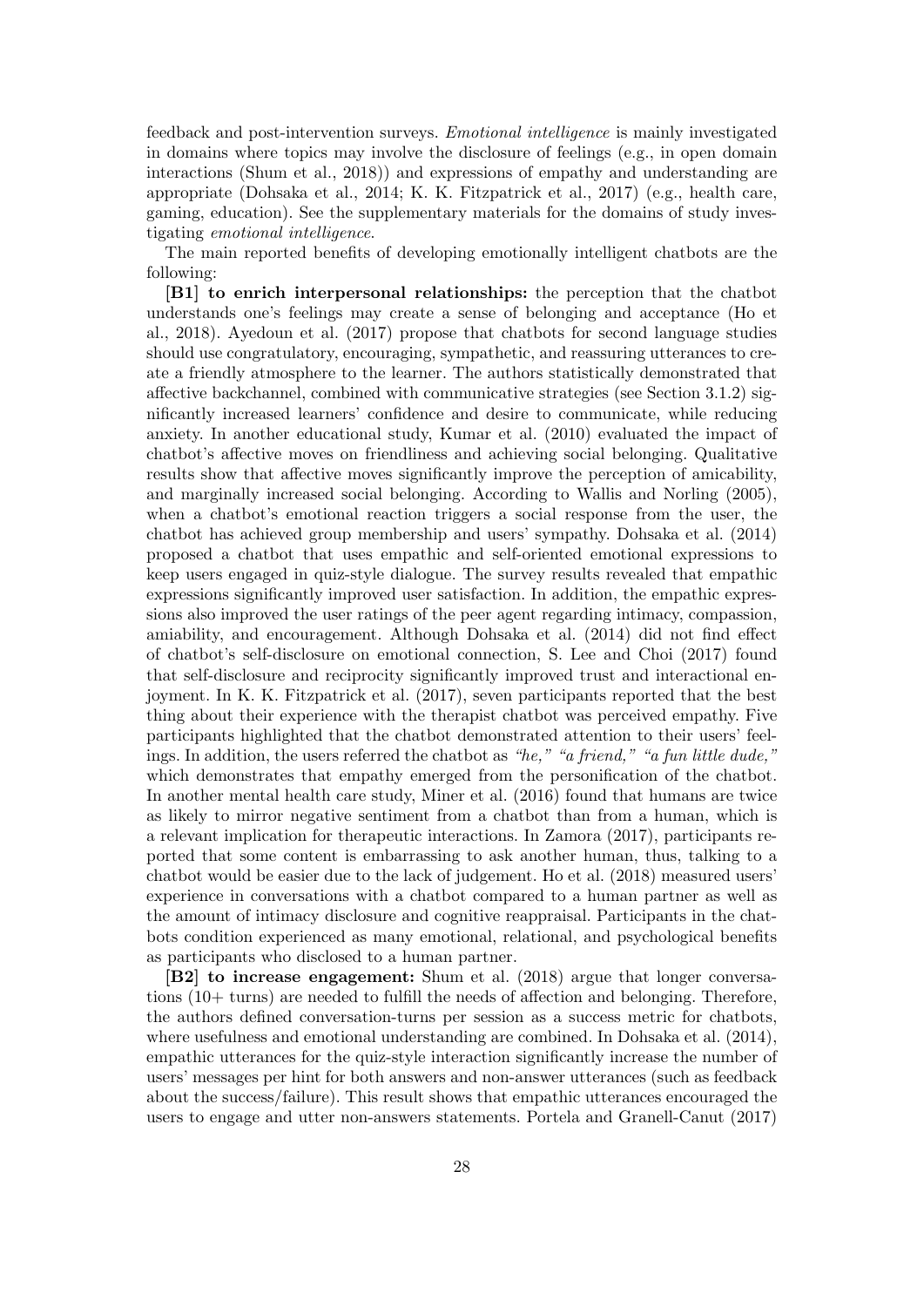compared the possibility of emotional connection between a classical chatbot and a pretend chatbot, simulated in a WoZ experiment. Quantitative results showed that the WoZ condition was more engaging, since it resulted in conversations that lasted longer, with a higher number of turns. The analysis of the conversational logs revealed the positive effect of the chatbot manifesting social cues and empathic signs as well as touching on personal topics.

[B3] to increase believability: (Morris, 2002) argue that adapting chatbots' language to their current emotional state, along with their personality and social role awareness, results in more believable interactions. The authors propose that conversation acts should reflect the pretended emotional status of the agent; the extent to which the acts impact on emotion depends however on the agent's *personality* (e.g., its temperament or tolerance). Personality is an anthropomorphic characteristic and is discussed in Section 3.3.2.

Although *emotional intelligence* is the goal of several studies,  $\mathbf{[C1]}$  regulating affective reactions is still a challenge. The chatbot presented in Kumar et al. (2010) was designed to mimic the patterns of affective moves in human-human interactions. Nevertheless, the chatbot has shown an only marginally significant increase in social belonging, when compared to the same interaction with a human partner. Conversational logs revealed that the human tutor performed a significantly higher number of affective moves in that context. In Jenkins et al. (2007), the chatbot was designed to present emotive-like cues, such as exclamation marks, and interjections. The participants negatively rated the degree of emotion in the chatbot's responses. In Thies et al. (2017), the energetic chatbot was reported as having an enthusiasm too high to match. In contrast, the chatbot was described as an "emotional buddy" was reported as being "overly caring." Ho et al. (2018) state that chatbot's empathic utterances may be seen as pre-programmed and inauthentic. Although their results revealed that the partners' identity (chatbot vs. person) had no effect in the perceived relational and emotional experience, the chatbot condition was a WoZ setup. The wizards were blind to whether users thought they were talking to a chatbot or a person, which reveals that identity does not matter if the challenge of regulating emotions is overcome.

The chatbots literature also report some strategies to manifest emotional intelligence:

[S1] using social-emotional utterances: affective utterances toward the user are a common strategy to demonstrate emotional intelligence. Ayedoun et al. (2017), Kumar et al. (2010), and Dohsaka et al. (2014) suggest that affective utterances improve the interpersonal relationship with a tutor chatbot. In Ayedoun et al. (2017), the authors propose affective backchannel utterances (congratulatory, encouraging, sympathetic, and reassuring) to motivate the user to communicate in a second language. The tutor chatbot proposed in Kumar et al. (2010) uses solidarity, tension release, and agreement utterances to promote its social belonging and acceptance in group chats. Dohsaka et al. (2014) propose empathic utterances to express opinion about the difficulty or ease of a quiz, and feedback on success and failure.

[S2] to manifest *conscientiousness*: demonstrating *conscientiousness* may affect the emotional connection between humans and chatbots. In Portela and Granell-Canut (2017), participants reported the rise of affection when the chatbot remembered something they had said before, even if it was just the user's name. Keeping track of the conversation was reported as an empathic behavior and resulted in mutual affection. Shum et al. (2018) argue that a chatbot needs to combine usefulness with emotion by asking questions that help to clarify the users' intentions. They provide an example where a user asks the time, and the chatbot answer "Cannot sleep?" as an attempt to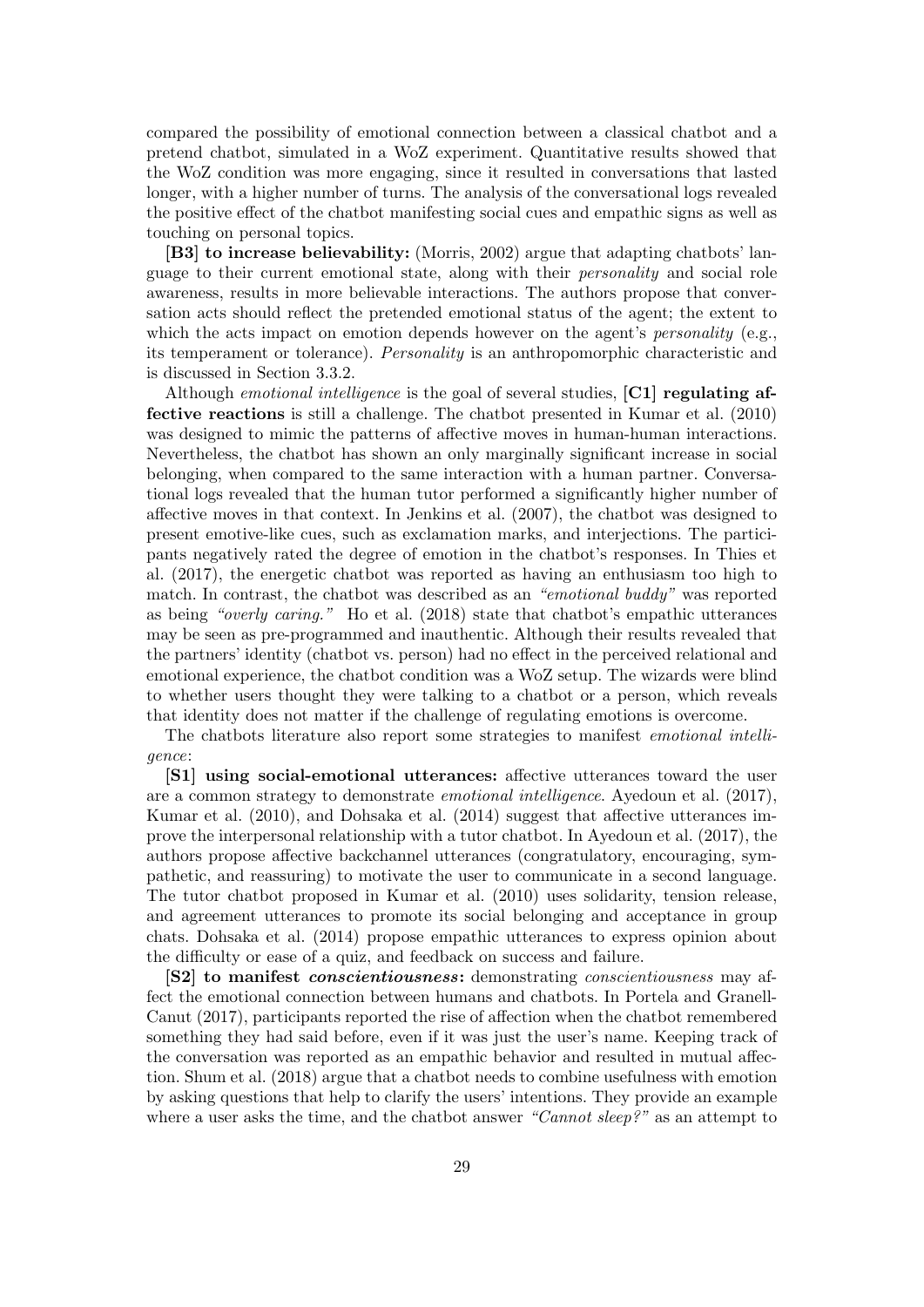guide the conversation to a more engaging direction. Adopting this strategy requires the chatbot to handle message understanding, emotion and sentiment tracking, session context modeling, and user profiling Shum et al. (2018).

[S3] reciprocity and self-disclosure: S. Lee and Choi (2017) hypothesized that a high level of self-disclosure and reciprocity in communication with chatbots would increase trust, intimacy, and enjoyment, ultimately improving user satisfaction and intention to use. They performed a WoZ, where the assumed chatbot was designed to recommend movies. Results demonstrated that reciprocity and self-disclosure are strong predictors of rapport and user satisfaction. In contrast, Dohsaka et al. (2014) did not find any effect of self-oriented emotional expressions in the users' satisfaction or engagement. More research is needed to understand the extent to which this strategy produces positive impact on the interaction.

The literature shows that *emotional intelligence* is widely investigated, with particular interest from education and mental health care domains. Using emotional utterances in a personalized, context relevant way is still a challenge. Researchers in chatbots emotional intelligence can learn from emotional intelligence theory (Gross, 1998; Salovey & Mayer, 1990) to adapt the chatbots utterances to match the emotions expressed in the dynamic context. Adaption to the dynamic context also improves the sense of personalized interactions, which is discussed in the next section.

## 3.2.6. Personalization

Personalization refers to the ability of a technology to adapt its functionality, interface, information access, and content to increase its personal relevance to an individual or a category of individuals (Fan & Poole, 2006). In the chatbot domain, personalization may increase the agents' social intelligence, since it allows a chatbot to be aware of situational context and dynamically adapt its features to better suit individual needs (Neururer et al., 2018). Grounded in robots and artificial agents' literature, V. Q. Liao et al. (2016) argue that personalization can improve rapport and cooperation, ultimately increasing engagement with chatbots. Although some studies (see e.g., Fan and Poole (2006); V. Q. Liao et al. (2016); S. Zhang et al. (2018)) also relate personalization to the attribution of personal qualities such as personality, we discuss personal qualities in the Personification category. In this section, we focus on the ability to adapt the interface, content, and behavior to the users' preferences, needs, and situational context.

We found 11 studies that report *personalization*. Three studies pose *personaliza*tion as a research goal (Duijst, 2017; V. Q. Liao et al., 2016; Shum et al., 2018). In most of the studies, though, personalization was observed in exploratory findings. In six studies, personalization emerged from the analysis of interviews and participants' self-reported feedback (Duijvelshoff, 2017; Jenkins et al., 2007; Neururer et al., 2018; Portela & Granell-Canut, 2017; Tallyn et al., 2018; Thies et al., 2017). In two studies (Lasek & Jessa, 2013; Toxtli et al., 2018), needs for personalization emerged from the conversational logs. Personalization was investigated in seven different domains, including open domain and task management (two studies each). In open domain interactions, personalization is derived from remembering information from previous interactions, such as personal preferences and users' details (Thies et al., 2017). In task-oriented contexts, such as task management, personalization aims to increase the relevance of services to particular users (V. Q. Liao et al., 2016). See the supplementary materials for details.

The surveyed literature highlighted three benefits of providing personalized inter-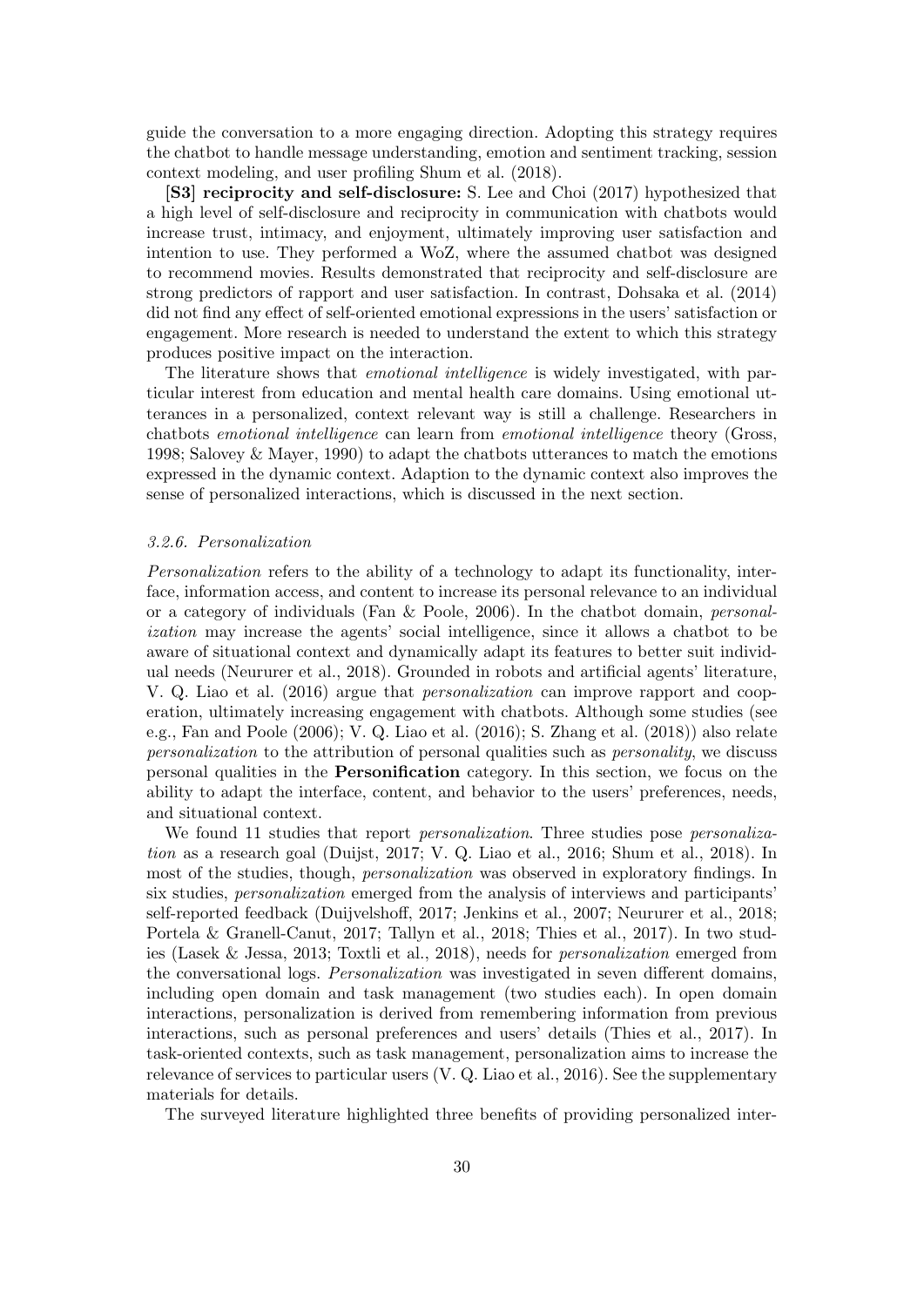actions:

[B1] to enrich interpersonal relationships: Duijvelshoff (2017) state that personalizing the amount of personal information a chatbot can access and store is required to establish a relation of trust and reciprocity in workplace environments. In Neururer et al. (2018), interviews with 12 participants generated a total of 59 statements about how learning from experience promotes chatbots' authenticity. Shum et al. (2018) argue that chatbots whose focus is engagement need to personalize the generation of responses for different users' backgrounds, personal interests, and needs in order to serve their needs for communication, affection, and social belonging. In Portela and Granell-Canut (2017), participants expressed the desire for the chatbot to provide different answers to different users. Although Duijst (2017) has found no significant effect of personalization on the user experience with the financial assistant chatbot, the study applies personalization as the ability to provide empathic responses according to the users' issues, where *emotional intelligence* plays a role. Interpersonal relationship can also be enriched by adapting the chatbots' language to match the user's context, energy, and formality; the ability to appropriately use language is discussed in Section 3.2.2.

[B2] to provide unique services: providing *personalization* increases the value of provided information (Duijst, 2017). In the ethnography data collection study (Tallyn et al., 2018), eight participants reported dissatisfaction with the chatbot's generic guidance to specific places. Participants self-reported that the chatbot should use their current location to direct them to places more conveniently located, and ask for participants interests and preferences to direct them to areas that meet their needs. When exploring how teammates used a task-assignment chatbot, Toxtli et al. (2018) found that the use of the chatbot varied depending on the participants' levels of hierarchy. Similarly, qualitative analysis of perceived interruption in a workplace chat (V. Q. Liao et al., 2016) suggests that interruption is likely associated with users' general aversion to unsolicited messages at work. Hence, the authors argue that chatbot's messages should be personalized to the user's general preference. V. Q. Liao et al. (2016) also found that users with low social-agent orientation emphasize the utilitarian value of the system, while users with high social-agent orientation see the system as a humanized assistant. This outcome support to the need to personalize the interaction to individual user's mental models. In Thies et al. (2017), participants reported preference for a chatbot that remembers their details, likes and dislikes, and preferences, and voluntarily uses the information to make recommendations. In Jain, Kumar, et al. (2018), two participants also expected chatbots to retain context from previous interactions to improve recommendations.

[B3] to reduce interactional breakdowns: in HCI, *personalization* is used to customize the interface toward user familiarity (Fan & Poole, 2006). When evaluating visual elements (such as quick replies) compared to typing the responses, Lasek and Jessa (2013) observed that users that start the interaction by clicking an option are more likely to continue the conversation if the next exchange also has visual elements as optional affordances. In contrast, users who typed are more likely to abandon the conversation when they face options to click. Thus, chatbots should adapt their interface to users' preferred input methods. In Jenkins et al. (2007), one participant suggested that the choice of text color and font size should be customizable. Duijst (2017) also observed that participants faced difficulties with small letters, and concluded that adapting the interface to provide accessibility also needs to be considered.

According to the surveyed literature, the main challenge regarding personalization is [C1] privacy. To enrich the efficiency and productivity of the interaction, a chatbot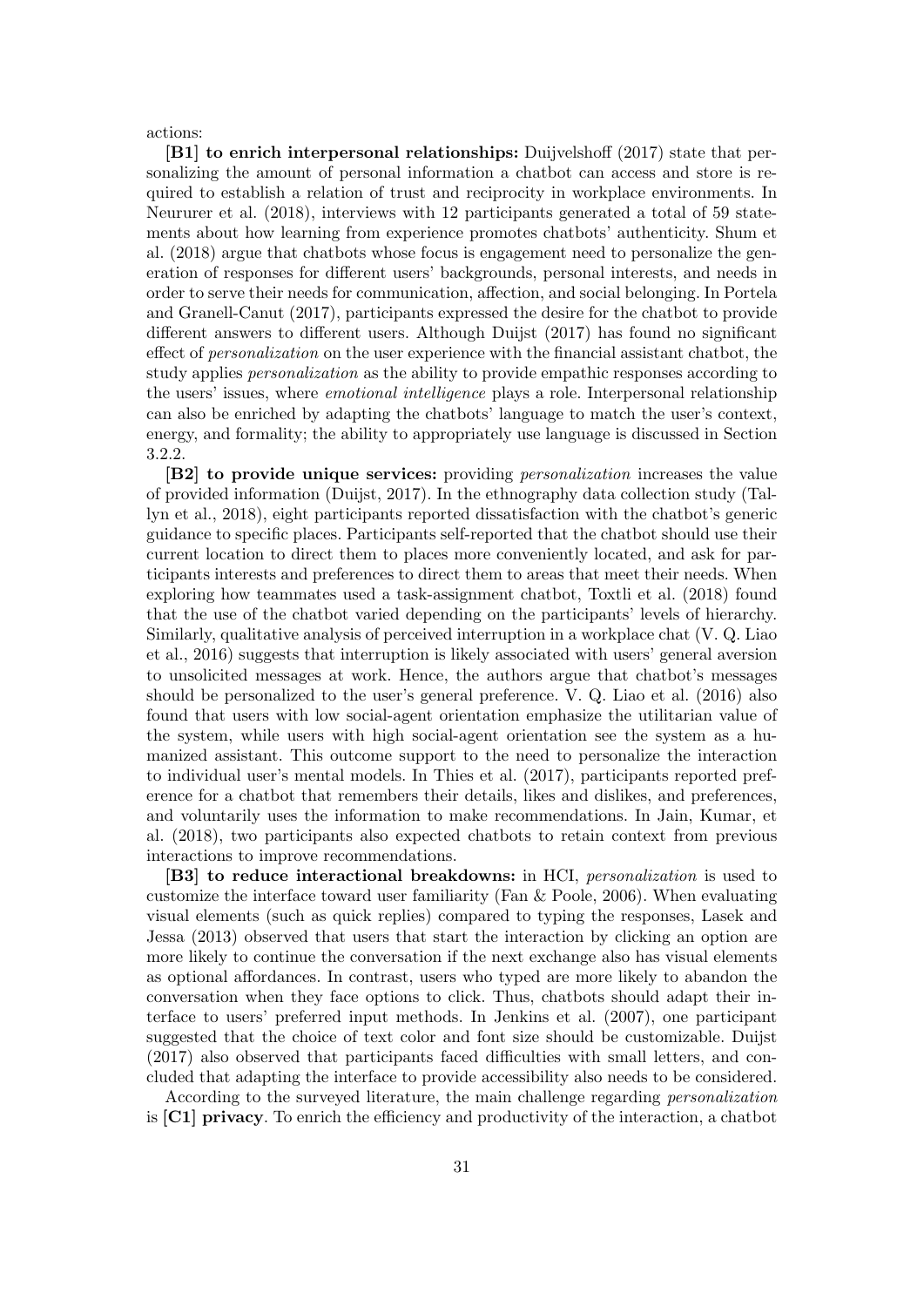needs to have memory of previous interactions as well as learn user's preferences and disclosed personal information (Thies et al., 2017). However, as Duijvelshoff (2017) and Thies et al. (2017) suggest, collecting personal data may lead to privacy concerns. Thus, chatbots should showcase transparent purpose and ethical standards (Neururer et al., 2018). Thies et al. (2017) also suggest that there should be a way to inform a chatbot that something in the conversation is private. Similarly, participants in Zamora (2017) reported that personal data and social media content may be inappropriate topics for chatbots because they can be sensitive. These concerns may be reduced if a chatbot demonstrates care about privacy (Duijvelshoff, 2017).

The reported strategies to provide personalization in chatbots interactions are the following:

[S1] to learn from and about the user: Neururer et al. (2018) state that chatbots should present strategies to learn from cultural, behavioral, personal, conversational, and contextual interaction data. For example, the authors suggest using Facebook profile information to build knowledge about users' personal information. Thies et al. (2017) also suggest that the chatbot should remember user's preferences disclosed in previous conversations. In Shum et al. (2018), the authors propose an architecture where responses are generated based on a *personalization* rank that applies users' feedback about their general interests and preferences. When evaluating the user's experience with a virtual assistant chatbot, Zamora (2017) found 16 mentions to personalized interactions, where participants demonstrated the need for a chatbot to be aware of their personal quirks and anticipate their needs.

[S2] to provide customizable agents: V. Q. Liao et al. (2016) suggest that users should be able to choose the level of the chatbot's attributes, for example, the agent's look and persona. By doing so, users with low social-agent orientation could use a non-humanized interface, which would better represent their initial perspective. This differentiation could be the first signal to personalize further conversation, such as focusing on more productive or playful interactions. Regarding chatbots' learning capabilities, in Duijvelshoff (2017), interviews with potential users revealed that users should be able to manage what information the chatbot knows about them and decide whether the chatbot can learn from previous interactions or not. If the user prefers a more generic chatbot, then it would not store personal data, potentially increasing the engagement with more resistant users. Thies et al. (2017) raise the possibility of offering an "incognito" mode for chatbots or asking the chatbot to forget what was said in previous utterances.

[S3] visual elements: Tallyn et al. (2018) adopted quick replies as a means for the chatbot to tailor its subsequent questions to the specific experience the participant had reported. As discussed in Section 3.1.2, quick replies may be seen as restrictive from an interactional perspective; however, conversation logs showed that the tailored questions prompted the users to report more detail about their experience, which is important in ethnography research.

Both the benefits and strategies identified in the literature are in line with the types of personalization proposed by Fan and Poole (2006). Therefore, further investigations in personalization can leverage knowledge from interactive systems (e.g., Fan and Poole (2006); Thomson (2005)) to adapt personalization strategies and manage the privacy concern.

In summary, the social intelligence category includes characteristics that help a chatbot to manifest an adequate social behavior, by managing conflicts, using appropriate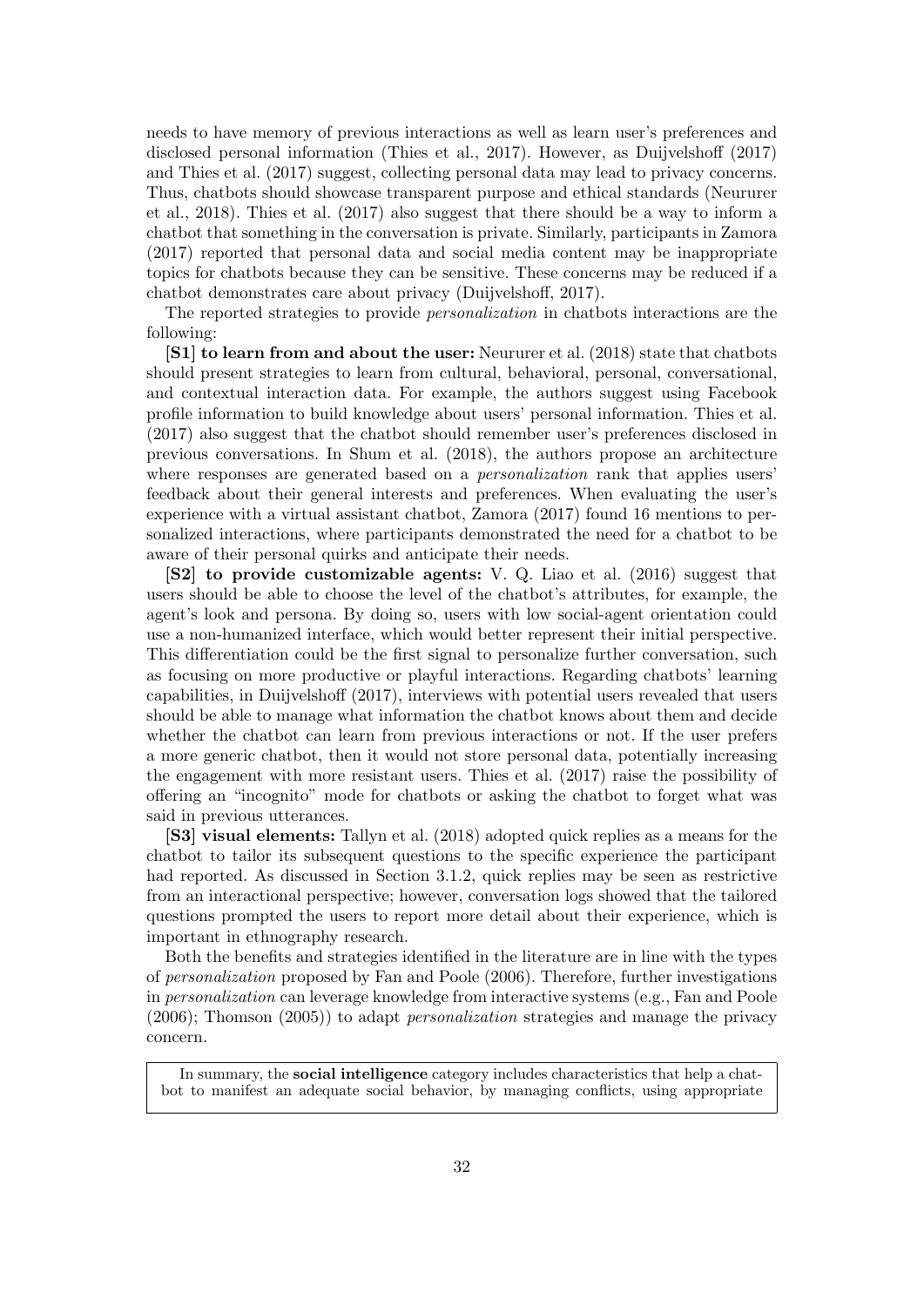language, displaying manners and moral agency, sharing emotions, and handling personalized interactions. The benefits relate to resolving social positioning and recovering from failures, as well as increasing believability, human-likeness, engagement, and rapport. To achieve that, designers and researchers should care about privacy, emotional regulation issues, language consistency, and identification of failures and inappropriate content.

## 3.3. Personification

In this section, we discuss the influence of *identity* projection on human-chatbot interaction. Personification refers to assigning personal traits to non-human agents, including physical appearance, and emotional states (Fan & Poole, 2006). In the HCI field, researchers argue that using a personified character in the user interface is a natural way to support the interaction (Koda, 2003). Indeed, the literature shows that (i) users can be induced to behave as if computers were humans, even when they consciously know better (Nass, Steuer, Tauber, & Reeder, 1993); and (ii) the more human-like a computer representation is, the more social people's responses will be (Gong, 2008).

Chatbots are, by definition, designed to have at least one human-like trait: (human) natural language. Although research on personification is more common in the Embodied Conversational Agents field, De Angeli, Johnson, and Coventry (2001) claim that chatbot embodiment can be created through narrative without any visual help. According to De Angeli (2005), talking to a machine affords it a new *identity*. In this section, we divided the social characteristics that reflect personification into identity (16 papers) and *personality* (12 papers). In this category, we found several studies where part of the main investigation relates to the social characteristics. Six studies applied quantitative methods, whereas the majority reported qualitative (10) or mixed (11) methods. See the supplementary materials for details.

# 3.3.1. Identity

Identity refers to the ability of an individual to demonstrate belonging to a particular social group (Stets & Burke, 2000). Although chatbots lack the agency to choose what social group to which they want to belong, designers attribute *identity* to them, intentionally or not, when they define the way a chatbot talks or behaves (Cassell, 2009). The identity of a partner (even if only perceived) gives rise to new processes, expectations, and effects that influence the outcomes of the interaction (Ho et al., 2018). Aspects that convey the chatbots' identity include gender, age, language style, and name. Additionally, chatbots may have anthropomorphic, zoomorphic, or robotic representations. Some authors include *identity* aspects in the definition of *personality* (see, e.g., Shum et al. (2018)). We distinguish these two characteristics, where identity refers to appearance and cultural traits while personality focuses on behavioral traits.

We found 16 studies that discuss *identity* issues, ten of which include *identity* as part of their main investigation (Araujo, 2018; Candello et al., 2017; Ciechanowski et al., 2018; Corti & Gillespie, 2016; De Angeli & Brahnam, 2006; De Angeli, Johnson, & Coventry, 2001; Jenkins et al., 2007; Q. V. Liao et al., 2018; Marino, 2014; Schlesinger et al., 2018). In two studies, the authors argue for the impact of identity on the interaction based on the literature (Brandtzaeg & Følstad, 2018; Gnewuch et al., 2017). In three studies (Neururer et al., 2018; Silvervarg  $\&$  Jönsson, 2013; Thies et al., 2017; Toxtli et al., 2018), qualitative analysis of conversational logs revealed that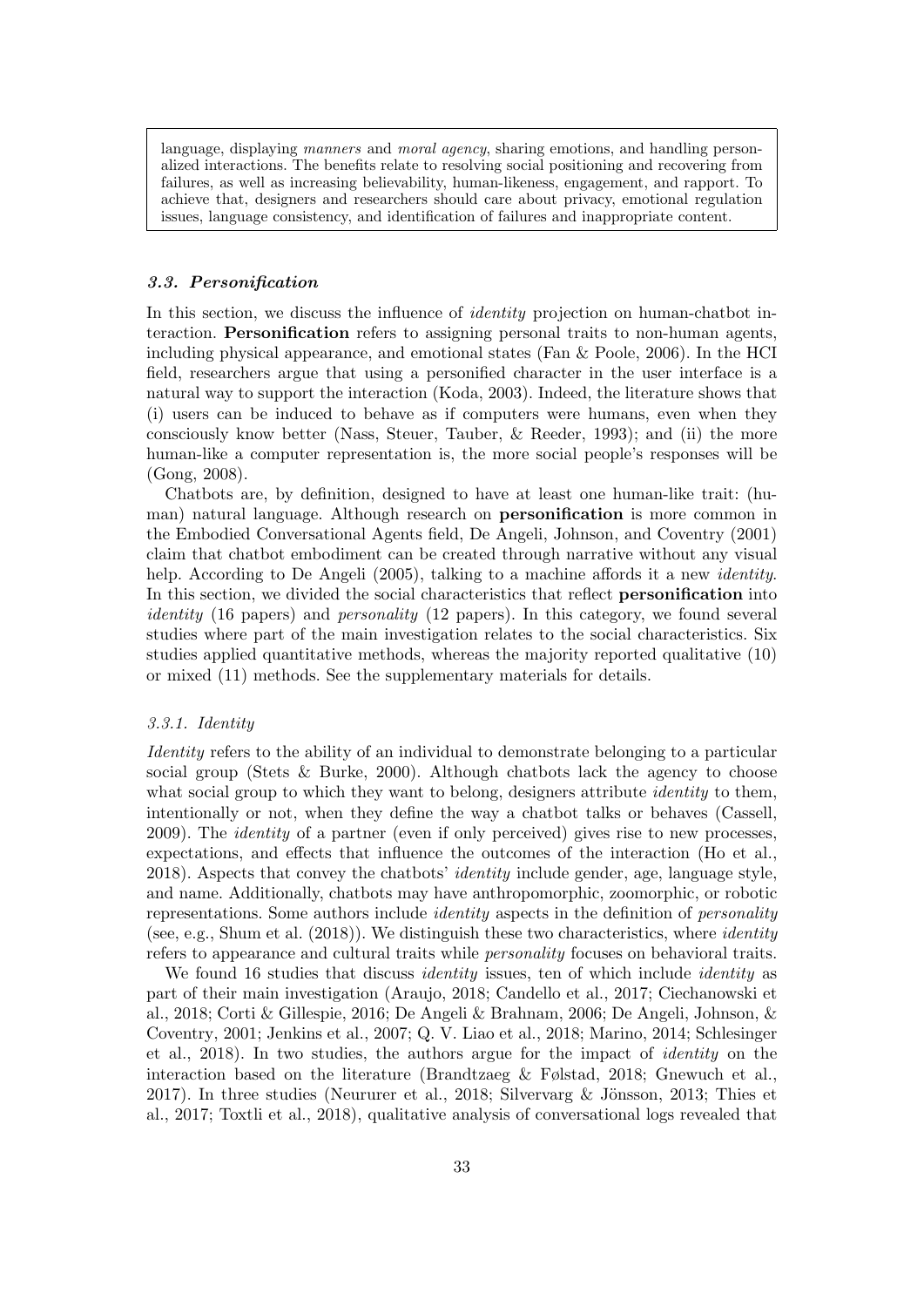participants put effort into understanding aspects of the chatbots' identity. Identity concerns were primarily investigated for open domain and customer service chatbots (four studies each). In open domain interactions, identity is explored as a means of building common ground (De Angeli, Johnson, & Coventry, 2001). In the case of customer services, identity helps manifest credibility and trust (Gnewuch et al., 2017). Other domains include race-talk, education, and gaming. The complete list appears in the supplementary materials.

The identified benefits of attributing *identity* to a chatbot are the following:

[B1] to increase engagement: when evaluating signals of playful interactions, Q. V. Liao et al. (2018) found that agent-oriented conversations (asking about an agent's traits and status) are consistent with the tendency to anthropomorphize the agent and engage in chit-chat. In the educational scenario, Silvervarg and Jönsson (2013) also observed questions about agents' appearance, intellectual capacities, and sexual orientation, although the researchers considered these questions inappropriate for the context of tutoring chatbots. When comparing human-like vs. machine-like language style, greetings, and framing, Araujo (2018) noticed that using informal language, having a human name, and using greetings associated with human communication resulted in significantly higher scores for adjectives like likeable, friendly, and personal. In addition, framing the agent as "intelligent" also had a slight influence on users' scores.

[B2] to increase human-likeness: some attributes may convey a perceived human-likeness. Araujo (2018) showed that using human-like language style, name, and greetings resulted in significantly higher scores for naturalness. The chatbot's framing influenced the outcomes when combined with other anthropomorphic clues. When evaluating different typefaces for a financial adviser chatbot, Candello et al. (2017) found that users perceive machine-like typefaces as more chatbot-like, although they did not find strong evidence of handwriting-like typefaces conveying humanness.

The surveyed literature also highlights challenges regarding identity:

[C1] to avoid negative stereotypes: when engaging in a conversation, interlocutors base their behavior on common ground (joint knowledge, background facts, assumptions, and beliefs that participants have of each other) (see (De Angeli, Johnson, & Coventry, 2001)). Common ground reflects stereotypical attributions that chatbots should be able to manage as the conversation evolves (De Angeli, 2005). In De Angeli, Johnson, and Coventry (2001), the authors discuss that chatbots for company representations are often personified as attractive human-like women acting as spokespeople for their companies, while men chatbots tend to have a more important position, such as a virtual CEO. De Angeli and Brahnam (2006) state that the agent self-disclosure of gender identity opens possibilities to sex talk. The authors observed that the conversations mirror stereotyped male/female encounters, and the ambiguity of the chatbot's gender may influence the exploration of homosexuality. However, fewer instances were observed of sex-talk with the chatbot personified as a robot, which demonstrates that the gender identity may lead to the stereotypical attributions. When evaluating the effect of gender identity on disinhibition, Brahnam and De Angeli (2012) showed that people spoke more often about physical appearance and used more swear and sexual words with the female-presenting chatbot, and racist attacks were observed in interactions with black-representing chatbots. The conversation logs from (Jenkins et al., 2007) also show instances of users attacking the chatbot persona (a static avatar of a woman pointing to the conversation box). Marino (2014) and Schlesinger et al. (2018) also highlight that race identity conveys not only the physical appearance, but all the socio-cultural expectations about the represented group (see discussion in Section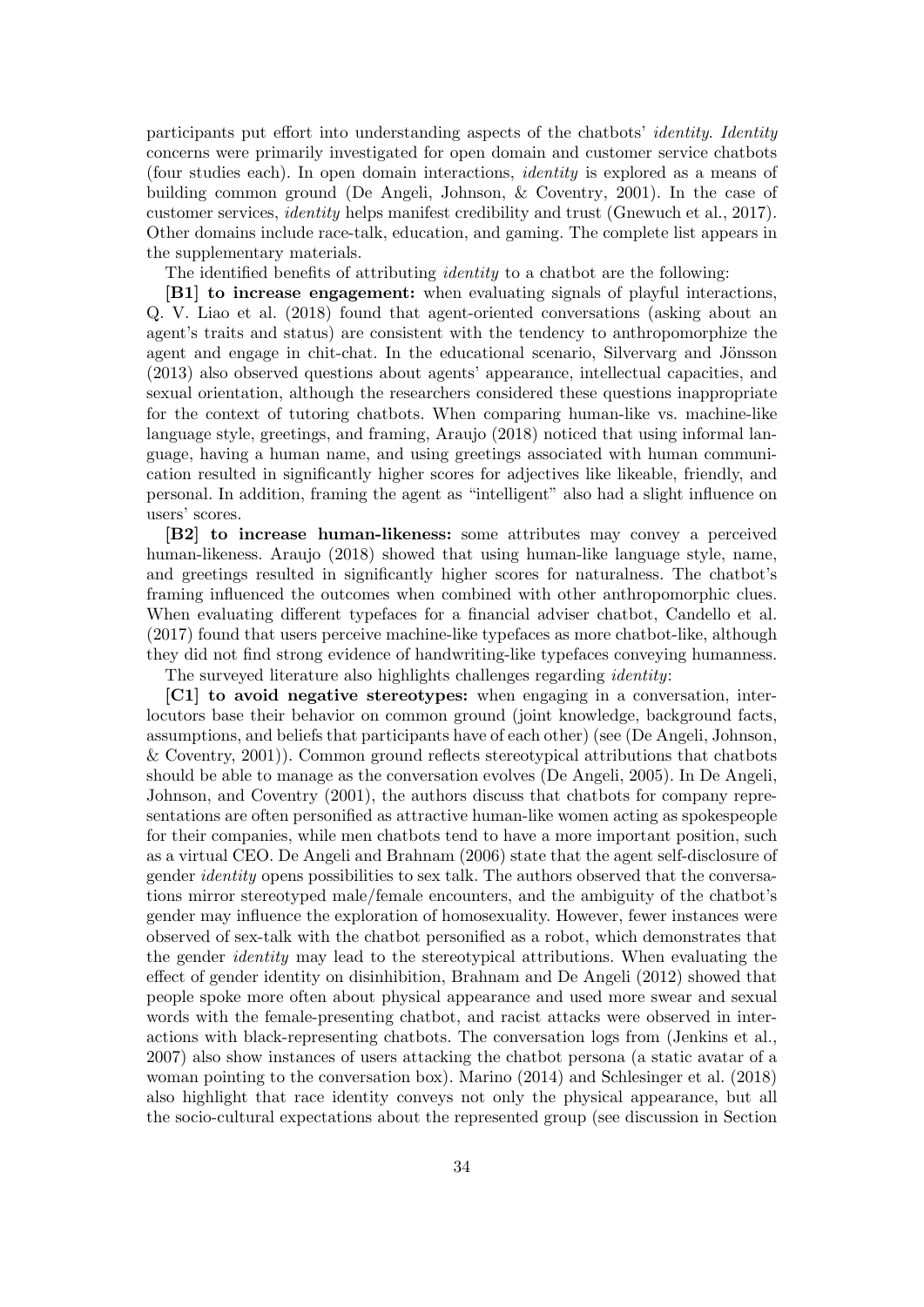3.2.4). Hence, designers should care about the impact of attributing an identity to chatbots in order to avoid reinforcing negative stereotypes.

[C2] to balance the *identity* and the technical capabilities: the literature comparing embodied vs. disembodied conversational agents yields contradictory results regarding the relevance of a human representation. For example, in the context of general-purpose interactions, Corti and Gillespie (2016) show that people exert more effort toward establishing common ground with the agent when they are represented as fully human; in contrast, when evaluating a website assistant chatbot, Ciechanowski et al. (2018) show that simpler text-based chatbots with no visual, human identity resulted in less of an uncanny effect and reduced negative affect. Overly humanized agents create a higher expectation for users, which eventually leads to more frustration when the chatbot fails (Gnewuch et al., 2017). When arguing about why chatbots fail, Brandtzaeg and Følstad (2018) advocate for balancing human versus robotic aspects, where "too human" representations may lead to off-topic conversations, and overly robotic interactions may lack personal touch and flexibility. When arguing about the social presence conveyed by deceptive chatbots, De Angeli (2005) state that extreme anthropomorphic features may generate cognitive dissonance. The challenge thus lies in designing a chatbot that provides appropriate identity cues, which correspond to their capabilities and communicative purpose, in order to convey the right expectation and minimize discomfort from over-personification.

Regarding the strategies, the surveyed literature suggests [S1] to design and elaborate on a persona. Chatbots should have a comprehensive persona and answer agent-oriented conversations with a consistent description of itself (Q. V. Liao et al., 2018; Neururer et al., 2018). For example, De Angeli (2005) discuss that Eliza, the psychotherapist chatbot, and Parry, a paranoid chatbot, have behaviors consistent with the stereotypes associated with the professional and personal identities, respectively. Toxtli et al. (2018) suggest that designers should explicitly build signals of the chatbot personification (either machine- or human-like), so the users can have the right expectation about the interaction. When identity aspects are not explicit, users try to establish common ground. In Q. V. Liao et al.  $(2018)$  and  $(Silvervarg \& Jönsson, 2013)$ , much of the small talk with the chatbot related to the chatbot's traits and status. In De Angeli, Johnson, and Coventry (2001), the authors observed many instances of Alice's self-references to "her" artificial nature. These references triggered the users to reflect on their human-condition (self-categorization process), resulting in exchanges about their species (either informational or confrontational). Thies et al. (2017) observed similar results, as participants engaged in conversations about the artificial nature of the agent. Providing the chatbot with the ability to describe its personal identity helps to establish the common ground, and hence, enrich the interpersonal relationship (De Angeli, Johnson, & Coventry, 2001).

Chatbots may be designed to deceive users about their actual identity, pretending to be a human (De Angeli, 2005). In this case, the more human the chatbot sounds, the more successful it will be. In many cases, however, there is no need to engage in deception and the chatbots can be designed to represent an elaborated persona. Researchers can explore social identity theory (R. Brown, 2000; Stets & Burke, 2000) related to ingroup bias, power relations, homogeneity, and stereotyping, in order to design chatbots with *identity* traits that reflect their expected social position (Harré, Moghaddam, Moghaddam, et al., 2003).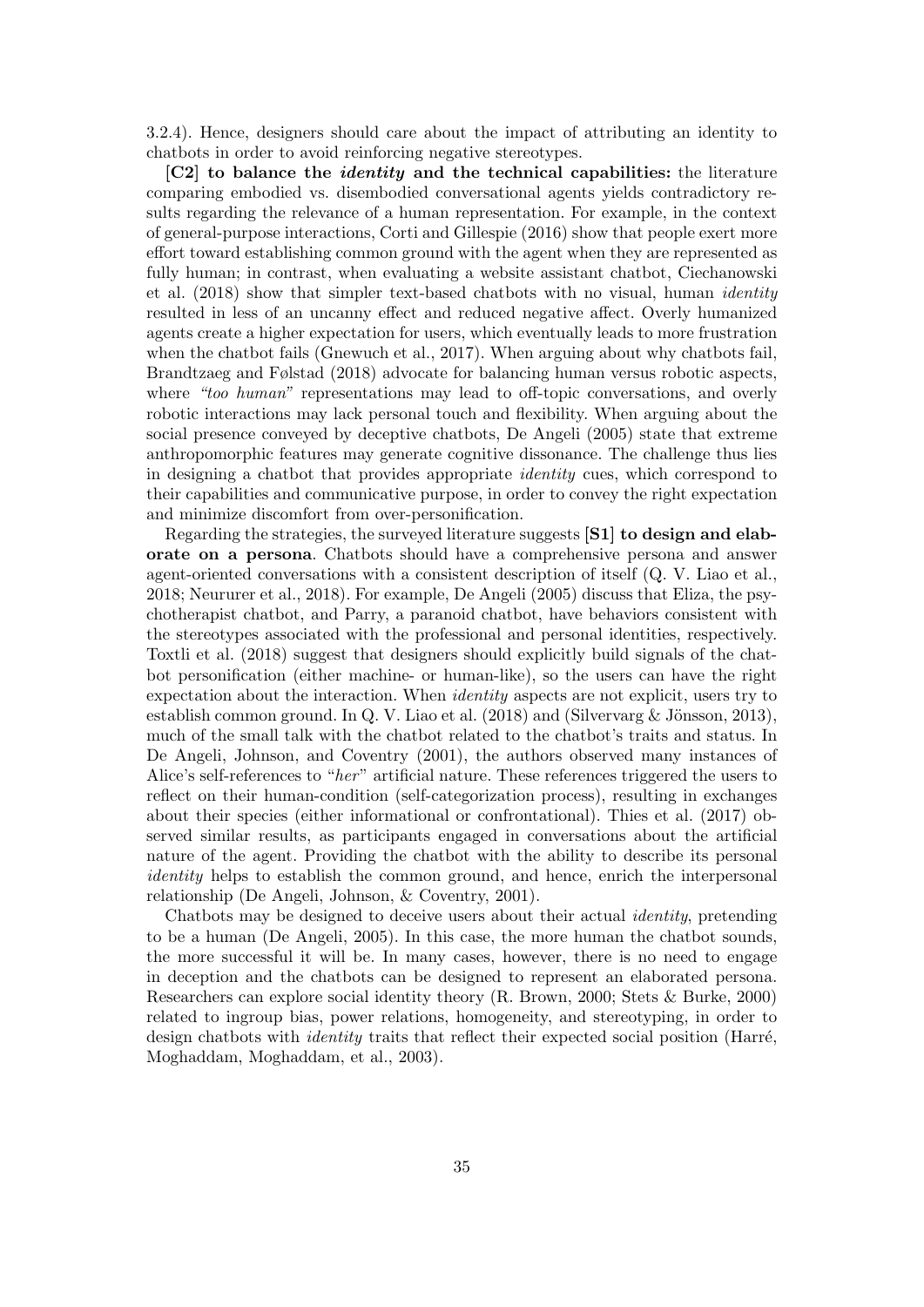# 3.3.2. Personality

Personality refers to personal traits that help to predict someone's thoughts, feelings, and behaviors (McCrae & Costa Jr, 1997). The most accepted set of traits is called the Five-Factor model (or Big Five model) (Goldberg, 1990; McCrae & Costa Jr, 1997), which describes *personality* across five dimensions (extraversion, agreeableness, conscientiousness, neuroticism, and openness). However, personality can also refer to other dynamic, behavioral characteristics, such as temperament and sense of humor (Thorson & Powell, 1993; Zuckerman, Kuhlman, Joireman, Teta, & Kraft, 1993). In the chatbots domain, personality refers to the set of traits that determines the agent's interaction style, describes its character, and allows the end-user to understand its general behavior (De Angeli, Johnson, & Coventry, 2001). Chatbots with consistent personality are more predictable and trustworthy (Shum et al., 2018). According to De Angeli, Lynch, and Johnson (2001), unpredictable swings in chatbots' attitudes can disorient users and create a strong sense of discomfort. Thus, personality ensures that a chatbot displays behaviors that stand in agreement with the users' expectations in a particular context (Petta & Trappl, 1997).

We found 12 studies that report *personality* issues for chatbots. In some studies, personality was investigated in reference to the Big Five model (Mairesse & Walker,  $2009$ ; Morris,  $2002$ ; Sjödén et al.,  $2011$ ), while two studies focused on sense of humor (Meany & Clark, 2010; Ptaszynski et al., 2010). Three studies investigated the impact of the personality of tutor chatbots on students' engagement (Ayedoun et al., 2017; Kumar et al., 2010; Sjödén et al., 2011). Thies et al.  $(2017)$  compared users' preferences regarding pre-defined personalities. In the remaining studies, (Brandtzaeg & Følstad, 2017; Jain, Kumar, et al., 2018; Portela & Granell-Canut, 2017; Shum et al., 2018) personality concerns emerged from the qualitative analysis of the interviews, users' subjective feedback, and literature reviews (Meany  $\&$  Clark, 2010). Personality was mostly investigated in open domain (five studies) and education (three studies) chatbots. The other two domains were gaming and humorous chatbots, which are both playful agents. Hence, personality is relevant when believability and attitude play a role in the interaction (Portela & Granell-Canut, 2017) (e.g., in open domain) and when the chatbots' attitude may increase users' mental comfort when performing a task (Ayedoun et al., 2017), such as in educational contexts.

The surveyed literature revealed two benefits of attributing *personality* to chatbots: [B1] to increase believability: Morris (2002) states that chatbots should have a personality, defined by the Five Factor model, plus characteristics such as temperament and tolerance, in order to build utterances using linguistic choices that cohere with these attributions. When evaluating a humorous chatbot, Ptaszynski et al. (2010) compared the naturalness of the chatbot's inputs and the chatbot's human-likeness compared to a non-humorous chatbot. The humorous chatbot scored significantly higher in both constructs. Portela and Granell-Canut (2017) also showed that sense of humor humanizes the interactions, since humor was one of the factors that influenced naturalness for the WoZ condition. Mairesse and Walker (2009) demonstrated that manipulating language to manifest a target personality produced moderately natural utterances, with a mean rating of 4.59 out of 7 for the personality model utterances.

[B2] to enrich interpersonal relationships: chatbots *personality* can make the interaction more enjoyable (Brandtzaeg & Følstad, 2017; Jain, Kumar, et al., 2018). In Brandtzaeg and Følstad (2017), the second most frequent motivation for using chatbots, noted by 20% of the participants, was entertainment. The authors argue that a chatbot's capacity to be fun is important even when the main purpose is productivity;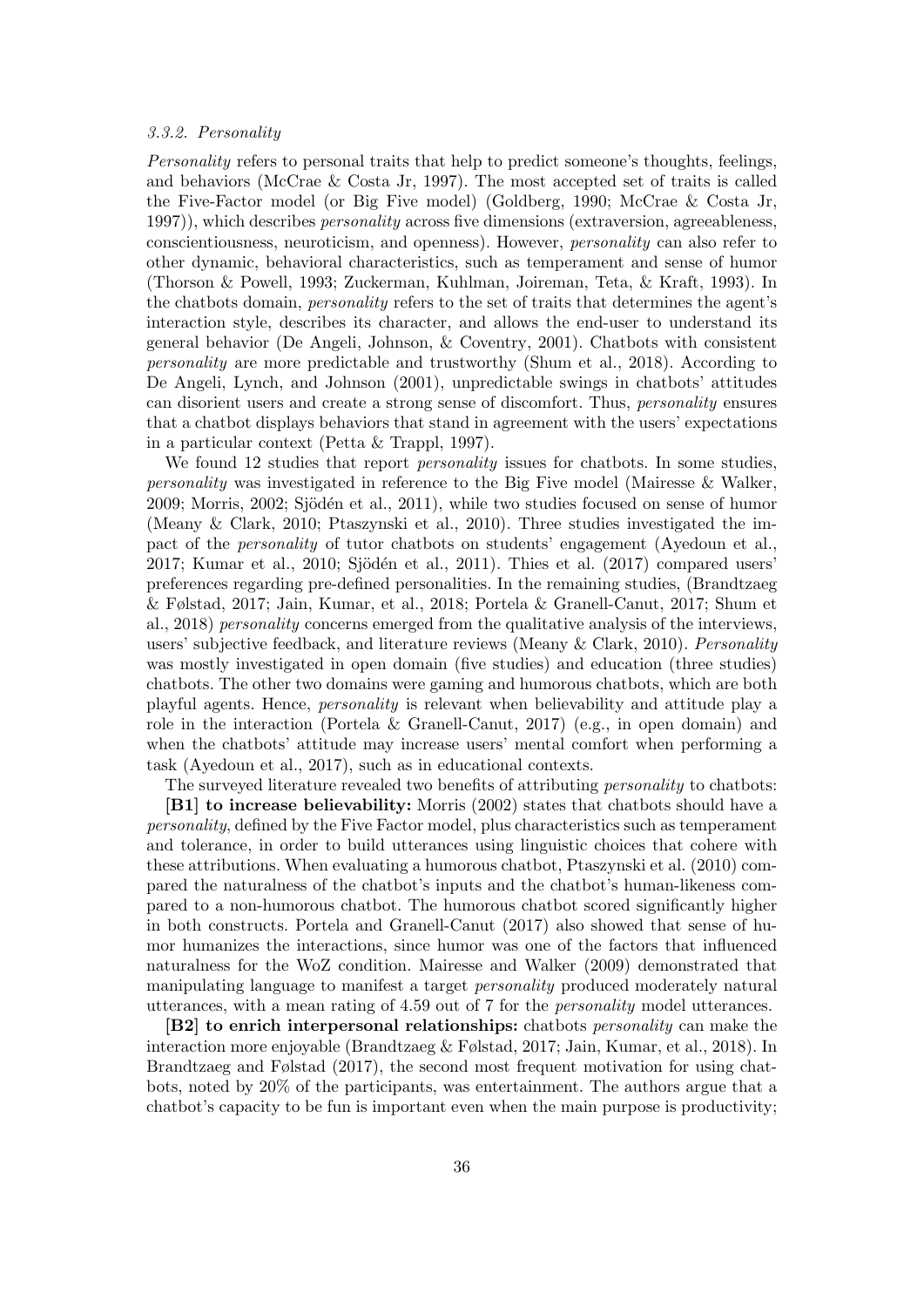according to participants, the chatbot's "fun tips" enrich the user experience. This result is consistent with the experience of first-time users (Jain, Kumar, et al., 2018), where participants relate better with chatbots who have consistent *personality*. Thies et al. (2017) show how witty banter and casual, enthusiastic conversations help make the interaction effortless. In addition, a few participants enjoyed the chatbot with a caring personality, who was described as a good listener. In Shum et al. (2018) and (Sjödén et al., 2011), the authors argue that a consistent *personality* helps the chatbot to gain the users' confidence and trust. Sjödén et al.  $(2011)$  state that tutor chatbots should display appropriate posture, conduct, and representation, which include being encouraging, expressive, and polite. Accordingly, other studies highlight students' desire for chatbots with positive agreeableness and extraversion (Ayedoun et al., 2017; Kumar et al., 2010; Sjödén et al., 2011). Outcomes consistently suggest that students prefer a chatbot that is not overly polite, but has some attitude. Agreeableness seems to play a critical role, helping the students to feel encouraged and deal with difficulties. Notably, agreeableness requires emotional intelligence to be warm and sympathetic in appropriate circumstances (see Section 3.2.5).

The reviewed literature pointed out two challenges regarding personality:

[C1] to adapt humor to the users' culture: sense of humor is highly shaped by cultural environment (Ruch, 1998). Ptaszynski et al. (2010) discusses a Japanese chatbot who uses puns to create funny conversations. The authors state that puns are one of the main humor genres in that culture. However, puns are restricted to a specific culture and language, with low portability. Thus, the design challenge lies in personalizing chatbots' sense of humor to the target users' culture and interests or, alternatively, designing cross-cultural forms of humor. The ability to adapt to the context and users' preference is discussed in Section 3.2.6.

[C2] to balance *personality* traits: Thies et al. (2017) observed that users prefer a proactive, productive, witty chatbot. Yet, they also would like them to be caring, encouraging, and exciting. In Mairesse and Walker (2009), the researchers intentionally generated utterances to reflect extreme personalities; as a result, they observed that some utterances sounded unnatural because a human's personality is a continuous phenomenon, rather than a discrete one. Sjödén et al.  $(2011)$  also points out that, although personality is consistent, moods and states of mind constantly vary. Thus, balancing the predictability of the personality and the expected variation is a challenge to overcome.

We also identified strategies to design chatbots that manifest *personality*:

[S1] to use appropriate language: Shum et al. (2018) and Morris (2002) suggest that the chatbot language should be consistently influenced by its personality. Both studies propose that chatbots' architecture should include a persona-based model that encodes the personality and influences the response generation. Mairesse and Walker (2009) proposed a framework to shows that it is possible to automatically manipulate language features to manifest a particular personality based on the Big Five model. The Big Five model is a relevant tool because it can be assessed using validated psychological instruments (McCrae & Costa Jr, 1987). Using this model to represent the *personality* of chatbots was also suggested by Morris  $(2002)$  and Sjödén et al.  $(2011)$ . Jain, Kumar, et al. (2018) discussed that a chatbot's personality should match its domain. Participants expected the language used by the news chatbot to be professional, while they expected the shopping chatbot to be casual and humorous. The ability to use consistent language is discussed in Section 3.2.2.

[S2] to have a sense of humor: literature highlights humor as a positive personality trait (Meany  $&$  Clark, 2010). In Jain, Kumar, et al. (2018), ten participants men-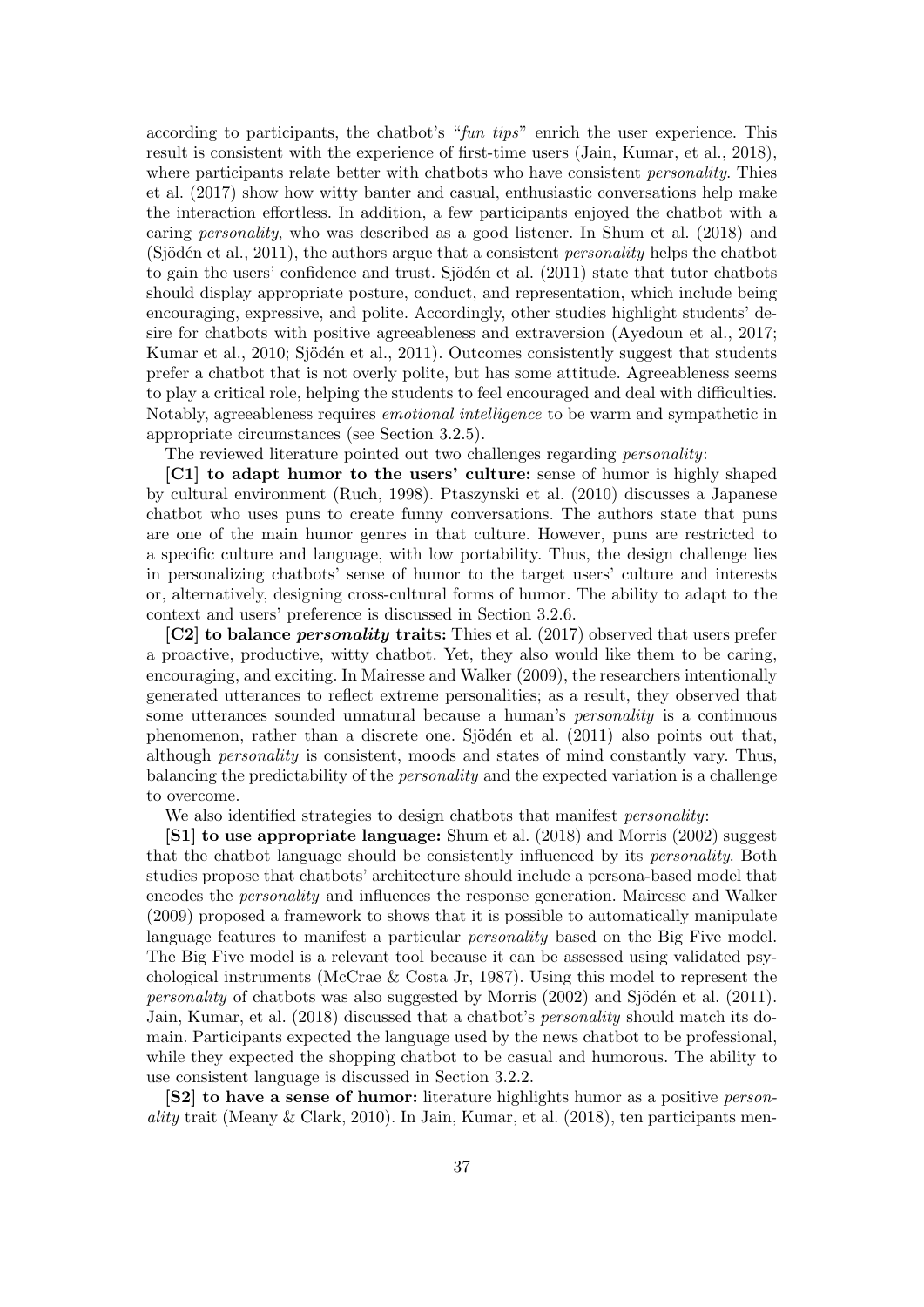tioned enjoyment when the chatbots provided humorous and highly diverse responses. The authors found occurrences of the participants asking for jokes and expressing delight when the request was supported. Brandtzaeg and Følstad (2017) present similar results when arguing that humor is important even for task-oriented chatbots when the user is usually seeking for productivity. For casual conversations, Thies et al. (2017) highlight that timely, relevant, and clever wit is a desired *personality* trait. In Ptaszynski et al. (2010), the joker chatbot was perceived as more human-like, knowledgeable, and funny, and participants felt more engaged.

Personality for artificial agents has been studied for some time in the Artificial Intelligence field (Elliott, 1994; Petta & Trappl, 1997; Rousseau & Hayes-Roth, 1996). Thus, further investigations on chatbots' *personality* can leverage models for *person*ality and evaluate how they contribute to believability and rapport building.

In summary, the personification category includes characteristics that help a chatbot to manifest personal and behavioral traits. The benefits relate to increasing believability, human-likeness, engagement, and interpersonal relationship, which is in line with the benefits of social intelligence. However, unlike the social intelligence category, designers and researchers should focus on attributing recognizable identity and personality traits that are consistent with users' expectations and the chatbot's capabilities. In addition, it is important to care about adaptation to users' cultural context and reducing the effects of negative stereotypes.

#### 4. Discussion

In this section, we discuss cross-cutting aspects of the results, namely the influence of the chatbots' perceived humanness, the conversational domains, and the relationships among the characteristics.

#### 4.1. A note on chatbots' humanness

The social characteristics identified in the survey align well with characteristics that are present in human-human interactions. On the one hand, this survey shows the benefits of considering these characteristics when developing chatbots, which is supported by the Media Equation theory (Nass & Moon, 2000; Nass et al., 1993); we identified the domains in which each characteristic was studied. On the other hand, previous studies have also shown that developing overly humanized agents results in high expectations and uncanny feelings (Ciechanowski et al., 2018; Gnewuch et al., 2017), which was also pointed out in the surveyed literature as a challenge to conveying particular characteristics, such as identity and personality.

An explanation for these contrasts is that interactivity is "dependent on the identity of the source with whom/which we are carrying out the message exchange" (Sundar et al., 2016), i.e., people direct their messages to an artificial agent. In interactions with chatbots, the artificial agent represents the social role usually associated with a human, for example, a tutor (Dyke et al., 2013; Tegos et al., 2016), a healthcare provider (Montenegro, da Costa, & da Rosa Righi, 2019), a salesperson (Gnewuch et al., 2017; Zhu, Zhang, Li, Huang, & Zhao, 2018), a hotel concierge (Lasek & Jessa, 2013), or even a friend (Shum et al., 2018; Thies et al., 2017). The idea of assigning a social role to a chatbot does not imply deceiving people into thinking the software is human. Still, as the chatbots enrich their communication and social skills, their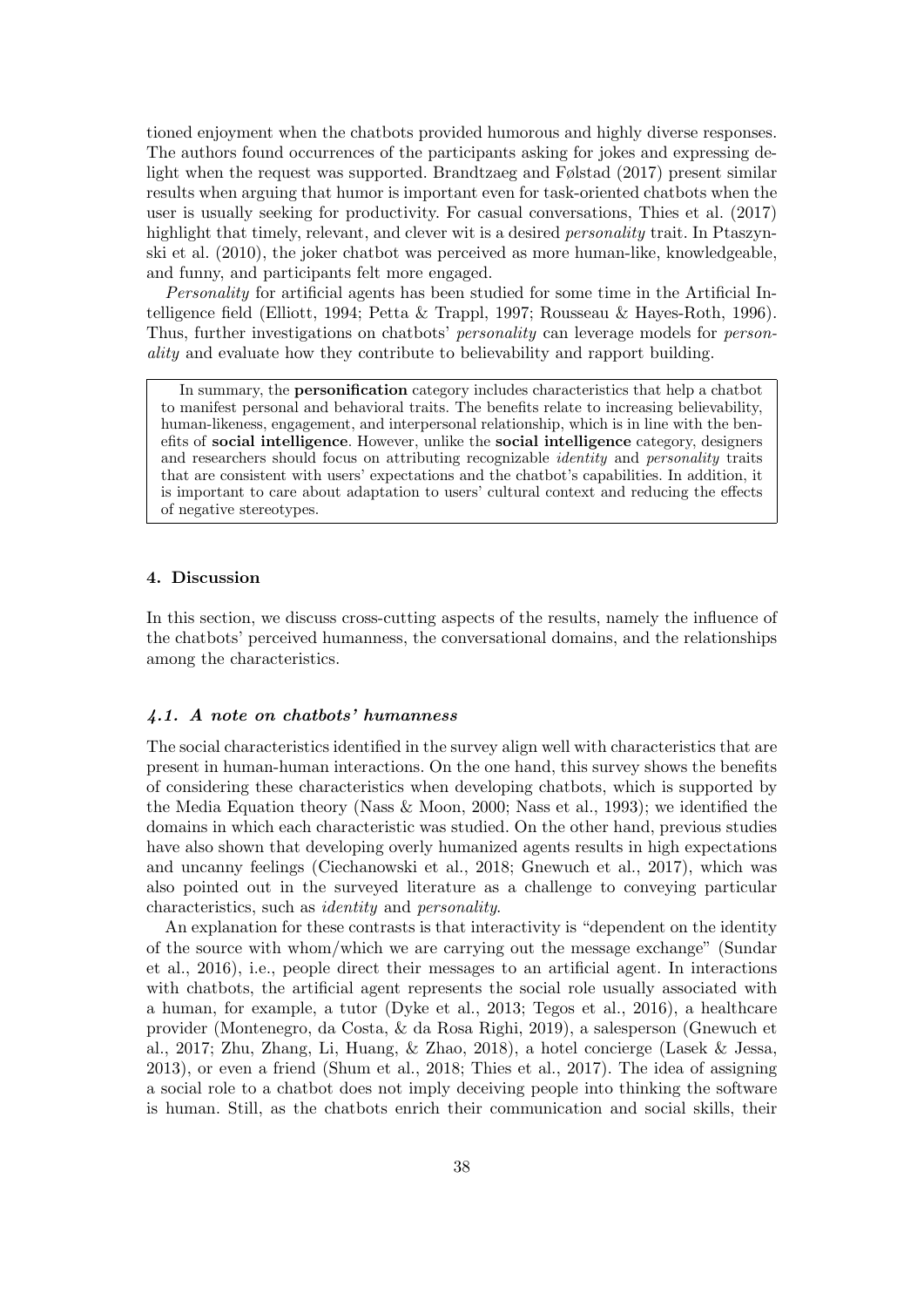perceived social role may approach human profiles.

## 4.2. The importance of conversational context

As Table 2 depicts<sup>2</sup>, almost all social characteristics  $(10 \text{ out of } 11)$  were found in studies related to conversations not restricted to a specific domain (open domain): manners, moral agency, and emotional intelligence are particularly relevant, since many conversations involve personal content (e.g., preferences, personal life, and habits); damage control is necessary since interactions are more susceptible to testing or flaming; identity, personality, and thoroughness are adopted to increase believability and consistency; and conscientiousness, proactivity, and personalization foster user engagement and a coherent conversational flow. The only characteristic that was not investigated in an open domain was communicability. As the conversations in this context mimic human social interactions, conveying the chatbots' capabilities is less of a concern.

The reported characteristics vary across task-oriented domains. Education and customer services literature report the greatest number of characteristics, but this result might be influenced by the maturity of the research in chatbots for these domains. As we pointed out in Section 2, education and customer services are the task-oriented domains most reported in the literature. We found conscientiousness, damage control, thoroughness, manners, emotional intelligence, and identity in studies for both domains. However, manners and emotional intelligence have a different goal in these domains. In the education context, these characteristics are designed to encourage students, especially in a situation of failure, in which the chatbot should be comforting and sensitive. This function aligns with other domains, such as healthcare. The education domain also reports needs for personality, so the chatbot can be recognized as either an instructor or a student, and proactivity, so the chatbot can motivate students to participate in the interactions. Personality is also reported in other domains in which the chatbots' character influences the interactions, such as gaming and humorous talk. Proactivity is also consistently reported in domains in which the chatbot provides guidance, such as coaching, health, ethnography, and assessment interviews.

In customer services, emotional intelligence and manners are used as a means to manage customers' frustrations with either a product or service. This function is also reported in other domains, such as virtual assistants and information search. Additionally, communicability is important to convey the services provided by the chatbot, and personalization helps to provide services that align with a particular customer, which is observed in domains such as ethnography, task management, virtual assistants, and financial services. Noticeably, personalization mostly co-occurs with proactivity, since users expects proactive messages to be relevant to their particular interactional context. Moral agency is the only characteristic that does not show up across several domains. It was reported only in race-talk, and open domain. This highlights that moral agency is a concern when the topic involves content that might lead to inappropriate responses. However, as this survey focuses on characteristics reported in the literature, we believe that it might be influenced by the approach adopted by the researchers: it makes sense to study moral agency in the context of gender or race conversations. We argue, though, that this characteristic might be relevant in domains that were not reported here, but that involve interactions that may lead to biased conversations.

<sup>2</sup> see more details in the supplementary materials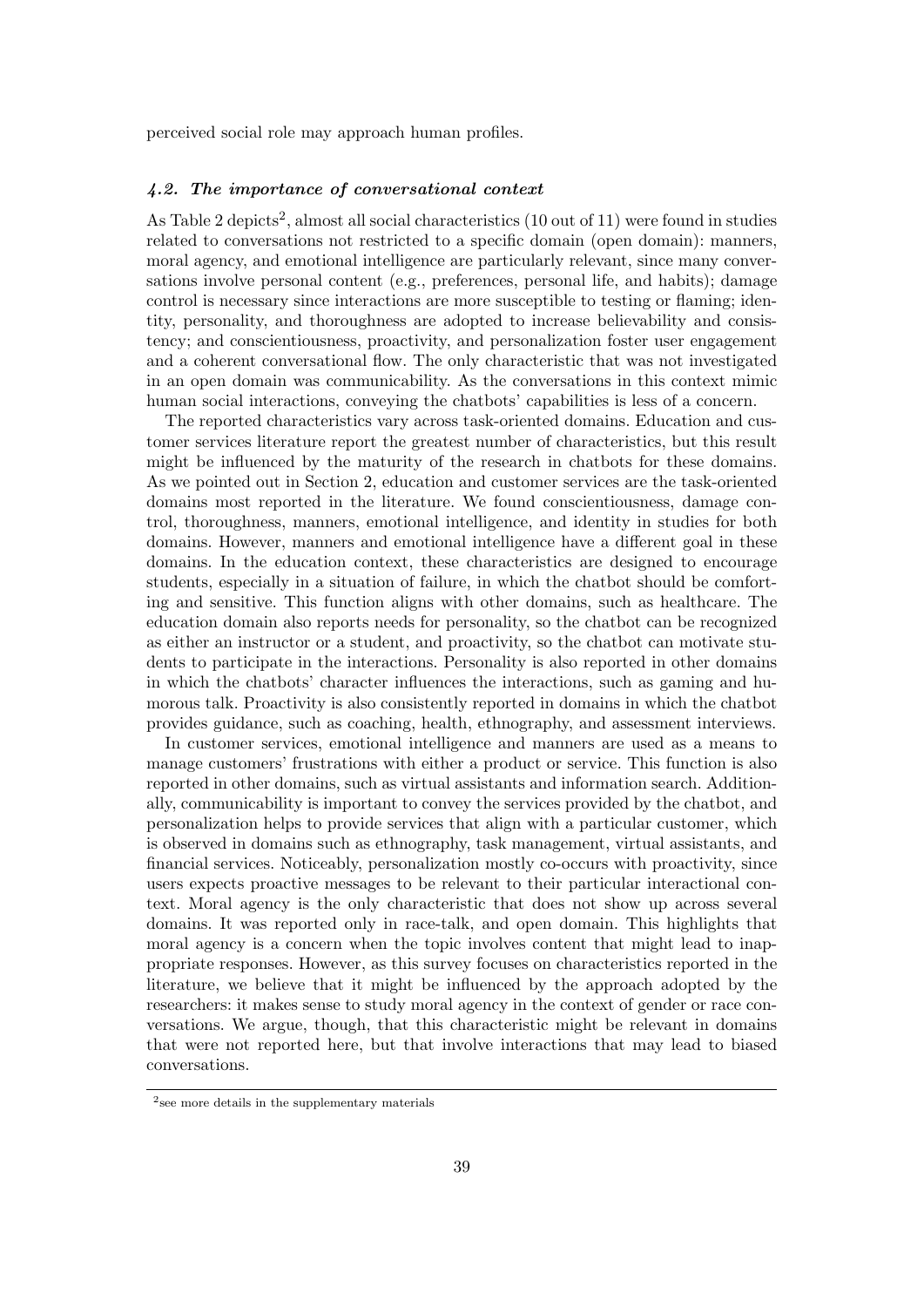# 4.3. Interrelationships among the characteristics

In Section 3, we organized the social characteristics into discrete groups and discussed several instances of characteristics influencing each other, or being used as a strategy to manifest one another. In this section, we describe these relations in a theoretical framework, depicted in Figure 1. Rather than providing a comprehensive map, the goal here is to make explicit the relationships found in the surveyed chatbots literature, which underlines the complexity of developing chatbots with appropriate social behaviors. In Figure 1, boxes represent the social characteristics and the colors group them into their respective categories. The axes represent the 22 propositions we derived from the literature.



Figure 1. Interrelationship among social characteristics

According to the surveyed literature, *proactivity* influences perceived *personality* (P1) (Thies et al., 2017), since recommending and initiating topics may manifest higher levels of extraversion. When the proactive messages are based on the context, *proactivity* increases perceived *conscientiousness* (P2) (Thies et al., 2017), since the proactive messages may demonstrate attention to the topic. Proactivity supports communicability  $(P3)$  (Chaves & Gerosa, 2018; Silvervarg & Jönsson, 2013; Valério et al., 2017), since a chatbot can proactively communicate its knowledge and provide guidance; in addition, proactivity supports damage control  $(P4)$  (Silvervarg & Jönsson, 2013), since a chatbot can introduce new topics when the user either is misunderstood, tries to break the system, or sends an inappropriate message.

Conscientiousness is itself a dimension of the Big Five model; hence, conscientiousness influences the perceived *personality* (P5) (Goldberg, 1990). Higher levels of context management, goal-orientation, and understanding increase the chatbots' perceived efficiency, organization, and commitment (Dyke et al., 2013). Conscientiousness manifests emotional intelligence (P6) since retaining information from previous turns and being able to recall them demonstrates empathy (Jain, Kumar, et al., 2018). In addition, conscientiousness manifests personalization (P7) (Jain, Kumar, et al., 2018; Thies et al., 2017) because a chatbot can remember individual preferences within and across sessions.

Emotional intelligence influences perceived personality (P8), since chatbots' personality traits affect the intensity of emotional reactions (Morris, 2002; Thies et al., 2017). Agreeableness is demonstrated through consistent warm reactions such as encouraging and motivating (Ayedoun et al., 2017; Kumar et al., 2010; Shum et al., 2018; Sjödén et al., 2011). Some *personality* traits require *personalization* (P9) to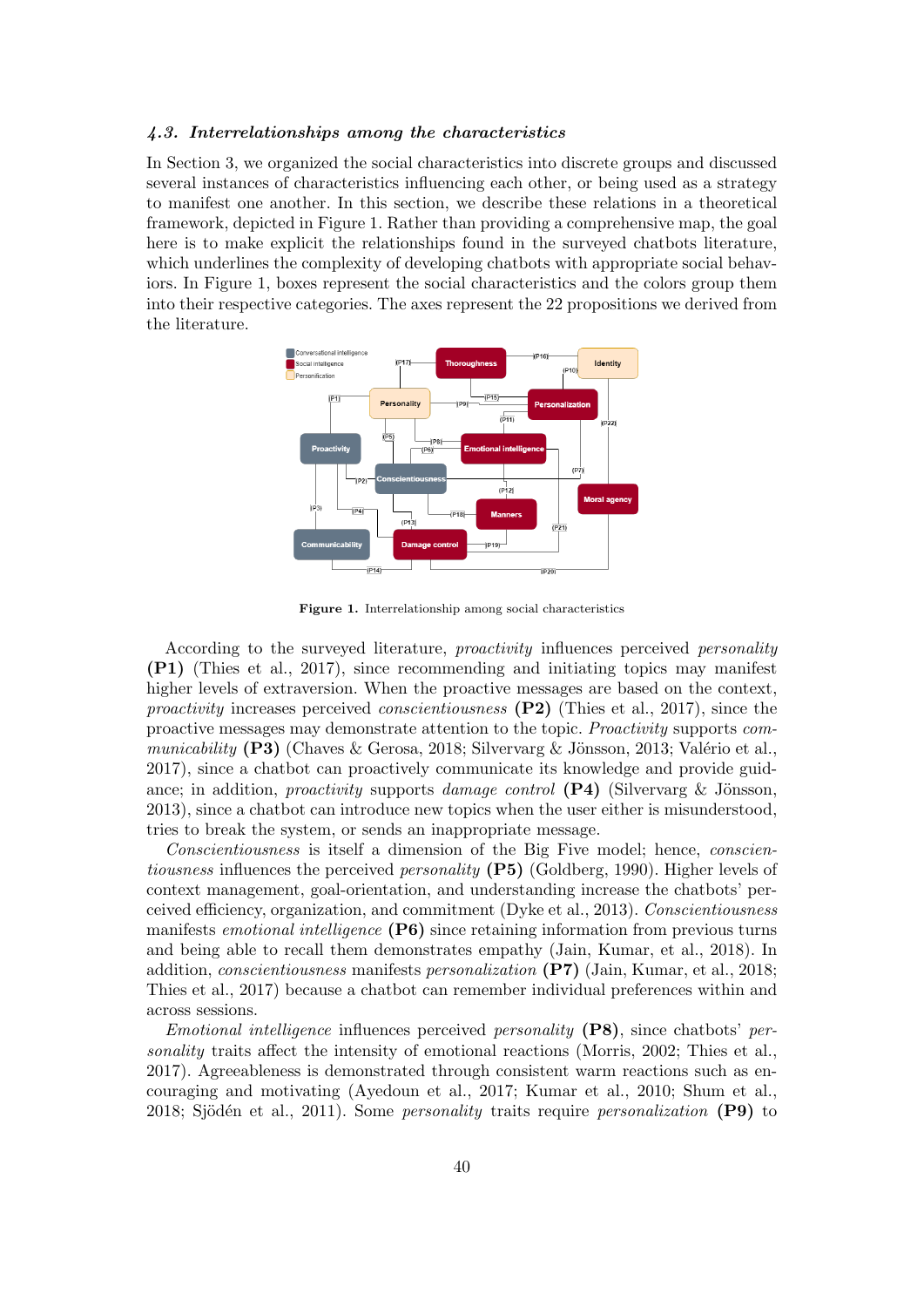adapt to the interlocutors' culture and interests (Ptaszynski et al., 2010). Besides, *personalization* benefits *identity*  $(P10)$ , since the users' social-agent orientation may require a chatbot to adapt the level of engagement in small talk and the agent's visual representation (Jenkins et al., 2007; V. Q. Liao et al., 2016). Personalization also improves emotional intelligence (P11), since a chatbot should dynamically regulate the affective reactions to the interlocutor (Shum et al., 2018; Thies et al., 2017). Emotional intelligence improves perceived manners (P12), since the lack of emotional intelligence may lead to the perception of impoliteness (Jenkins et al., 2007).

Conscientiousness facilitates damage control (P13), since the attention to the workflow and context may increase the ability to recover from a failure without restarting the workflow (Duijst, 2017; Dyke et al., 2013; Gnewuch et al., 2017; Jain, Kota, et al., 2018). Communicability facilitates damage control (P14), since it teaches the user how to communicate, reducing the numbers of mistakes (Duijst, 2017; Gnewuch et al., 2017; Jain, Kumar, et al., 2018; Silvervarg & Jönsson, 2013; Wallis & Norling, 2005). In addition, suggesting how to interact can reduce frustration after failure scenarios (Q. V. Liao et al., 2018).

Personalization manifests thoroughness (P15) (Duijst, 2017; Gnewuch et al., 2017; Hill et al., 2015; Thies et al., 2017), since chatbots can adapt their language use to the conversational context and the interlocutor's expectations. When the context requires dynamic variation (Gnewuch et al., 2017; Thies et al., 2017), thoroughness may reveal traits of the chatbot's identity (P16) (Marino, 2014; Schlesinger et al., 2018). As demonstrated by (Mairesse & Walker, 2009), thoroughness also reveals personality (P17).

*Manners* influence *conscientiousness* (P18) (Wallis & Norling, 2005), since they can be applied as a strategy to politely refuse off-topic requests and to keep the conversation on track. Manners also influence damage control (P19) (Curry & Rieser, 2018; Wallis & Norling, 2005), because they can help a chatbot prevent verbal abuse and reduce the negative effect of lack of knowledge. Both moral agency (P20) and emotional intelligence  $(P21)$  improve damage control because they provide the ability to appropriately respond to abuse and testing (Silvervarg  $\&$  Jönsson, 2013; Wallis & Norling, 2005). Identity influences moral agency  $(P22)$ , since identity representations require the ability to prevent a chatbot from building or reinforcing negative stereotypes (Brahnam & De Angeli, 2012; Marino, 2014; Schlesinger et al., 2018).

#### 5. Related Surveys

Previous studies have reviewed the literature on chatbots. Several surveys discuss chatbots' urgency (Dale, 2016; Pereira, Coheur, Fialho, & Ribeiro, 2016) and their potential application for particular domains, which include education (Deryugina, 2010; Rubin, Chen, & Thorimbert, 2010; Satu, Parvez, et al., 2015; Shawar & Atwell, 2007; Winkler & Söllner, 2018), business (Deryugina, 2010; Shawar & Atwell, 2007), health (Fadhil, 2018; Laranjo et al., 2018), information retrieval and e-commerce (Shawar & Atwell, 2007). Other surveys focus on technical design techniques (Ahmad et al., 2018; Deshpande et al., 2017; Masche & Le, 2017; Ramesh et al., 2017; Thorne, 2017; Walgama & Hettige, 2017; Winkler & Söllner, 2018), such as language generation models, knowledge management, and architectural challenges. Although (Augello, Gentile, & Dignum, 2017) discuss the social capabilities of chatbots, the survey focuses on the potential of available open source technologies to support these skills, highlighting technical hurdles rather than social ones.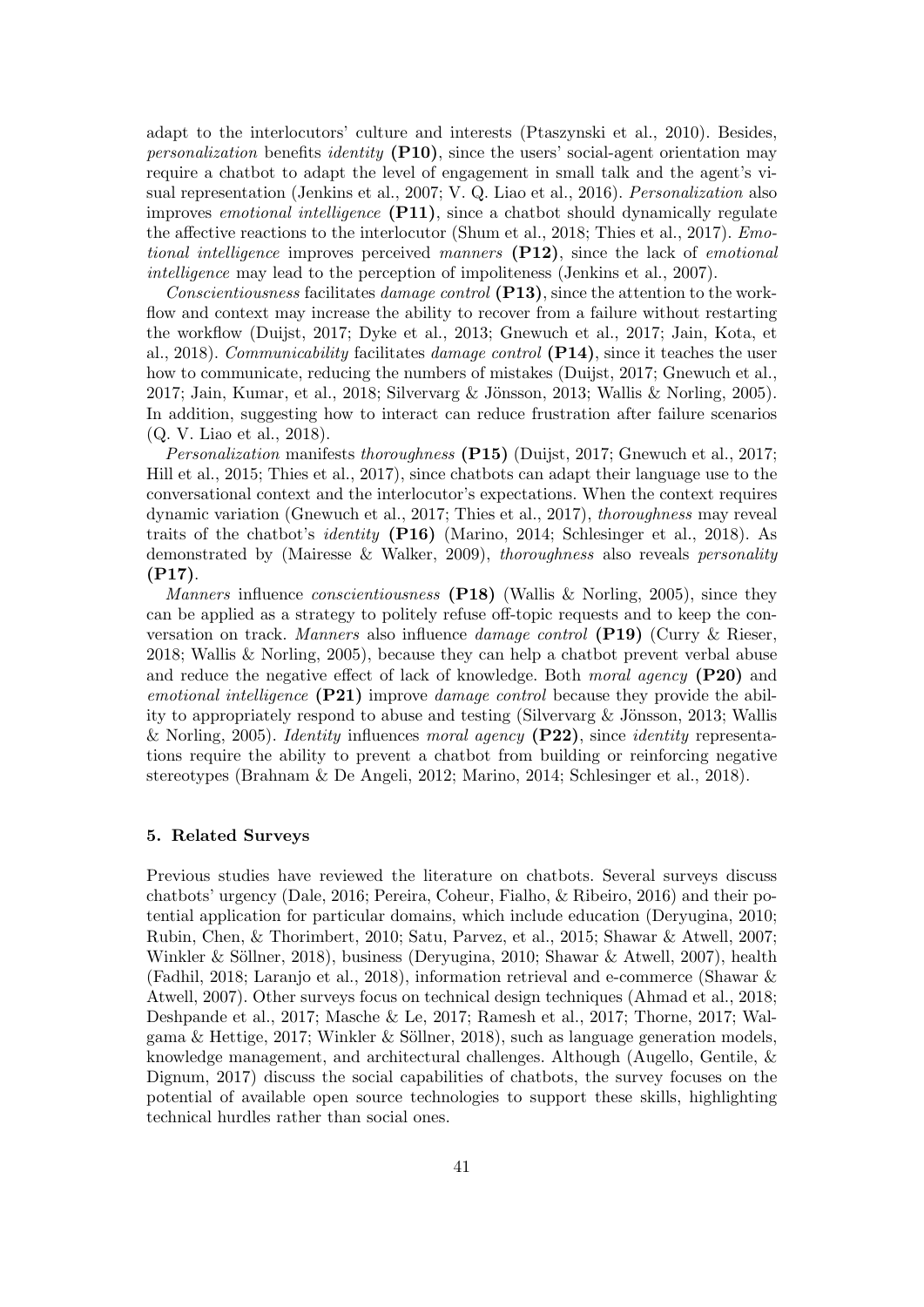We found three surveys (Ferman, 2018; Pereira et al., 2016; Radziwill & Benton, 2017) that include insights about social characteristics of chatbots, although none of them focus on this theme. Pereira et al. (2016) investigated chatbots that "mimic conversation rather than understand it," and review the main technologies and ideas that support their design, while Ferman (2018) focuses on identifying best practices for developing script-based chatbots. Radziwill and Benton (2017) review the literature on quality issues and attributes for chatbots. The supplementary materials include a table that shows the social characteristics covered by each survey. These related surveys also point out technical characteristics and attributes that are outside the scope of this survey.

## 6. Limitations

This research has some limitations. Firstly, since this survey focused on disembodied, text-based chatbots, the literature on embodied and speech-based conversational agents was excluded. We acknowledge that studies that include these attributes can have relevant social characteristics for chatbots, especially for characteristics that could be highly influenced by physical representations, tone, accent, and so forth (e.g. identity, politeness, and thoroughness). However, embodiment and speech could also bring new challenges (e.g., speech-recognition or eye-gazing), which are beyond the scope of this study and could potentially impact users' experiences with chatbots. Additionally, this decision may have caused the under-representation of certain research domains. For example, there is an established research branch on conversational agents in the Ambient Intelligence discipline (Leonidis et al., 2017; López-Cózar & Callejas, 2010; Stefanidi et al., 2019) that primarily investigates multimodal interactions, and hence is not represented in this survey. Another example is the Software Engineering domain (see, e.g., (Abdellatif, Costa, Badran, Abdalkareem, & Shihab, 2020; Lebeuf, Storey, & Zagalsky, 2017; Lin, Zagalsky, Storey, & Serebrenik, 2016)), where chatbots have been widely investigated, but focused on the functional, rather than social aspects of the interactions.

Secondly, since the definition of chatbot is not consolidated in the literature and chatbots have been studied across several different domains, some studies that include social aspects of chatbots may not have been found. To account for that, we adopted several synonyms in our research string and used Google Scholar as search engine, which provides a fairly comprehensive indexing of the literature in more domains. Finally, the conceptual model of social characteristics was derived through a coding process inspired by qualitative methods, such as Grounded Theory. Like any qualitative coding methods, it relies on the researchers' subjective assessment. To mitigate this threat, the researchers discussed the social characteristics and categories during in-person meetings until reaching consensus, and both the conceptual framework and the relationships amongst the characteristics were derived based on outcomes the surveyed studies explicitly reported.

# 7. Conclusion

In this survey, we investigated the literature on disembodied, text-based chatbots to answer the question "What chatbot social characteristics benefit human interactions and what are the challenges and strategies associated with them?" Our main contribu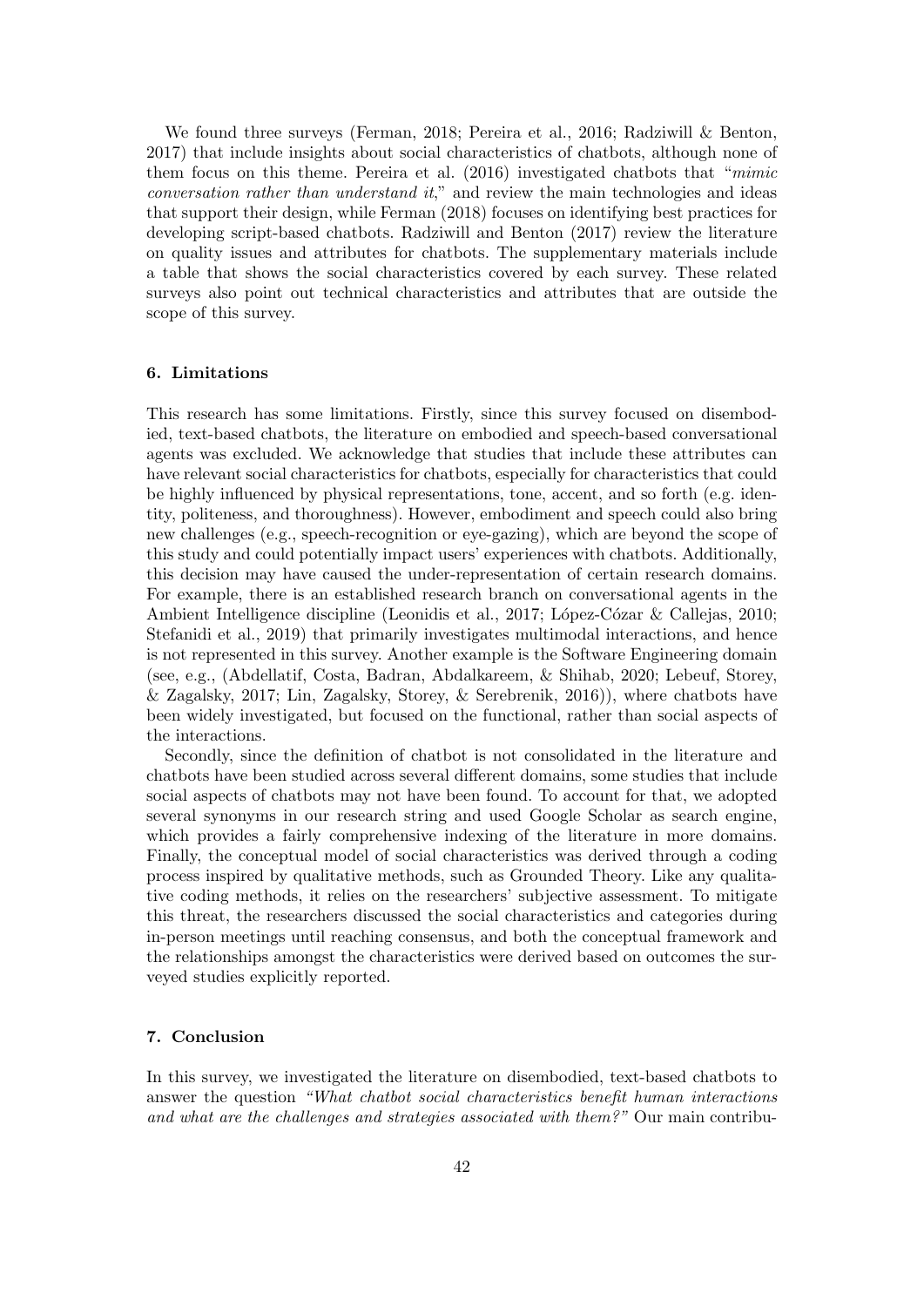tion is the conceptual model of social characteristics, from which we can derive conclusions about several research opportunities. Firstly, we point out several challenges to overcome in order to design chatbots that manifest each characteristic. Secondly, further research may focus on assessing the extent to which the identified benefits are perceived by users and influence their satisfaction. Finally, further investigations may propose new strategies to manifest particular characteristics. In this sense, we highlight that we could not identify strategies to manifest moral agency and thoroughness, although strategies for several other characteristics are also under-investigated.

We reported domains where social characteristics were primarily investigated. We showed that some characteristics are largely influenced by the domain (e.g., moral *agency* and *communicability*), while others are more generally applied (e.g., manners and damage control). We also discussed the relationship among the characteristics through 22 propositions derived from the surveyed literature, which underline the complexity of developing chatbots with appropriate social behaviors. Although the propositions and social characteristics do not intend to be comprehensive, they cover important aspects of human-human communication. Social sciences such as sociolinguistics and communication studies have a good deal to contribute to the design of chatbots. In the description of the characteristics, we pointed out theories that could guide these investigations, such as the cooperative principle (Grice et al., 1975), social identity (R. Brown, 2000; Stets & Burke, 2000), personalization (Fan & Poole, 2006), politeness (P. Brown & Levinson., 1987), and mind perception theories (Gray et al., 2007). For example, conscientiousness, thoroughness, and proactivity might be covered by the cooperative principle (Grice et al., 1975), and social identity theory (R. Brown, 2000; Stets & Burke, 2000) might explain the relevance of identity, personality, and moral agency for conversational technologies. Our results provide important references for helping designers and researchers find opportunities to advance the human-chatbot interactions field.

## Disclosure statement

No potential conflict of interest was reported by the authors.

## References

- Abdellatif, A., Costa, D., Badran, K., Abdalkareem, R., & Shihab, E. (2020). Challenges in chatbot development: A study of stack overflow posts. In In 17th international conference on mining software repositories (msr '20). New York, NY, USA: IEEE.
- Abdul-Kader, S. A., & Woods, J. (2015). Survey on chatbot design techniques in speech conversation systems. International Journal of Advanced Computer Science and Applications,  $6(7)$ , 72–80.
- Ahmad, N. A., Che, M. H., Zainal, A., Rauf, M. F. A., & Adnan, Z. (2018, August). Review of chatbots design techniques. International Journal of Computer Applications, 181 (8), 7-10.
- Allen, C., Wallach, W., & Smit, I. (2006). Why machine ethics? IEEE Intelligent Systems,  $21(4)$ , 12-17.
- Appel, M., Izydorczyk, D., Weber, S., Mara, M., & Lischetzke, T. (2020). The uncanny of mind in a machine: Humanoid robots as tools, agents, and experiencers. Computers in Human Behavior, 102, 274-286.
- Araujo, T. (2018). Living up to the chatbot hype: The influence of anthropomorphic design cues and communicative agency framing on conversational agent and company perceptions.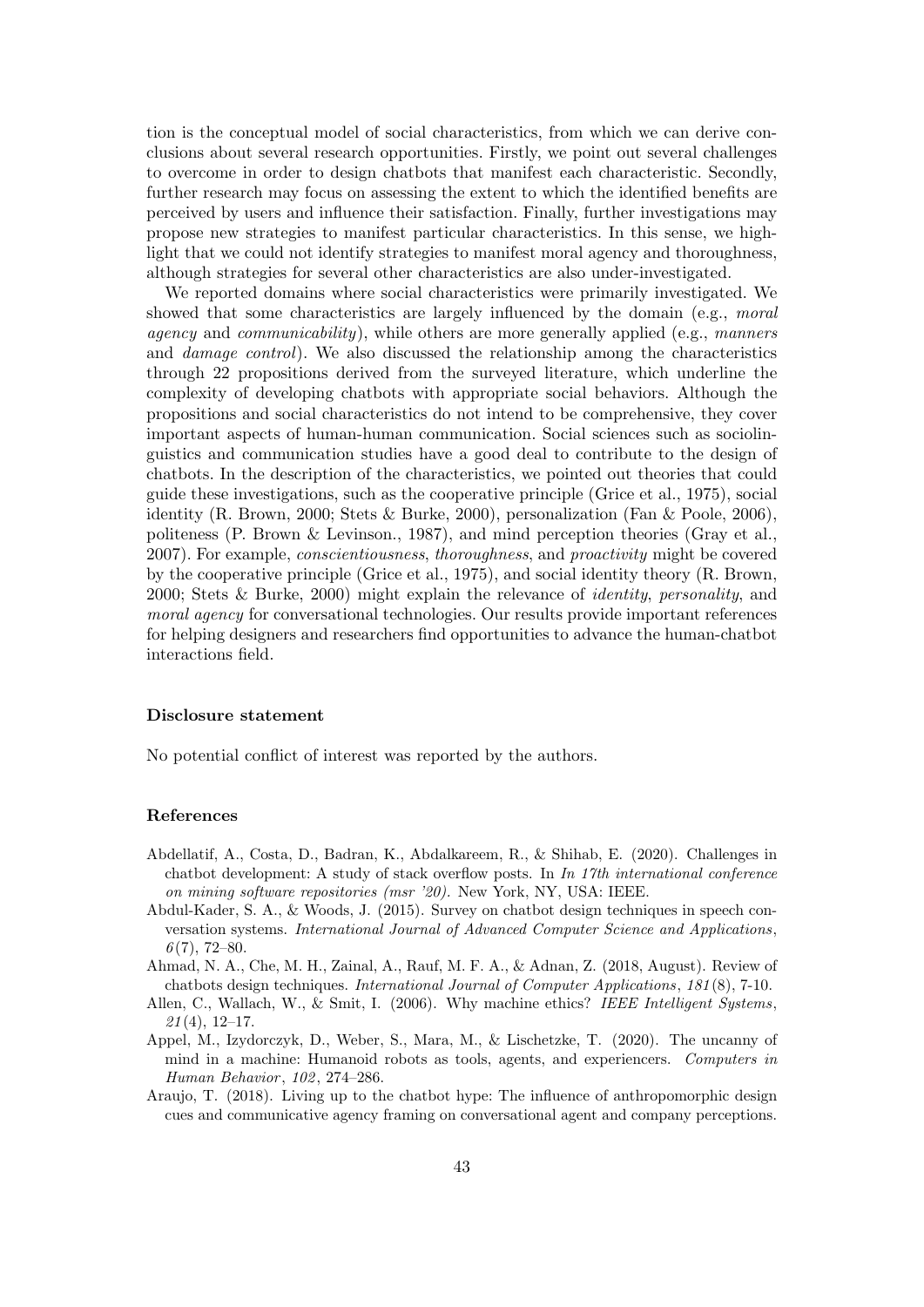Computers in Human Behavior, 85, 183-189.

- Auerbach, C., & Silverstein, L. B. (2003). Qualitative data: An introduction to coding and analysis. New York, NY, USA: NYU press.
- Augello, A., Gentile, M., & Dignum, F. (2017). An overview of open-source chatbots social skills. In International conference on internet science (pp. 236–248). Cham: Springer, Cham.
- Avula, S., Chadwick, G., Arguello, J., & Capra, R. (2018). Searchbots: User engagement with chatbots during collaborative search. In Proceedings of the 2018 conference on human information interaction  $\mathcal B$  retrieval (pp. 52–61). New York, NY, USA: ACM.
- Ayedoun, E., Hayashi, Y., & Seta, K. (2017). Communication strategies and affective backchannels for conversational agents to enhance learners' willingness to communicate in a second language. In E. André, R. Baker, X. Hu, M. M. T. Rodrigo, & B. du Boulay (Eds.), Artificial intelligence in education (pp. 459–462). Cham: Springer International Publishing.
- Ayedoun, E., Hayashi, Y., & Seta, K. (2018, March). Adding communicative and affective strategies to an embodied conversational agent to enhance second language learners' willingness to communicate. International Journal of Artificial Intelligence in Education, 29 (1), 29–57.
- Banks, J. (2018). Perceived moral agency scale: Development and validation of a metric for humans and social machines. Computers in Human Behavior, 90, 363-371.
- Baron, N. S. (1984). Computer mediated communication as a force in language change. Visible  $language, 18(2), 118.$
- Björkqvist, K., Österman, K., & Kaukiainen, A. (2000). Social intelligence- empathy= aggression? Aggression and violent behavior,  $5(2)$ , 191–200.
- Boiteux, M. (2019). Messenger at f8 2018. retrieved october 18, 2019 from https://blog.messengerdevelopers.com/messenger-at-f8-2018-44010dc9d2ea. Messenger Developer Blog.
- Brahnam, S., & De Angeli, A. (2012). Gender affordances of conversational agents. Interacting with Computers, 24 (3), 139–153.
- Brandtzaeg, P. B., & Følstad, A. (2017). Why people use chatbots. In  $4th$  international conference on internet science (pp. 377–392). Cham: Springer International Publishing.
- Brandtzaeg, P. B., & Følstad, A. (2018). Chatbots: changing user needs and motivations. Interactions, 25 (5), 38–43.
- Brown, P. (2015). Politeness and language. In The international encyclopedia of the social and behavioural sciences (iesbs) (2nd ed., Vol. 18, pp. 326–330). Netherlands: Elsevier.
- Brown, P., & Levinson., S. C. (1987). Politeness: Some universals in language usage (Vol. 4). Cambridge, UK: Cambridge University Press.
- Brown, R. (2000). Social identity theory: Past achievements, current problems and future challenges. European journal of social psychology, 30 (6), 745–778.
- Candello, H., Pinhanez, C., & Figueiredo, F. (2017). Typefaces and the perception of humanness in natural language chatbots. In *Proceedings of the 2017 chi conference on human* factors in computing systems (pp. 3476–3487). New York, NY, USA: ACM.
- Candello, H., Pinhanez, C., Pichiliani, M. C., Guerra, M. A., & Gatti de Bayser, M. (2018). Having an animated coffee with a group of chatbots from the 19 th century. In Extended abstracts of the 2018 chi conference on human factors in computing systems (pp. D206:1– D206:4). New York, NY, USA: ACM.
- Cassell, J. (2009). Social practice: Becoming enculturated in human-computer interaction. In International conference on universal access in human-computer interaction (pp. 303–313). Berlin, Heidelberg: Springer Berlin Heidelberg.
- Chaves, A. P., & Gerosa, M. A. (2018). Single or multiple conversational agents? an interactional coherence comparison. In Acm sigchi conference on human factors in computing systems (pp. 191:1–191:13). New York, NY, USA: ACM.
- Chaves, A. P., & Gerosa, M. A. (2019, April). [DATASET] Survey on social characteristics of human-chatbot interaction. Retrieved from https://doi.org/10.5281/zenodo.3473358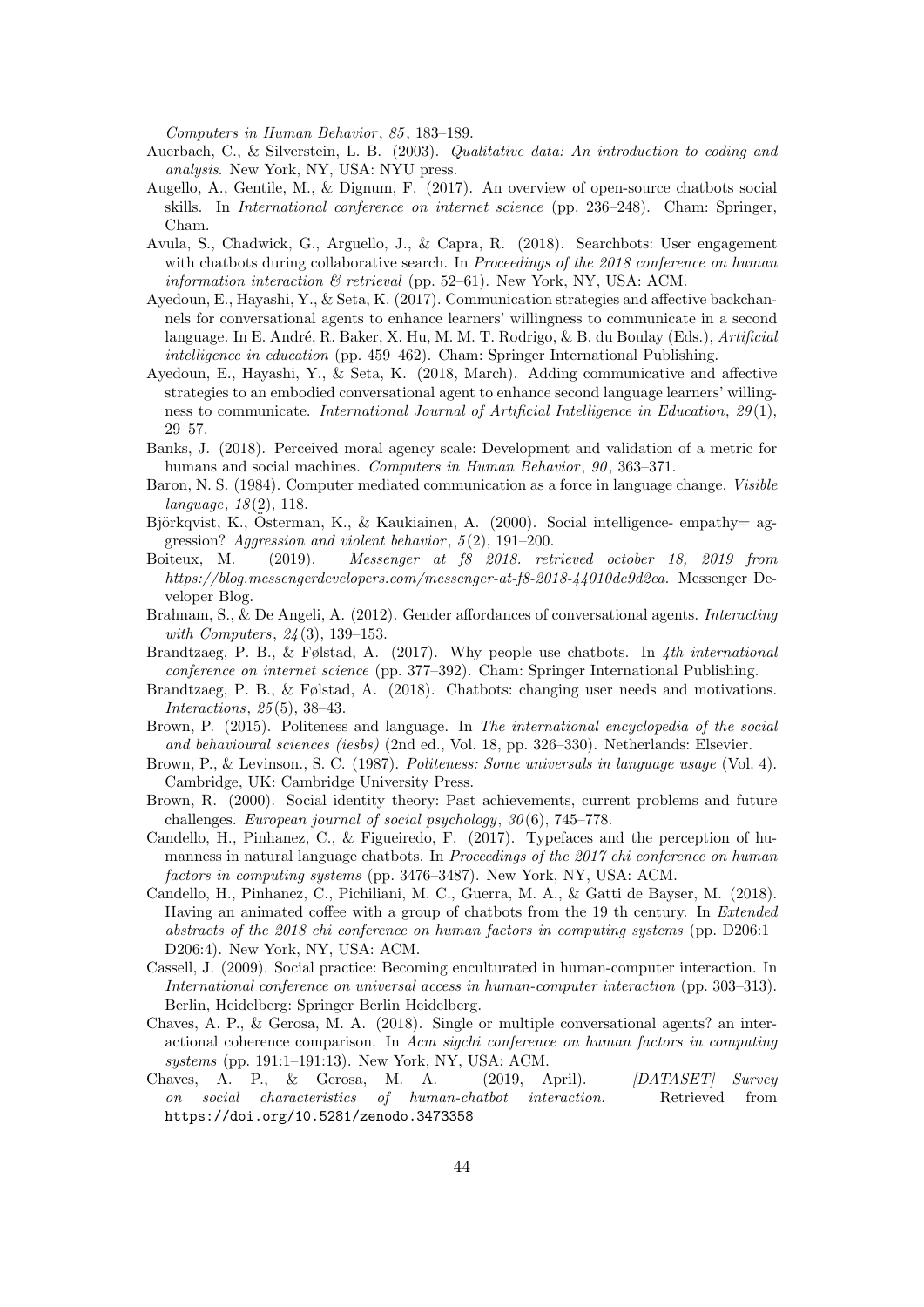- Ciechanowski, L., Przegalinska, A., Magnuski, M., & Gloor, P. (2018). In the shades of the uncanny valley: An experimental study of human–chatbot interaction. Future Generation Computer Systems, 92 , 539–548.
- Coniam, D. (2008). Evaluating the language resources of chatbots for their potential in English as a second language learning.  $ReCALL, 20(1), 99-117$ .
- Conrad, S., & Biber, D. (2009). Register, genre, and style. New York, NY, USA: Cambridge University Press.
- Corti, K., & Gillespie, A. (2016). Co-constructing intersubjectivity with artificial conversational agents: people are more likely to initiate repairs of misunderstandings with agents represented as human. Computers in Human Behavior, 58, 431-442.
- Curry, A. C., & Rieser, V. (2018).  $\#$  metoo alexa: How conversational systems respond to sexual harassment. In Proceedings of the second acl workshop on ethics in natural language processing (pp. 7–14). New Orleans, Louisiana, USA: Association for Computational Linguistics.
- Dahlbäck, N., Jönsson, A., & Ahrenberg, L. (1993). Wizard of oz studies–why and how.  $Knowledge-based systems, 6(4), 258-266.$
- Dale, R. (2016). The return of the chatbots. Natural Language Engineering, 22(5), 811–817.
- de Bayser, M. G., Cavalin, P. R., Souza, R., Braz, A., Candello, H., Pinhanez, C. S., & Briot, J. (2017). A hybrid architecture for multi-party conversational systems. CoRR, abs/1705.01214 . Retrieved from http://arxiv.org/abs/1705.01214
- De Souza, C. S., Prates, R. O., & Barbosa, S. D. (1999). A method for evaluating software communicability. Monografias em Ciência da Computação. Departamento de Informática. PUC-RioInf , 1200 , 11–99.
- De Angeli, A. (2005). To the rescue of a lost identity: Social perception in human-chatterbot interaction. In Proceedings of the joint symposium on virtual social agents (pp. 7–14). Hatfield, UK: The Society for the Study of Artificial Intelligence and the Simulation of Behaviour.
- De Angeli, A., & Brahnam, S. (2006). Sex stereotypes and conversational agents. In Proceedings of the avi 2006 workshop on gender and interaction: real and virtual women in a male world. Venice, Italy: Online.
- De Angeli, A., Johnson, G. I., & Coventry, L. (2001). The unfriendly user: exploring social reactions to chatterbots. In *Proceedings of the international conference on affective human* factors design, london (pp. 467–474). London, UK: Asean Academic Press.
- De Angeli, A., Lynch, P., & Johnson, G. (2001). Personifying the e-market: A framework for social agents. In M. Hirose (Ed.), *Interact* (pp. 198–205). Amsterdan, The Netherlands: IOS Press.
- Deryugina, O. (2010). Chatterbots. Scientific and Technical Information Processing, 37(2), 143–147.
- Deshpande, A., Shahane, A., Gadre, D., Deshpande, M., & Joshi, P. M. (2017, May). A survey of various chatbot implementation techniques. International Journal of Computer Engineering and Applications, Special Issue, XI.
- Dohsaka, K., Asai, R., Higashinaka, R., Minami, Y., & Maeda, E. (2014). Effects of conversational agents on activation of communication in thought-evoking multi-party dialogues. IEICE TRANSACTIONS on Information and Systems, 97 (8), 2147–2156.
- Duijst, D. (2017). Can we Improve the User Experience of Chatbots with Personalisation (Unpublished master's thesis). University of Amsterdam.
- Duijvelshoff, W. (2017). Use-cases and ethics of chatbots on plek: a social intranet for organizations. Workshop On Chatbots And Artificial Intelligence.
- Dyke, G., Howley, I., Adamson, D., Kumar, R., & Rosé, C. P. (2013). Towards academically productive talk supported by conversational agents. In S. A. Cerri, W. J. Clancey, G. Papadourakis, & K. Panourgia (Eds.), Intelligent tutoring systems (pp. 531–540). Berlin, Heidelberg: Springer Berlin Heidelberg.
- Elliott, C. (1994). Research problems in the use of as allow artificial intelligence model of personality and emotion.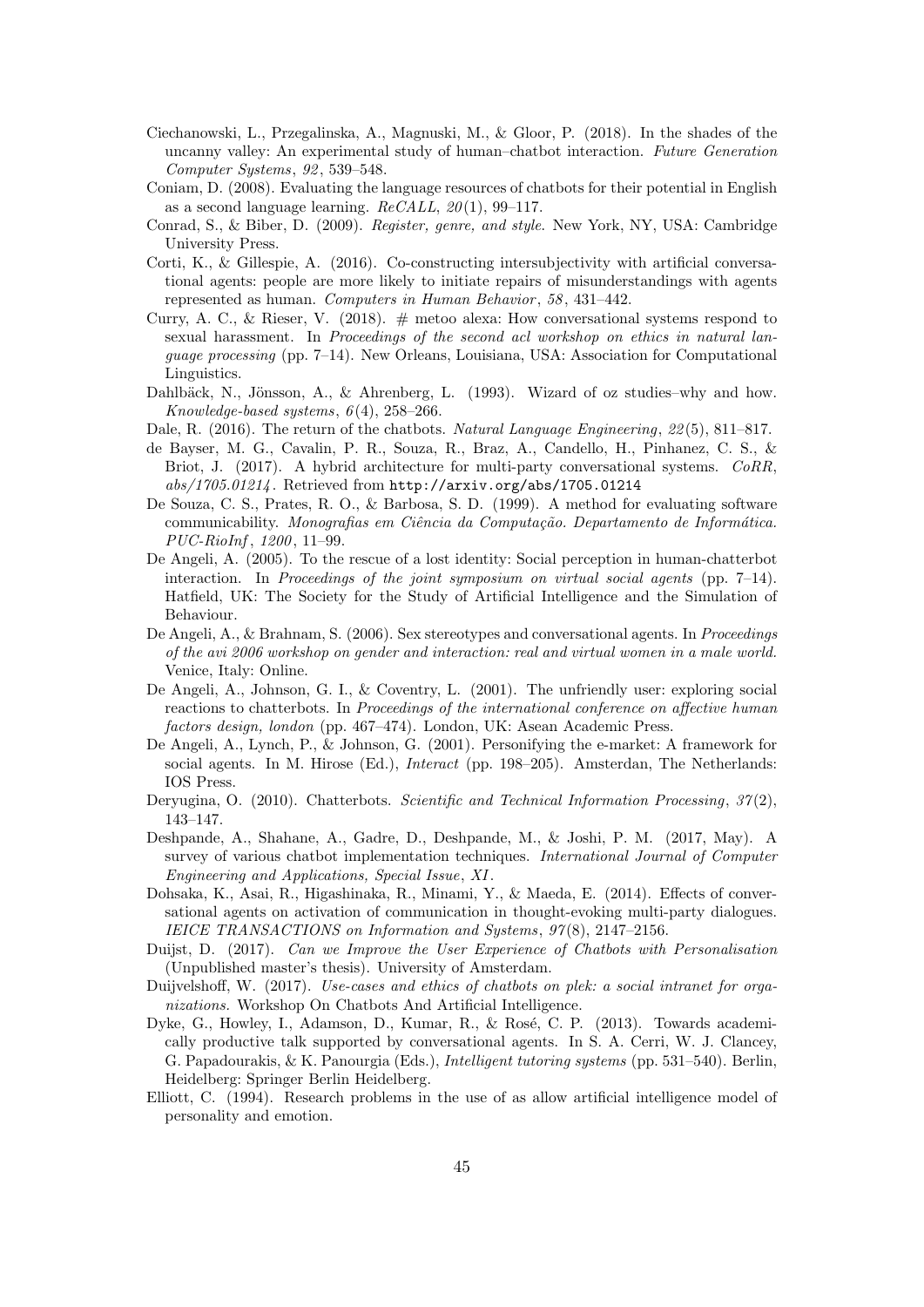- Fadhil, A. (2018). Can a chatbot determine my diet?: Addressing challenges of chatbot application for meal recommendation. arXiv preprint arXiv:1802.09100.
- Fan, H., & Poole, M. S. (2006). What is personalization? perspectives on the design and implementation of personalization in information systems. Journal of Organizational Computing and Electronic Commerce, 16 (3-4), 179–202.
- Ferman, M. (2018). Towards best practices for chatbots (Unpublished master's thesis). Universidad Villa Rica.
- Ferrara, E., Varol, O., Davis, C., Menczer, F., & Flammini, A. (2016). The rise of social bots. Communications of the ACM,  $59(7)$ ,  $96-104$ .
- Fitzpatrick, K. K., Darcy, A., & Vierhile, M. (2017). Delivering cognitive behavior therapy to young adults with symptoms of depression and anxiety using a fully automated conversational agent (Woebot): a randomized controlled trial. JMIR mental health,  $\frac{1}{2}$ , online.
- Fitzpatrick, M. A., & Winke, J. (1979). You always hurt the one you love: Strategies and tactics in interpersonal conflict. Communication Quarterly,  $27(1)$ , 3-11.
- Fogg, B. (2003). Computers as persuasive social actors. In B. Fogg (Ed.), Persuasive technology (p. 89 - 120). San Francisco: Morgan Kaufmann.
- Følstad, A., & Brandtzæg, P. B. (2017). Chatbots and the new world of hci. interactions,  $24(4)$ , 38-42.
- Forlizzi, J., Zimmerman, J., Mancuso, V., & Kwak, S. (2007). How interface agents affect interaction between humans and computers. In Proceedings of the 2007 conference on designing pleasurable products and interfaces (pp. 209–221).
- Gnewuch, U., Morana, S., & Maedche, A. (2017). Towards designing cooperative and social conversational agents for customer service. In International conference on information systems 2017, proceedings 1. South Korea: Association for Information Systems.
- Goldberg, L. R. (1990). An alternative" description of personality": the big-five factor structure. Journal of personality and social psychology,  $59(6)$ , 1216.
- Gong, L. (2008). How social is social responses to computers? the function of the degree of anthropomorphism in computer representations. Computers in Human Behavior,  $24(4)$ , 1494–1509.
- Gray, H. M., Gray, K., & Wegner, D. M. (2007). Dimensions of mind perception. science, 315 (5812), 619–619.
- Grice, H. P., Cole, P., Morgan, J., et al. (1975). Logic and conversation. 1975 , 41–58.
- Gross, J. J. (1998). The emerging field of emotion regulation: an integrative review. Review of general psychology,  $2(3)$ , 271.
- Grossman, T., Fitzmaurice, G., & Attar, R. (2009). A survey of software learnability: metrics, methodologies and guidelines. In Proceedings of the sigchi conference on human factors in computing systems (pp. 649–658).
- Harré, R., Moghaddam, F. M., Moghaddam, F., et al. (2003). The self and others: Positioning individuals and groups in personal, political, and cultural contexts. Greenwood Publishing Group.
- Hayashi, Y. (2015). Social facilitation effects by pedagogical conversational agent: Lexical network analysis in an online explanation task. In International conference on educational data mining (edm). Japan: International Educational Data Mining Society.
- Hill, J., Ford, W. R., & Farreras, I. G. (2015). Real conversations with artificial intelligence: A comparison between human–human online conversations and human–chatbot conversations. Computers in Human Behavior, 49, 245-250.
- Himma, K. E. (2009). Artificial agency, consciousness, and the criteria for moral agency: What properties must an artificial agent have to be a moral agent? *Ethics and Information* Technology, 11 (1), 19–29.
- Ho, A., Hancock, J., & Miner, A. S. (2018). Psychological, relational, and emotional effects of self-disclosure after conversations with a chatbot. Journal of Communication,  $68(4)$ , 712–733.
- Jacquet, B., Baratgin, J., & Jamet, F. (2018). The gricean maxims of quantity and of relation in the turing test. In 2018 11th international conference on human system interaction (hsi)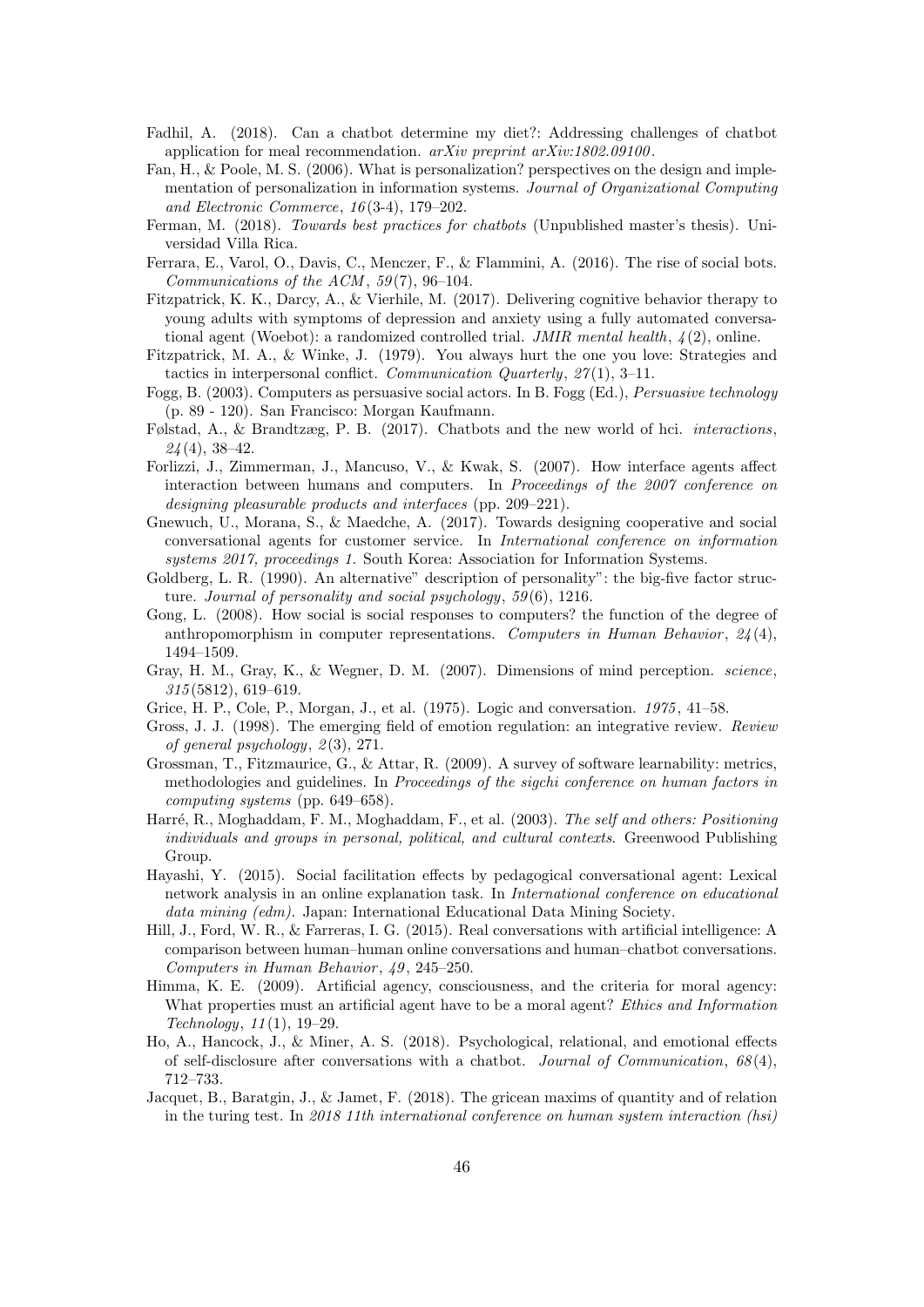(pp. 332–338). IEEE.

- Jacquet, B., Hullin, A., Baratgin, J., & Jamet, F. (2019). The impact of the gricean maxims of quality, quantity and manner in chatbots. In 2019 international conference on information and digital technologies (idt) (pp. 180–189). IEEE.
- Jain, M., Kota, R., Kumar, P., & Patel, S. N. (2018). Convey: Exploring the Use of a Context View for Chatbots. In Proceedings of the 2018 chi conference on human factors in computing systems (p. 468). New York, NY, USA: ACM.
- Jain, M., Kumar, P., Kota, R., & Patel, S. N. (2018). Evaluating and Informing the Design of Chatbots. In Proceedings of the 2018 on designing interactive systems conference 2018 (pp. 895–906). New York, NY, USA: ACM.
- Jenkins, M.-C., Churchill, R., Cox, S., & Smith, D. (2007). Analysis of user interaction with service oriented chatbot systems. In J. A. Jacko (Ed.), Human-computer interaction. hci intelligent multimodal interaction environments (pp. 76–83). Berlin, Heidelberg: Springer Berlin Heidelberg.
- Jiang, R., & E Banchs, R. (2017). Towards improving the performance of chat oriented dialogue system. In 2017 international conference on asian language processing (ialp) (p. 23-26). IEEE.
- Keijsers, M., & Bartneck, C. (2018). Mindless robots get bullied. In Proceedings of the 2018 acm/ieee international conference on human-robot interaction (pp. 205–214). New York, NY, USA: ACM.
- Kirakowski, J., Yiu, A., et al. (2009). Establishing the hallmarks of a convincing chatbothuman dialogue. In Human-computer interaction. London, UK: InTech.
- Koda, T. (2003). User reactions to anthropomorphized interfaces. IEICE TRANSACTIONS on Information and Systems, 86 (8), 1369–1377.
- Kumar, R., Ai, H., Beuth, J. L., & Rosé, C. P. (2010). Socially capable conversational tutors can be effective in collaborative learning situations. In V. Aleven, J. Kay, & J. Mostow (Eds.), International conference on intelligent tutoring systems (pp. 156–164). Berlin, Heidelberg: Springer Berlin Heidelberg.
- Laranjo, L., Dunn, A. G., Tong, H. L., Kocaballi, A. B., Chen, J., Bashir, R., . . . others (2018). Conversational agents in healthcare: a systematic review. Journal of the American Medical Informatics Association, 25 (9), 1248–1258.
- Lasek, M., & Jessa, S. (2013). Chatbots for Customer Service on Hotels' Websites. Information Systems in Management,  $2(2)$ , 146-158.
- Lebeuf, C., Storey, M.-A., & Zagalsky, A. (2017). How software developers mitigate collaboration friction with chatbots.  $arXiv$  preprint  $arXiv:1702.07011$ .
- Lee, M., Lucas, G., Mell, J., Johnson, E., & Gratch, J. (2019). What's on your virtual mind?: Mind perception in human-agent negotiations. In Proceedings of the 19th acm international conference on intelligent virtual agents (pp. 38–45). New York, NY, USA: ACM. Retrieved from http://doi.acm.org/10.1145/3308532.3329465
- Lee, S., & Choi, J. (2017). Enhancing user experience with conversational agent for movie recommendation: Effects of self-disclosure and reciprocity. International Journal of Human-Computer Studies, 103 , 95–105.
- Leonidis, A., Antona, M., & Stephanidis, C. (2017). Using contextual knowledge to resume human-agent conversations when programming the intelligence of smart environments. In Wcihai@ iva (pp. 46–54).
- Li, Y., Su, H., Shen, X., Li, W., Cao, Z., & Niu, S. (2017). Dailydialog: A manually labelled multi-turn dialogue dataset. In *International joint conference on natural language processing* (ijcnlp) (pp. 986–995). Taipei, Taiwan: Asian Federation of Natural Language Processing.
- Liao, Q. V., Mas-ud Hussain, M., Chandar, P., Davis, M., Khazaeni, Y., Crasso, M. P., . . . Geyer, W. (2018). All work and no play? conversations with aquestion-and-answer chatbot in the wild. In Proceedings of the 2018 chi conference on human factors in computing systems (pp. 3:1–3:13). New York, NY, USA: ACM.
- Liao, V. Q., Davis, M., Geyer, W., Muller, M., & Shami, N. S. (2016). What can you do?: Studying social-agent orientation and agent proactive interactions with an agent for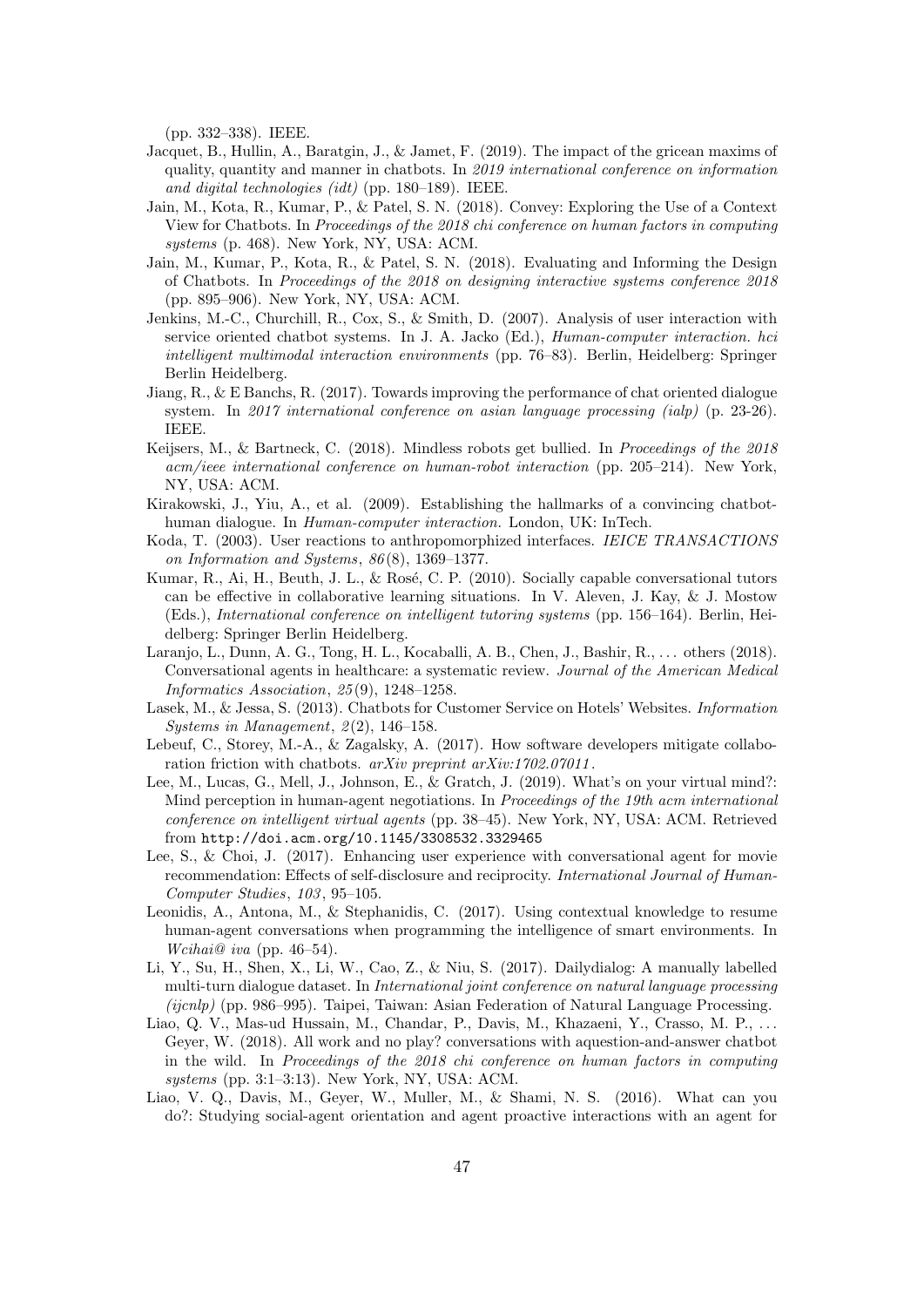employees. In Proceedings of the 2016 acm conference on designing interactive systems (pp. 264–275). New York, NY, USA: ACM.

- Lin, B., Zagalsky, A., Storey, M.-A., & Serebrenik, A. (2016). Why developers are slacking off: Understanding how software teams use slack. In Proceedings of the 19th acm conference on computer supported cooperative work and social computing companion (pp. 333–336).
- López-Cózar, R., & Callejas, Z. (2010). Multimodal dialogue for ambient intelligence and smart environments. In Handbook of ambient intelligence and smart environments (pp. 559–579). Springer.
- Luger, E., & Sellen, A. (2016). Like having a really bad pa: The gulf between user expectation and experience of conversational agents. In Proceedings of the 2016 chi conference on human factors in computing systems (pp. 5286–5297). New York, NY, USA: ACM.
- Mairesse, F., & Walker, M. A. (2009). Can conversational agents express big five personality traits through language?: Evaluating a psychologically-informed language generator. Cambridge & Sheffield, United Kingdom: Cambridge University Engineering Department & Department of Computer Science, University of Sheffield.
- Marino, M. C. (2014). The racial formation of chatbots. *CLCWeb: Comparative Literature* and Culture,  $16(5)$ , 13.
- Masche, J., & Le, N.-T. (2017). A review of technologies for conversational systems. In International conference on computer science, applied mathematics and applications (pp. 212–225).
- Maslowski, I., Lagarde, D., & Clavel, C. (2017). In-the-wild chatbot corpus: from opinion analysis to interaction problem detection. In International conference on natural language and speech processing.
- Mäurer, D., & Weihe, K. (2015). Benjamin Franklin's decision method is acceptable and helpful with a conversational agent. In *Intelligent interactive multimedia systems and services* (pp. 109–120). Cham: Springer International Publishing.
- McCrae, R. R., & Costa Jr, P. T. (1987). Validation of the five-factor model of personality across instruments and observers. Journal of personality and social psychology, 52 (1), 81.
- McCrae, R. R., & Costa Jr, P. T. (1997). Personality trait structure as a human universal. American psychologist, 52(5), 509.
- Meany, M. M., & Clark, T. (2010). Humour theory and conversational agents: An application in the development of computer-based agents. International Journal of the Humanities,  $8(5)$ , 129-140.
- Miner, A., Chow, A., Adler, S., Zaitsev, I., Tero, P., Darcy, A., & Paepcke, A. (2016). Conversational agents and mental health: Theory-informed assessment of language and affect. In Proceedings of the fourth international conference on human agent interaction (pp. 123– 130). New York, NY, USA: ACM.
- Montenegro, J. L. Z., da Costa, C. A., & da Rosa Righi, R. (2019). Survey of conversational agents in health. Expert Systems with Applications, 129 , 56–67.
- Morris, T. W. (2002). Conversational agents for game-like virtual environments. In Artificial intelligence and interactive entertainment. (pp. 82–86). Palo Alto, CA, USA: AAAI Press.
- Morrissey, K., & Kirakowski, J. (2013). 'realness' in chatbots: Establishing quantifiable criteria. In International conference on human-computer interaction (pp. 87–96). Berlin, Heidelberg: Springer Berlin Heidelberg.
- Mou, Y., & Xu, K. (2017). The media inequality: Comparing the initial human-human and human-ai social interactions. Computers in Human Behavior, 72, 432–440.
- Narita, T., & Kitamura, Y. (2010). Persuasive conversational agent with persuasion tactics. In International conference on persuasive technology (pp. 15–26).
- Nass, C., & Moon, Y. (2000). Machines and mindlessness: Social responses to computers. Journal of social issues,  $56(1)$ , 81-103.
- Nass, C., Steuer, J., Tauber, E., & Reeder, H. (1993). Anthropomorphism, agency, and ethopoeia: computers as social actors. In Interact'93 and chi'93 conference companion on human factors in computing systems (pp. 111–112).
- Nass, C., Steuer, J., & Tauber, E. R. (1994). Computers are social actors. In Proceedings of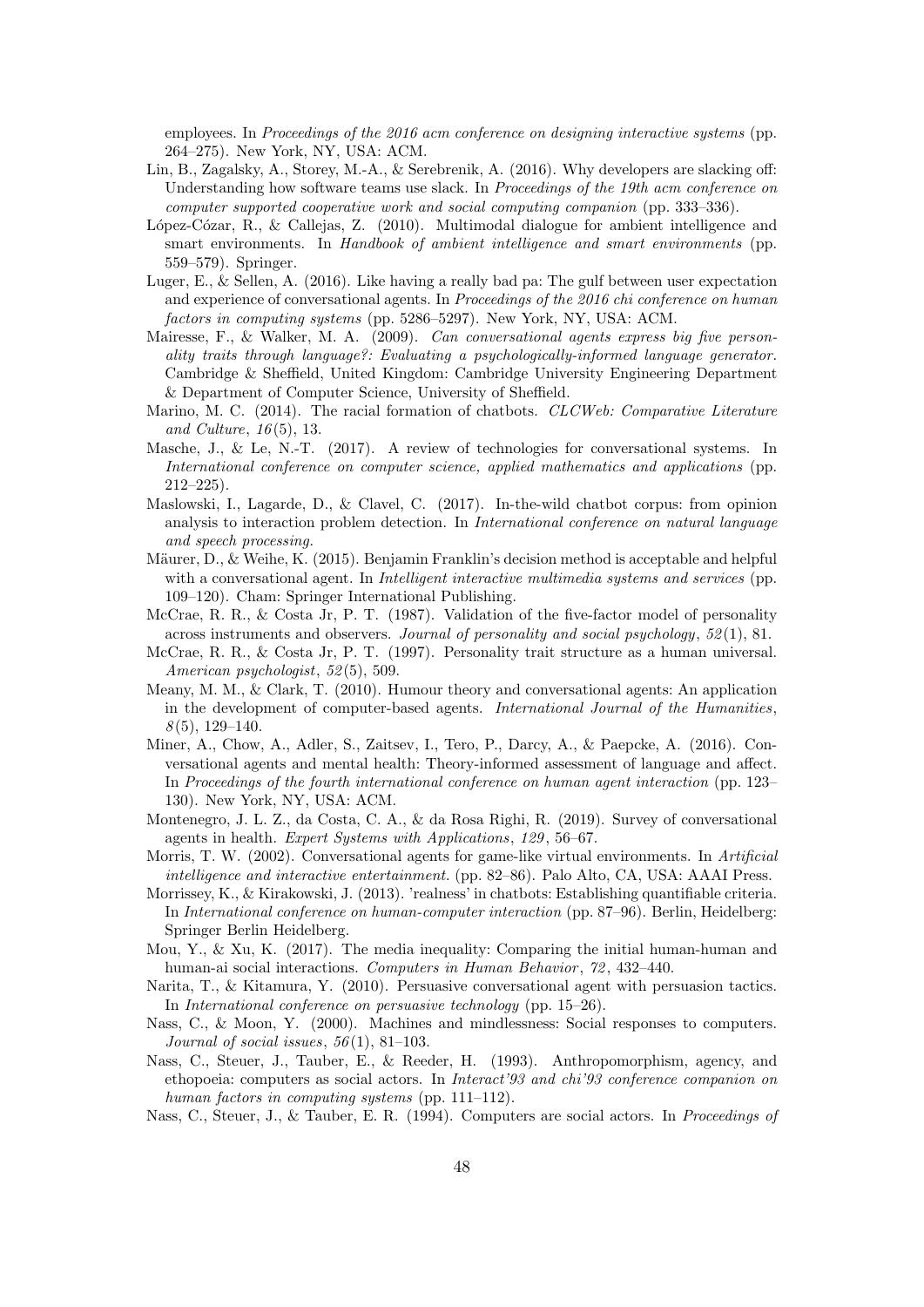the sigchi conference on human factors in computing systems (pp. 72–78). New York, NY, USA: ACM.

- Neff, G., & Nagy, P. (2016). Automation, algorithms, and politics— talking to bots: symbiotic agency and the case of tay. International Journal of Communication, 10, 17.
- Neururer, M., Schlögl, S., Brinkschulte, L., & Groth, A.  $(2018)$ . Perceptions on authenticity in chat bots. *Multimodal Technologies and Interaction*,  $2(3)$ , 60.
- Nguyen, Q. N., & Sidorova, A. (2018). Understanding user interactions with a chatbot: a self-determination theory approach. In Twenty-fourth americas conference on information systems – emergent research forum (erf ). New Orleans.
- Nowak, K. L., & Rauh, C. (2005). The influence of the avatar on online perceptions of anthropomorphism, androgyny, credibility, homophily, and attraction. Journal of Computer-Mediated Communication, 11(1), 153-178.
- Parthemore, J., & Whitby, B. (2013). What makes any agent a moral agent? reflections on machine consciousness and moral agency. International Journal of Machine Consciousness,  $5(02)$ ,  $105-129$ .
- Pereira, M. J., Coheur, L., Fialho, P., & Ribeiro, R. (2016). Chatbots' greetings to human-computer communication. The Computing Research Repository (CoRR), arXiv:1609.06479 .
- Petta, P., & Trappl, R. (1997). Why to create personalities for synthetic actors. In (pp. 1–8). Berlin, Heidelberg: Springer.
- Portela, M., & Granell-Canut, C. (2017). A new friend in our smartphone? observing interactions with chatbots in the search of emotional engagement. In Interaccion (pp. 48:1–48:7). New York, NY, USA: ACM.
- Prabhumoye, S., Tsvetkov, Y., Salakhutdinov, R., & Black, A. W. (2018). Style transfer through back-translation. In 56th annual meeting of the association for computational linguistics. Philadelphia, USA: Association for Computational Linguistics.
- Prates, R. O., de Souza, C. S., & Barbosa, S. D. (2000). Methods and tools: a method for evaluating the communicability of user interfaces. *interactions*,  $7(1)$ , 31–38.
- Ptaszynski, M., Dybala, P., Higuhi, S., Shi, W., Rzepka, R., & Araki, K. (2010). Towards socialized machines: Emotions and sense of humour in conversational agents. In Z. ul-hassan Usmani (Ed.), Web intelligence and intelligent agents. Rijeka, Croatia: InTech.
- Radziwill, N. M., & Benton, M. C. (2017). Evaluating quality of chatbots and intelligent conversational agents. Software Quality Professional,  $19(3)$ ,  $25-36$ .
- Ramesh, K., Ravishankaran, S., Joshi, A., & Chandrasekaran, K. (2017). A survey of design techniques for conversational agents. In International conference on information, communication and computing technology (pp. 336–350). Singapore: Springer Singapore.
- Reeves, B., & Nass, C. (1996). How people treat computers, television, and new media like real people and places. CSLI Publications and Cambridge university press.
- Rousseau, D., & Hayes-Roth, B. (1996). Personality in synthetic agents (Tech. Rep.). Citeseer.
- Rubin, V. L., Chen, Y., & Thorimbert, L. M. (2010). Artificially intelligent conversational agents in libraries. Library Hi Tech,  $28(4)$ ,  $496-522$ .
- Ruch, W. (1998). The sense of humor: Explorations of a personality characteristic (Vol. 3). Walter de Gruyter.
- Salovaara, A., & Oulasvirta, A. (2004). Six modes of proactive resource management: a usercentric typology for proactive behaviors. In Proceedings of the third nordic conference on human-computer interaction (pp. 57–60).
- Salovey, P., & Mayer, J. D. (1990). Emotional intelligence. Imagination, cognition and personality,  $9(3)$ ,  $185-211$ .
- Satu, M. S., Parvez, M. H., et al. (2015). Review of integrated applications with aiml based chatbot. In Computer and information engineering (iccie), 2015 1st international conference on (pp. 87–90).
- Schlesinger, A., O'Hara, K. P., & Taylor, A. S. (2018). Let's talk about race: Identity, chatbots, and ai. In Proceedings of the 2018 chi conference on human factors in computing systems (pp. 315:1–315:14). New York, NY, USA: ACM.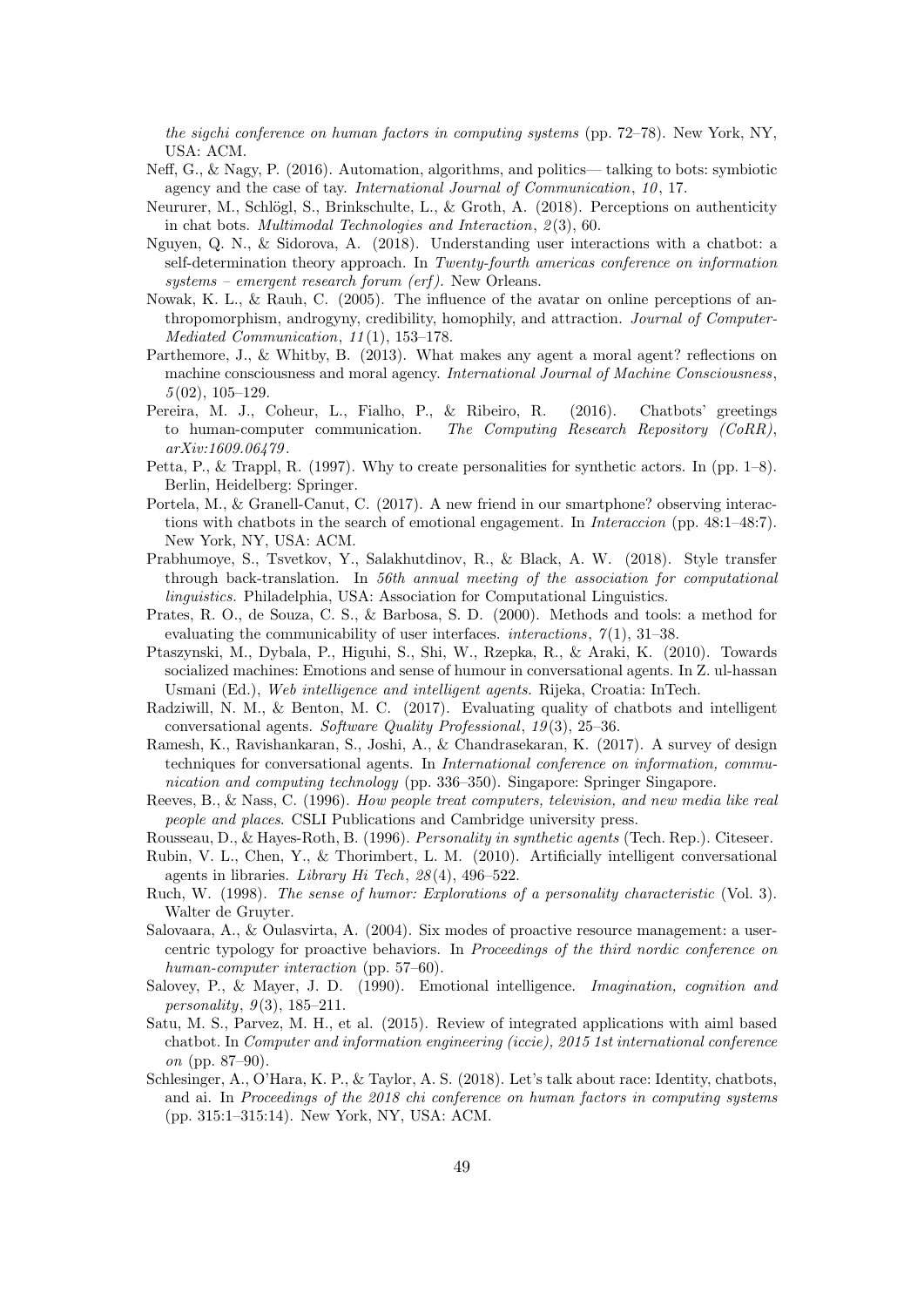- Schuetzler, R. M., Grimes, G. M., & Giboney, J. S. (2018). An investigation of conversational agent relevance, presence, and engagement. In Americas conference on information systems 2018 proceedings. New Orleans: Association for Information Systems.
- Shawar, B. A., & Atwell, E. (2007). Chatbots: are they really useful? In Ldv forum (Vol. 22, pp. 29–49). German: GSCL German Society for Computational Linguistics.
- Shechtman, N., & Horowitz, L. M. (2003). Media inequality in conversation: how people behave differently when interacting with computers and people. In Proceedings of the sigchi conference on human factors in computing systems (pp. 281–288). New York, NY, USA: ACM.
- Shum, H.-y., He, X.-d., & Li, D. (2018). From Eliza to XiaoIce: challenges and opportunities with social chatbots. Frontiers of Information Technology & Electronic Engineering, 19(1), 10–26.
- Silvervarg, A., & Jönsson, A. (2013). Iterative development and evaluation of a social conversational agent. In 6th international joint conference on natural language processing (ijcnlp 2013) (pp. 1223–1229). Nagoya, Japan: Asian Federation of Natural Language Processing.
- Sjödén, B., Silvervarg, A., Haake, M., & Gulz, A.  $(2011)$ . Extending an educational math game with a pedagogical conversational agent: Facing design challenges. In Interdisciplinary approaches to adaptive learning. a look at the neighbours (pp.  $116-130$ ). Berlin, Heidelberg: Springer Berlin Heidelberg.
- Stefanidi, E., Foukarakis, M., Arampatzis, D., Korozi, M., Leonidis, A., & Antona, M. (2019). Parlami: a multimodal approach for programming intelligent environments. Technologies,  $7(1), 11.$
- Stets, J. E., & Burke, P. J. (2000). Identity theory and social identity theory. Social psychology quarterly,  $63(3)$ ,  $224-237$ .
- Sundar, S. S., Bellur, S., Oh, J., Jia, H., & Kim, H.-S. (2016). Theoretical importance of contingency in human-computer interaction: effects of message interactivity on user engagement. Communication Research, 43 (5), 595–625.
- Tallyn, E., Fried, H., Gianni, R., Isard, A., & Speed, C. (2018). The Ethnobot: Gathering Ethnographies in the Age of IoT. In Proceedings of the 2018 chi conference on human factors in computing systems (p. 604). New York, NY, USA: ACM.
- Tamayo-Moreno, S., & Pérez-Marín, D. (2016). Adapting the design and the use methodology of a pedagogical conversational agent of secondary education to childhood education. In Computers in education (siie),  $2016$  international symposium on (pp. 1–6).
- Tegos, S., Demetriadis, S., & Tsiatsos, T. (2016). An investigation of conversational agent interventions supporting historical reasoning in primary education. In A. Micarelli, J. Stamper, & K. Panourgia (Eds.), International conference on intelligent tutoring systems (pp. 260–266). Cham: Springer International Publishing.
- Tennenhouse, D. (2000). Proactive computing. Communications of the  $ACM$ ,  $43(5)$ , 43–50.
- Thies, I. M., Menon, N., Magapu, S., Subramony, M., & O'neill, J. (2017). How do you want your chatbot? an exploratory wizard-of-oz study with young, urban indians. In B. R., D. G., J. A., K. B. D., O. J., & W. M. (Eds.), Human-computer interaction–interact (Vol. 10513, pp. 441–459). Cham, Switzerland: Springer.
- Thomson, L. (2005). A standard framework for web personalization. In 1st international workshop on innovations in web infrastructure (iwi 2005) co-located with the 14th worldwide web conference (www2005), japan.
- Thorne, C. (2017). Chatbots for troubleshooting: A survey. Language and Linguistics Compass.
- Thorson, J. A., & Powell, F. (1993). Sense of humor and dimensions of personality. Journal of clinical Psychology,  $49(6)$ , 799–809.
- Toxtli, C., Cranshaw, J., et al. (2018). Understanding chatbot-mediated task management. In Proceedings of the 2018 chi conference on human factors in computing systems (p. 58). New York, NY, USA: ACM.

Turing, A. M. (1950). Computing machinery and intelligence. Mind, 59 (236), 433–460.

Valério, F. A., Guimarães, T. G., Prates, R. O., & Candello, H. (2017). Here's what i can do: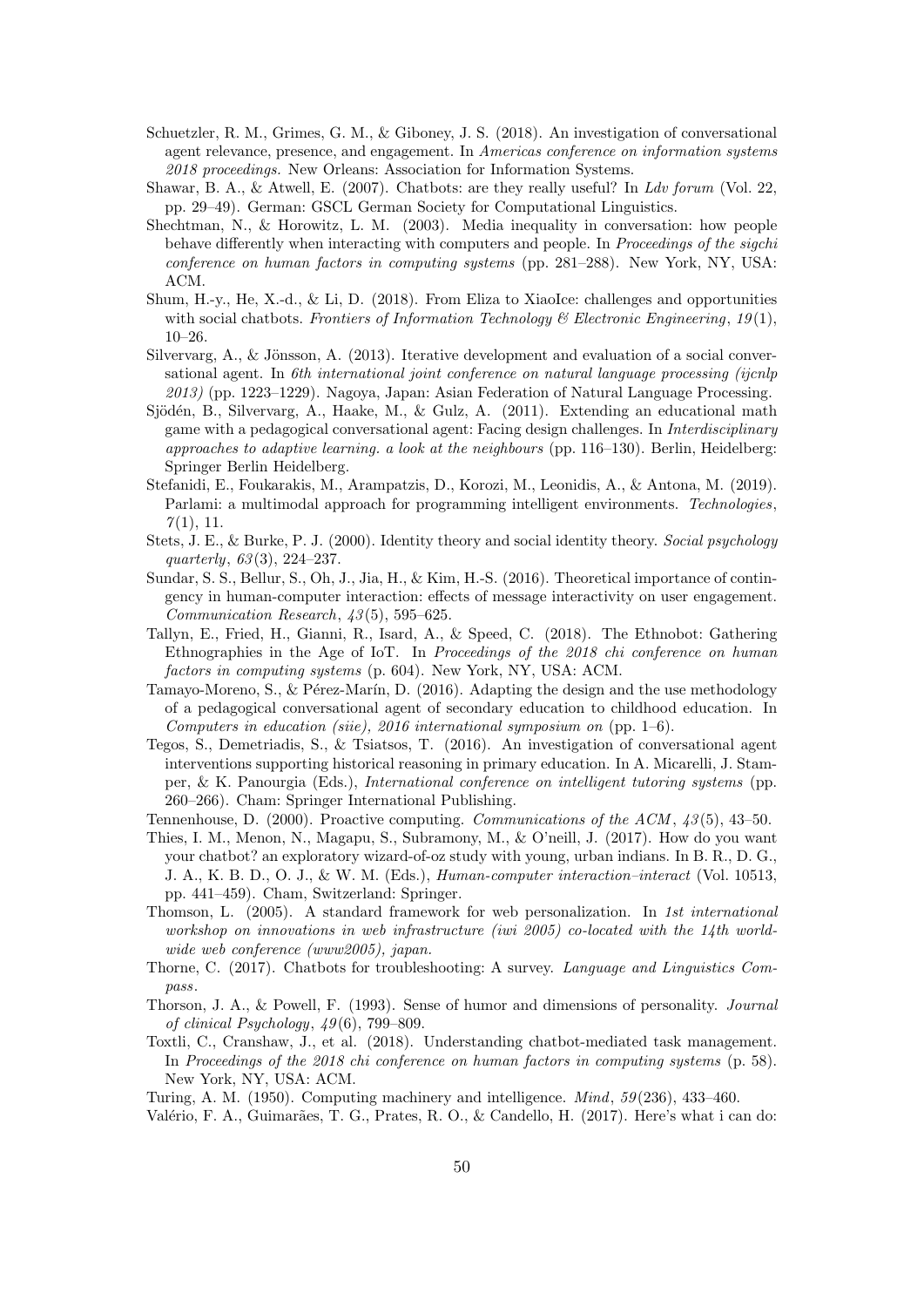Chatbots' strategies to convey their features to users. In Proceedings of the xvi brazilian symposium on human factors in computing systems (p. 28). New York, NY, USA: ACM.

- Walgama, M., & Hettige, B. (2017). Chatbots: The next generation in computer interfacing–a review. KDU International Research Conference.
- Walker, M. A. (2009). Endowing virtual characters with expressive conversational skills. In International workshop on intelligent virtual agents (pp. 1–2).
- Wallace, R. S. (2009). The anatomy of a.l.i.c.e. In Parsing the turing test (pp. 181–210). Dordrecht: Springer Netherlands.
- Wallis, P., & Norling, E. (2005). The trouble with chatbots: social skills in a social world. In Proceedings of the joint symposium on virtual social agents (pp. 29–38). Hatfield, UK: The Society for the Study of Artificial Intelligence and the Simulation of Behaviour.
- Walther, J. B. (1992). Interpersonal effects in computer-mediated interaction: A relational perspective. Communication research,  $19(1)$ , 52–90.
- Walther, J. B. (1996). Computer-mediated communication: Impersonal, interpersonal, and hyperpersonal interaction. Communication research, 23(1), 3-43.
- Walther, J. B. (2007). Selective self-presentation in computer-mediated communication: Hyperpersonal dimensions of technology, language, and cognition. Computers in Human Behavior,  $23(5)$ ,  $2538-2557$ .
- Walther, J. B. (2011). Theories of computer-mediated communication and interpersonal relations. In M. L. Knapp  $\&$  J. A. Daly (Eds.), (4th ed., pp. 443–479). Thousand Oaks, CA: Sage.
- Watts, R. J. (2003). Politeness. Cambridge University Press.
- Weizenbaum, J. (1966). Eliza—a computer program for the study of natural language communication between man and machine. Communications of the  $ACM$ ,  $9(1)$ ,  $36-45$ .
- Winkler, R., & Söllner, M.  $(2018)$ . Unleashing the potential of chatbots in education: A state-of-the-art analysis.
- Zamora, J. (2017). I'm sorry, dave, i'm afraid i can't do that: Chatbot perception and expectations. In Proceedings of the 5th international conference on human agent interaction (pp. 253–260). New York, NY, USA: ACM.
- Zhang, S., Dinan, E., Urbanek, J., Szlam, A., Kiela, D., & Weston, J. (2018). Personalizing dialogue agents: I have a dog, do you have pets too?  $arXiv$  preprint  $arXiv:1801.07243$ .
- Zhang, W.-N., Zhu, Q., Wang, Y., Zhao, Y., & Liu, T. (2017). Neural personalized response generation as domain adaptation. World Wide Web,  $22(4)$ , 1427–1446.
- Zhu, P., Zhang, Z., Li, J., Huang, Y., & Zhao, H. (2018, August). Lingke: A fine-grained multi-turn chatbot for customer service. In Proceedings of the 27th international conference on computational linguistics: System demonstrations (pp. 108–112). Santa Fe, New Mexico: Association for Computational Linguistics.
- Zuckerman, M., Kuhlman, D. M., Joireman, J., Teta, P., & Kraft, M. (1993). A comparison of three structural models for personality: The big three, the big five, and the alternative five. Journal of personality and social psychology, 65 (4), 757.

## About the Authors

Ana Paula Chaves is a Ph.D. Candidate at the Northern Arizona University and a Faculty at the Federal University of Technology - Paraná, Campus Campo Mourão, Brazil. She researches social aspects of human-chatbot interactions as well as technologies for tourism. More information at http://anachaves.pro.br

Marco Aurelio Gerosa is an Associate Professor at the Northern Arizona University. He researches Software Engineering and CSCW, having served on the program committee of important conferences, such as FSE, CSCW, SANER, and MSR. He is an ACM and IEEE senior member. For more information, visit